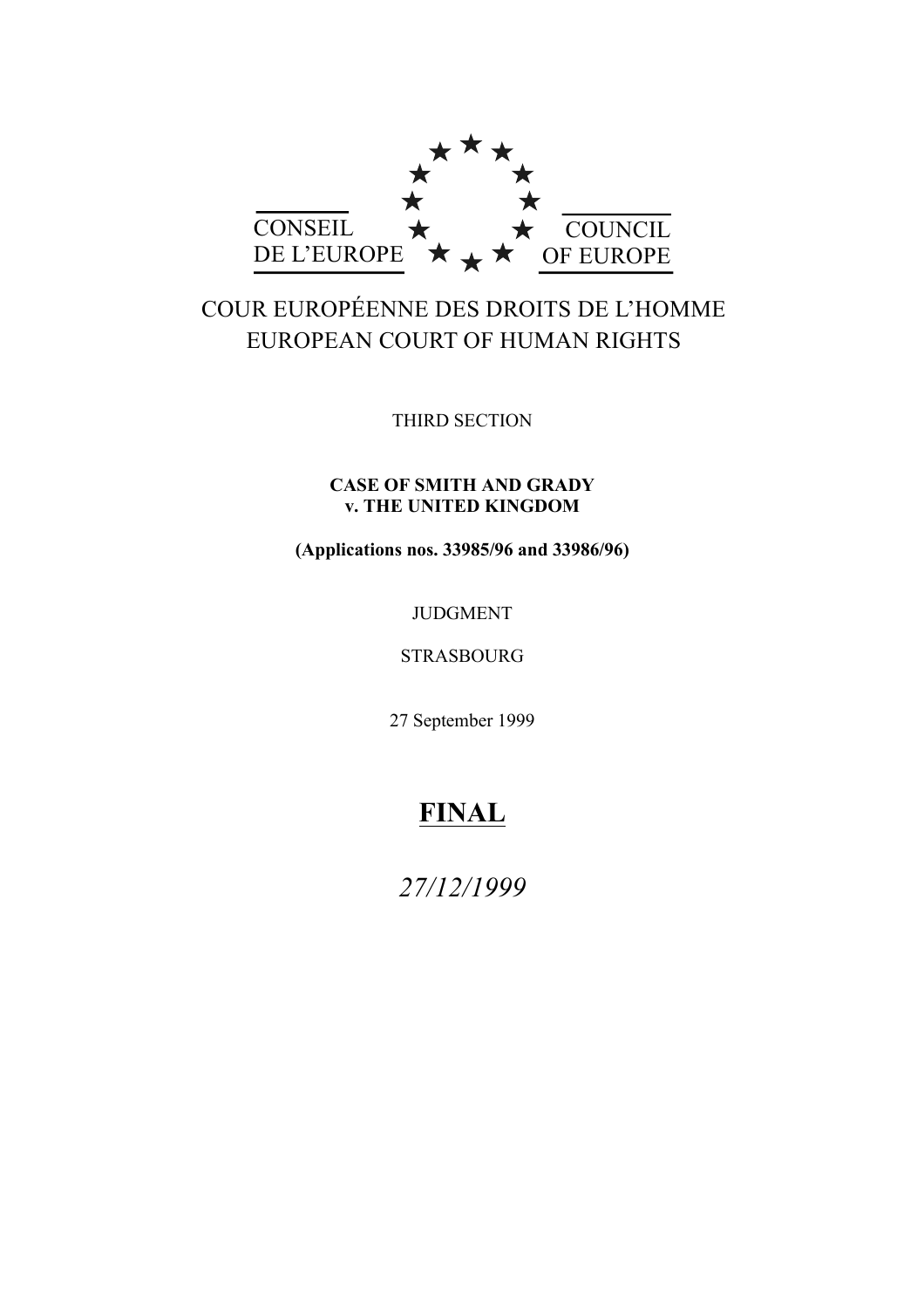#### **In the case of Smith and Grady v. the United Kingdom,**

The European Court of Human Rights (Third Section), sitting as a Chamber composed of:

Mr J.-P. COSTA, *President*,

Sir Nicolas BRATZA,

Mr L. LOUCAIDES,

Mr P. KŪRIS,

Mr W. FUHRMANN,

Mrs H.S. GREVE,

Mr K. TRAJA, *judges*,

and Mrs S. Dollé, *Section Registrar*,

Having deliberated in private on 18 May and 24 August 1999,

Delivers the following judgment, which was adopted on the last-mentioned date:

## PROCEDURE

1. The case originated in two applications against the United Kingdom of Great Britain and Northern Ireland lodged by the applicants with the European Commission of Human Rights ("the Commission") under former Article 25 of the Convention for the Protection of Human Rights and Fundamental Freedoms ("the Convention").

The first applicant, Ms Jeanette Smith, is a British national born in 1966 and resident in Edinburgh. Her application was introduced on 9 September 1996 and was registered on 27 November 1996 under file no. 33985/96. The second applicant, Mr Graeme Grady, is a British national born in 1963 and resident in London. His application was introduced on 6 September 1996 and was also registered on 27 November 1996 under file no. 33986/96. Both applicants were represented before the Commission and, subsequently, before the Court by Mr P. Leech, a legal director of Liberty which is a civil liberties group based in London.

2. The applicants complained that the investigations into their homosexuality and their discharge from the Royal Air Force on the sole ground that they are homosexual constituted violations of Article 8 of the Convention taken alone and in conjunction with Article 14. They also invoked Articles 3 and 10 of the Convention taken alone and in conjunction with Article 14 in relation to the policy of the Ministry of Defence against homosexuals in the armed forces and the consequent investigations and discharges. They further complained under Article 13 that they did not have an effective domestic remedy for these violations.

3. On 20 May 1997 the Commission (Plenary) decided to give notice of the applications to the United Kingdom Government ("the Government")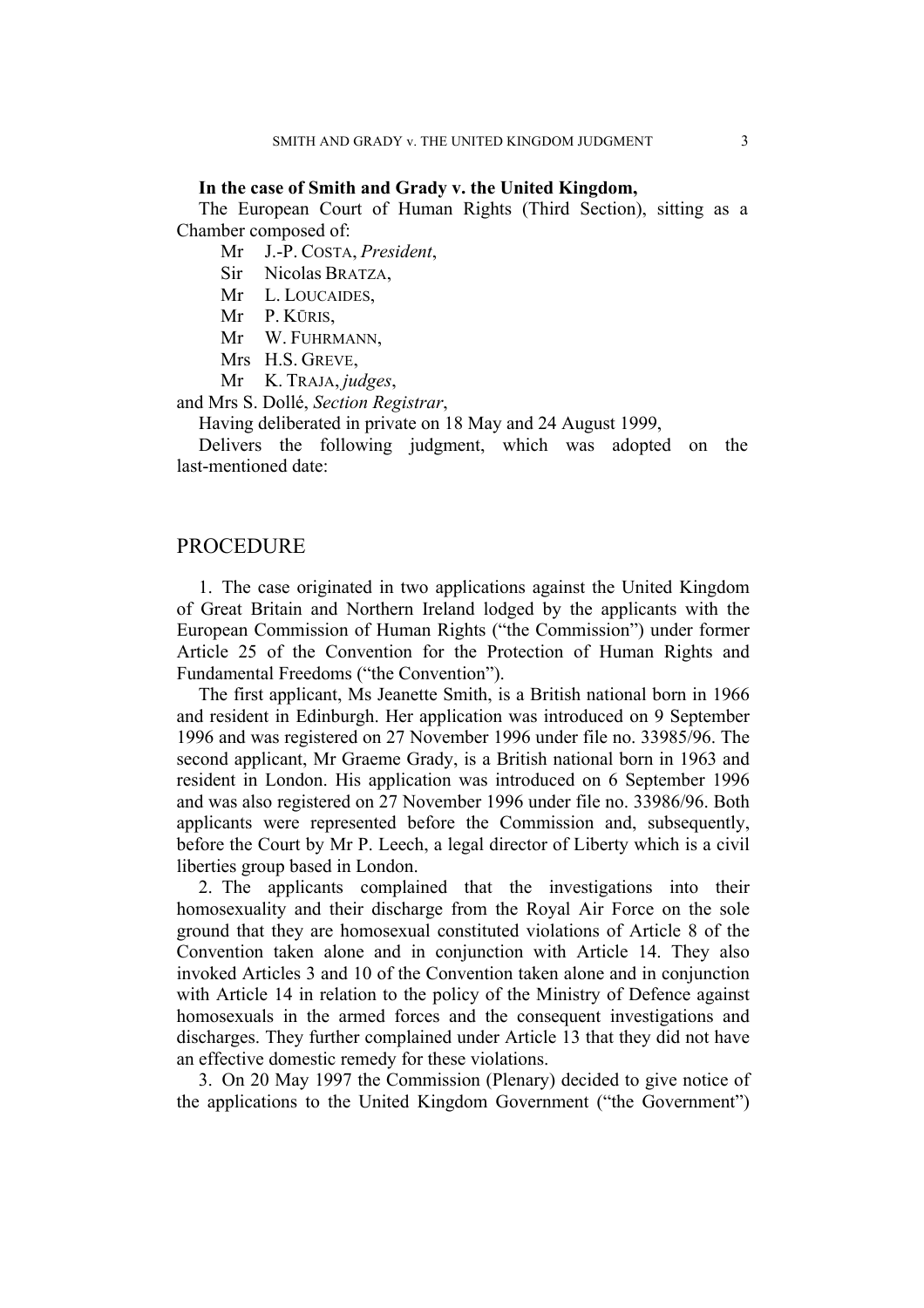and invited them to submit observations on the admissibility and merits of the applications. In addition, the applications were joined to two similar applications (nos. 31417/96 and 32377/96, Lustig-Prean v. the United Kingdom and Beckett v. the United Kingdom).

The Government, represented by Mr M. Eaton and, subsequently, by Mr C. Whomersley, both Agents, Foreign and Commonwealth Office, submitted their observations on 17 October 1997.

4. On 17 January 1998 the Commission decided to adjourn the applications pending the outcome of a reference to the European Court of Justice ("ECJ") pursuant to Article 177 of the Treaty of Rome by the English High Court on the question of the applicability of the Council Directive on the Implementation of the Principle of Equal Treatment for Men and Women as regards Access to Employment, Vocational Training and Promotion and Working Conditions 76/207/EEC ("the Equal Treatment Directive") to a difference of treatment based on sexual orientation.

5. On 17 April 1998 the applicants submitted their observations in response to those of the Government.

6. On 13 July 1998 the High Court delivered its judgment withdrawing its reference of the above question given the decision of the ECJ in the case of *R. v. Secretary of State for Defence, ex parte Perkins* (13 July 1998).

7. Following the entry into force of Protocol No. 11 to the Convention on 1 November 1998 and in accordance with the provisions of Article 5 § 2 thereof, the applications were examined by the Court.

In accordance with Rule 52  $\S$  1 of the Rules of Court<sup>1</sup>, the President of the Court, Mr L. Wildhaber, assigned the case to the Third Section. The Chamber constituted within that Section included *ex officio* Sir Nicolas Bratza, the judge elected in respect of the United Kingdom (Article 27 § 2 of the Convention and Rule 26 § 1 (a)), and Mr J.-P. Costa, Acting President of the Section and President of the Chamber (Rules 12 and 26 § 1 (a)). The other members designated by the latter to complete the Chamber were Mr L. Loucaides, Mr P. Kūris, Mr W. Fuhrmann, Mrs H.S. Greve and Mr K. Traja (Rule 26 § 1 (b)).

8. On 23 February 1998 the Chamber declared the applications admissible<sup>2</sup> and, while it retained the joinder of the present applications, it decided to disjoin them from the Lustig-Prean and Beckett cases. The Chamber also decided to hold a hearing on the merits of the case.

9. On 29 April 1999 the President of the Chamber decided to grant Ms Smith legal aid.

10. The hearing in this case and in the case of Lustig-Prean and Beckett v. the United Kingdom, took place in public in the Human Rights Building, Strasbourg, on 18 May 1999.

 $\overline{a}$ 

*Notes by the Registry*

<sup>1</sup>*.* The Rules of Court came into force on 1 November 1998.

<sup>2.</sup> The Court's decision is obtainable from the Registry.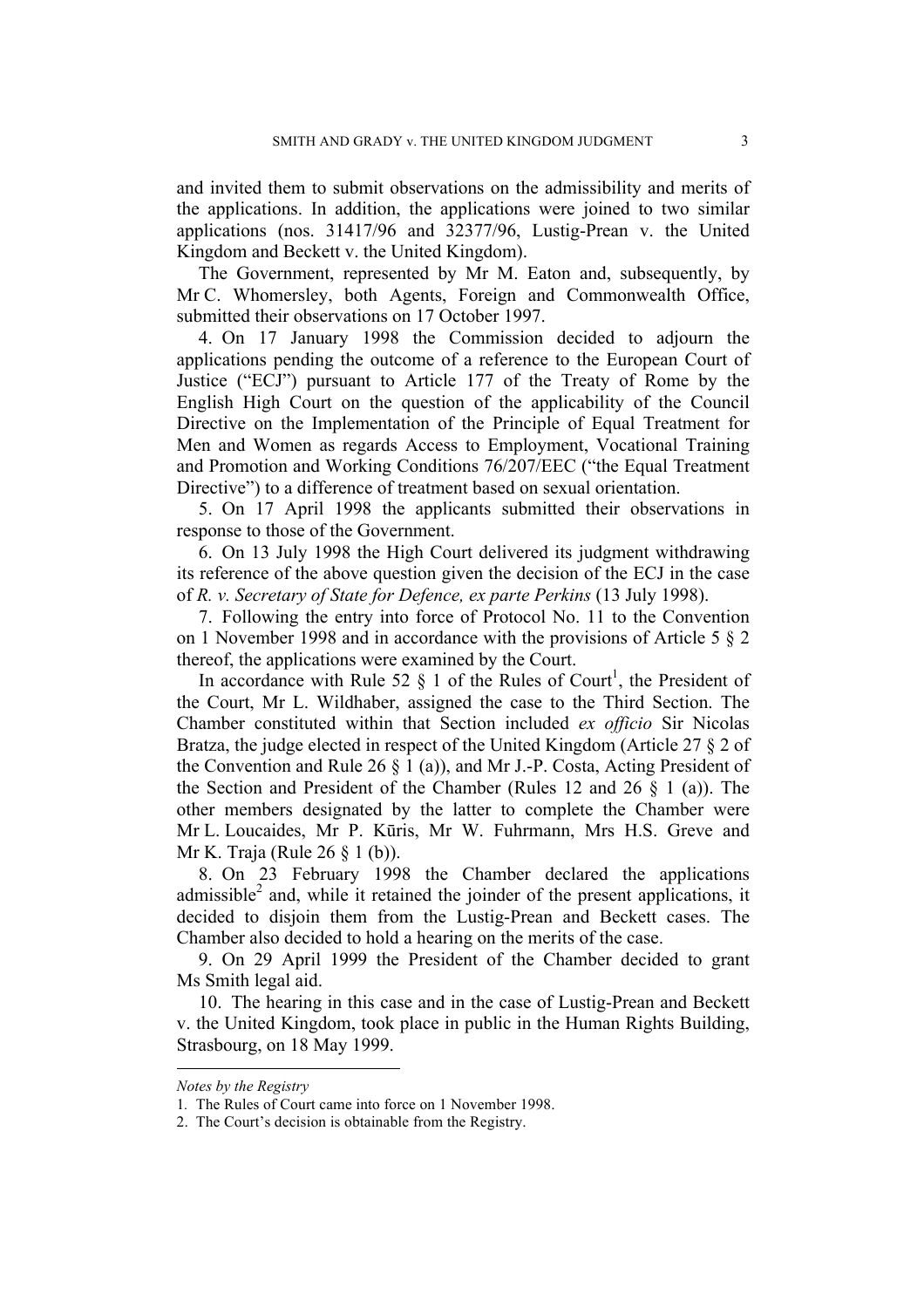There appeared before the Court:

|                                           | (a) for the Government                             |                    |
|-------------------------------------------|----------------------------------------------------|--------------------|
|                                           | Mr C. WHOMERSLEY, Foreign and Commonwealth Office, | Agent,             |
|                                           | Mr J. EADIE,                                       | Counsel,           |
|                                           | Mr J. BETTELEY,                                    |                    |
|                                           | Ms J. PFIEFFER,                                    | Advisers;          |
| (b) for the applicants<br>Mr B. EMMERSON, |                                                    |                    |
|                                           | Ms J. SIMOR,                                       | Counsel,           |
|                                           | Mr P. LEECH,                                       |                    |
|                                           | Ms D. LUPING,                                      | <i>Solicitors,</i> |
|                                           | Mr A. CLAPHAM,                                     | Adviser.           |
|                                           |                                                    |                    |

The Court heard addresses by Mr Emmerson and Mr Eadie.

# THE FACTS

## I. THE CIRCUMSTANCES OF THE CASE

## **A. The first applicant**

11. On 8 April 1989 Ms Jeanette Smith (the first applicant) joined the Royal Air Force to serve a nine-year engagement (which could be extended) as an enrolled nurse. She subsequently obtained the rank of senior aircraft woman. From 1991 to 1993 she was recommended for promotion. A promotion was dependent on her becoming a staff nurse and in 1992 she was accepted for the relevant conversion course. Her final exams were to take place in September 1994.

12. On 12 June 1994 the applicant found a message on her answering machine from an unidentified female caller. The caller stated that she had informed the air force authorities of the applicant's homosexuality. On 13 June 1994 the applicant did not report, as required, for duty. On that day a woman telephoned the air force Provost and Security Service ("the service police") stating, *inter alia*, that the applicant was homosexual and was sexually harassing the caller.

13. On 15 June 1994 the applicant reported for duty. She was called to a pre-disciplinary interview because of her absence without leave. In explaining why she did not report for duty, she referred to the anonymous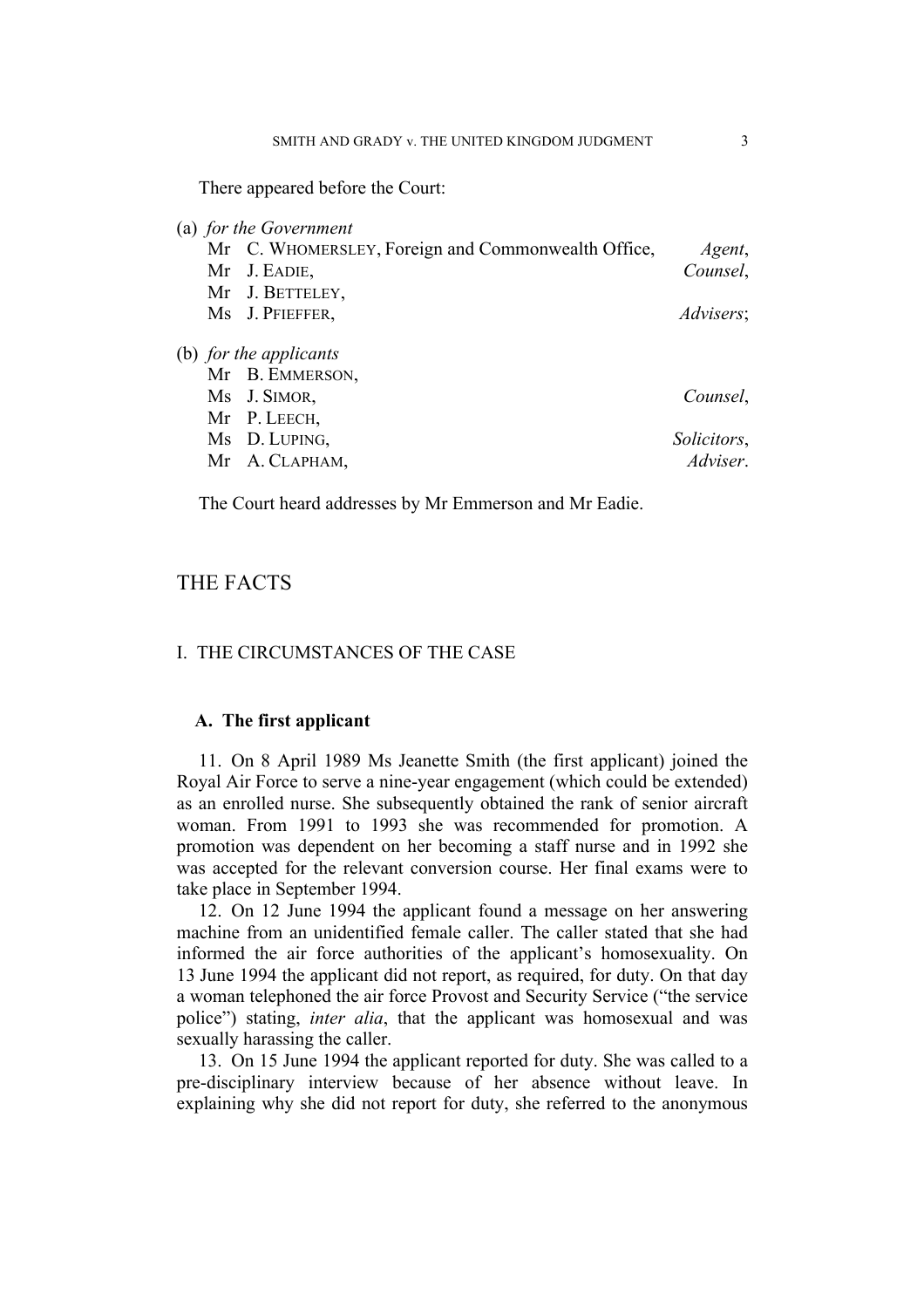telephone message and admitted that she was homosexual. She also confirmed that she had a previous and current homosexual relationship. Both relationships were with civilians and the current relationship had begun eighteen months previously. The assistance of the service police was requested, a unit investigation report was opened and an investigator from the service police was appointed.

14. The applicant was interviewed on the same day by that investigator and another officer (female) from the service police. The interview lasted approximately thirty-five minutes. She was cautioned that she did not have to say anything but that anything she did say could be given in evidence. The applicant later confirmed that her solicitor had advised her not to say anything but she agreed that she would answer simple questions but not the "nitty gritty". She was told that she might be asked questions which could embarrass her and that if she felt embarrassed she should say so. It was also explained that the purpose of the questions was to verify that her admission was not an attempt to obtain an early discharge from the service.

The applicant confirmed that, while she had had "thoughts" about her sexual orientation for about six years, she had her first lesbian relationship during her first year in the air force. She was asked how she came to realise that she was lesbian, the names of her previous partners (she refused to give this information) and whether her previous partners were in the service (this question was put a number of times). She was questioned about how she had met her current partner and the extent of her relationship with that partner but she would not respond at first, at which stage her interviewer queried how else he was to substantiate her homosexuality. The applicant then confirmed that she and her partner had a full sexual relationship.

She was also asked whether she and her partner had a sexual relationship with their foster daughter (16 years old). The applicant indicated that she knew the consequences of her homosexuality being discovered and, while she considered herself just as capable of doing the job as another, she had come to terms with what was going to happen to her. The interviewers also wanted to know whether she had taken legal advice, who was her solicitor, what advice he had already given her and what action she proposed to take after the interview. She was also asked whether she had thought about HIV, whether she was being "careful", what she did in her spare time and whether she was into "girlie games" like hockey and netball. The applicant agreed that her partner, who was waiting outside during the interview, could be interviewed for "corroboration" purposes.

15. The report prepared by the interviewers dated 15 June 1994 described the subsequent interview of the applicant's partner. The latter confirmed that she and the applicant had been involved in a full sexual relationship for about eighteen months but she declined to elaborate further.

16. The investigation report was sent to the applicant's commanding officer who, on 10 August 1994, recommended the applicant's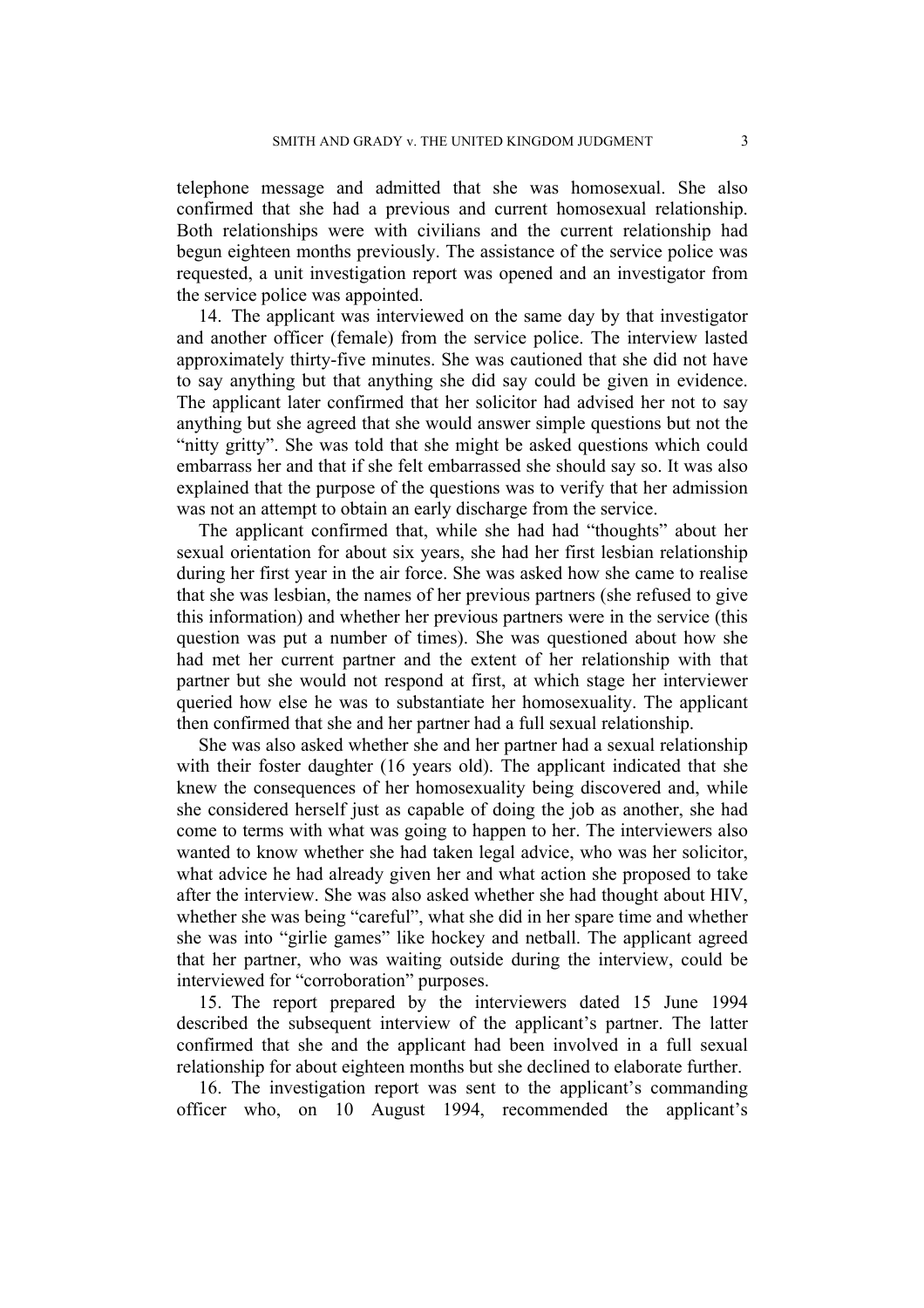administrative discharge. On 16 November 1994 the applicant received a certificate of discharge from the armed forces. An internal air force document dated 17 October 1996 described the applicant's overall general assessment for trade proficiency and personal qualities as very good and her overall conduct assessments as exemplary.

#### **B. The second applicant**

17. On 12 August 1980 Mr Graeme Grady (the second applicant) joined the Royal Air Force at the rank of aircraftman serving as a trainee administrative clerk. By 1991 he had achieved the rank of sergeant and worked as a personnel administrator, at which stage he was posted to Washington at the British Defence Intelligence Liaison Service (North America) – "BDILS(NA)". He served as chief clerk and led the BDILS(NA) support staff team. In May 1993 the applicant, who was married with two children, told his wife that he was homosexual.

18. The applicant's general assessment covering the period June 1992 to June 1993 gave him 8 out of a maximum of 9 marks for trade proficiency, supervisory ability and personal qualities. His ability to work well with all rank levels, with Canadian and Australian peers and with his senior officer contacts was noted, his commanding officer concluding that the applicant was highly recommended for promotion (a special recommendation being noted as well within his reach) and that he was particularly suited for "PS [personal assistant]/SDL [special duties list]/Diplomatic duties".

19. Following disclosures to the wife of the head of the BDILS(NA) by their nanny, the head of the BDILS(NA) reported that it was suspected that the applicant was homosexual. A unit investigation report was opened and a service police officer nominated as investigator.

20. On 12 May 1994 the applicant's security clearance was replaced with a lower security clearance. On 17 May 1994 he was relieved of his duties by the head of the BDILS(NA) and was informed that he was being returned to the United Kingdom pending investigation of a problem with his security clearance. On the same day the applicant was brought to his home to pack his belongings and was required to leave Washington for the United Kingdom. He was then required to remain at the relevant air force base in the United Kingdom.

21. On 19 May 1994 the head of the BDILS(NA) advised two service police investigators, who had by then arrived in Washington, that his own wife, their nanny, the applicant's wife and another (female) employee of the BDILS(NA), together with the latter's husband, should be interviewed.

22. The nanny detailed in a statement how, through her own involvement in the homosexual community, she had come to suspect that the applicant was homosexual. The wife of the head of the BDILS(NA) revealed in interview confidences made to her by the applicant's wife about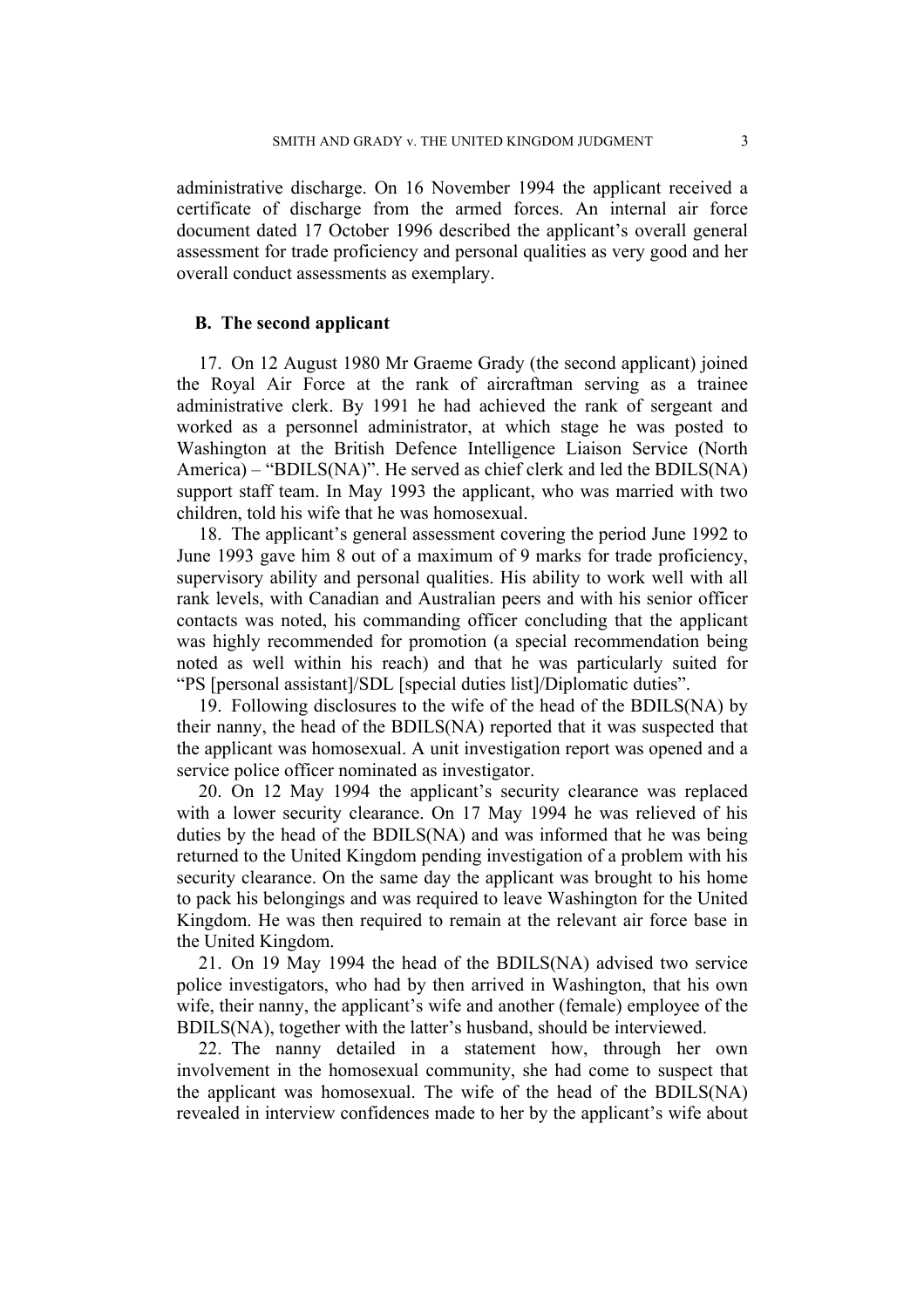the applicant's marriage difficulties and sex life and informed investigators about a cycling holiday taken by the applicant with a male colleague. It was decided by the investigators that her statement would serve no useful purpose. The applicant's colleague and the latter's husband also spoke of the applicant's marriage difficulties, the sleeping arrangements of the applicant and his wife and the applicant's cycling holiday with a male colleague. These persons were also asked about the possibility of the applicant having had an extra-marital relationship and of being involved in the homosexual community. The investigators later reported that these friends were clearly loyal to the applicant and not to be believed.

23. The applicant's wife was then interviewed. The case progress report dated 22 May 1994 describes the interview in detail. It was explained to the applicant's wife that the interview related to the applicant's security clearance and that her husband had been transferred to the United Kingdom at short notice in accordance with standard procedure. She agreed to talk to the investigators and, further to questioning, outlined in some detail their financial position, the course of and the current state of their marriage, their sexual habits and the applicant's relationship with his two children. She confirmed that her husband's sexual tendencies were normal and indicated that her husband had gone on his own on the cycling holiday in question.

24. On 23 May 1994 the applicant's lower security clearance was suspended.

25. On 25 May 1994 the applicant was required to attend an interview with the same two investigators who had returned from the United States. It began at 2.35 p.m. and was conducted under caution with an observer (also from the air force) present at the applicant's request. The applicant was informed that an allegation had been made regarding his sexual orientation (the terms "queen" and "out and out bender" were used) and it was made clear that the investigators had been to Washington and had spoken to a number of people, one or two of whom thought he was gay.

The applicant denied he was homosexual. He was asked numerous questions about his work, his relationship with the head of the BDILS(NA), his cycling holiday and about his female colleague. He was told that his wife had been interviewed in detail and he was informed from time to time by the interviewers if his answers matched those of his wife. He was asked to tell the interviewers about the break-up of his marriage, whether he had extra-marital affairs, about his and his wife's sex life including their having protected sex and about their financial situation. He was also questioned on the cycling holiday, about a male colleague and the latter's sexual orientation. They asked the applicant who he was calling since he had returned to the United Kingdom and how he was telephoning. He was told that he would be asked to supply his electronic diary which contained names, addresses and telephone numbers and was told that the entries would be verified for homosexual contacts. They informed the applicant that they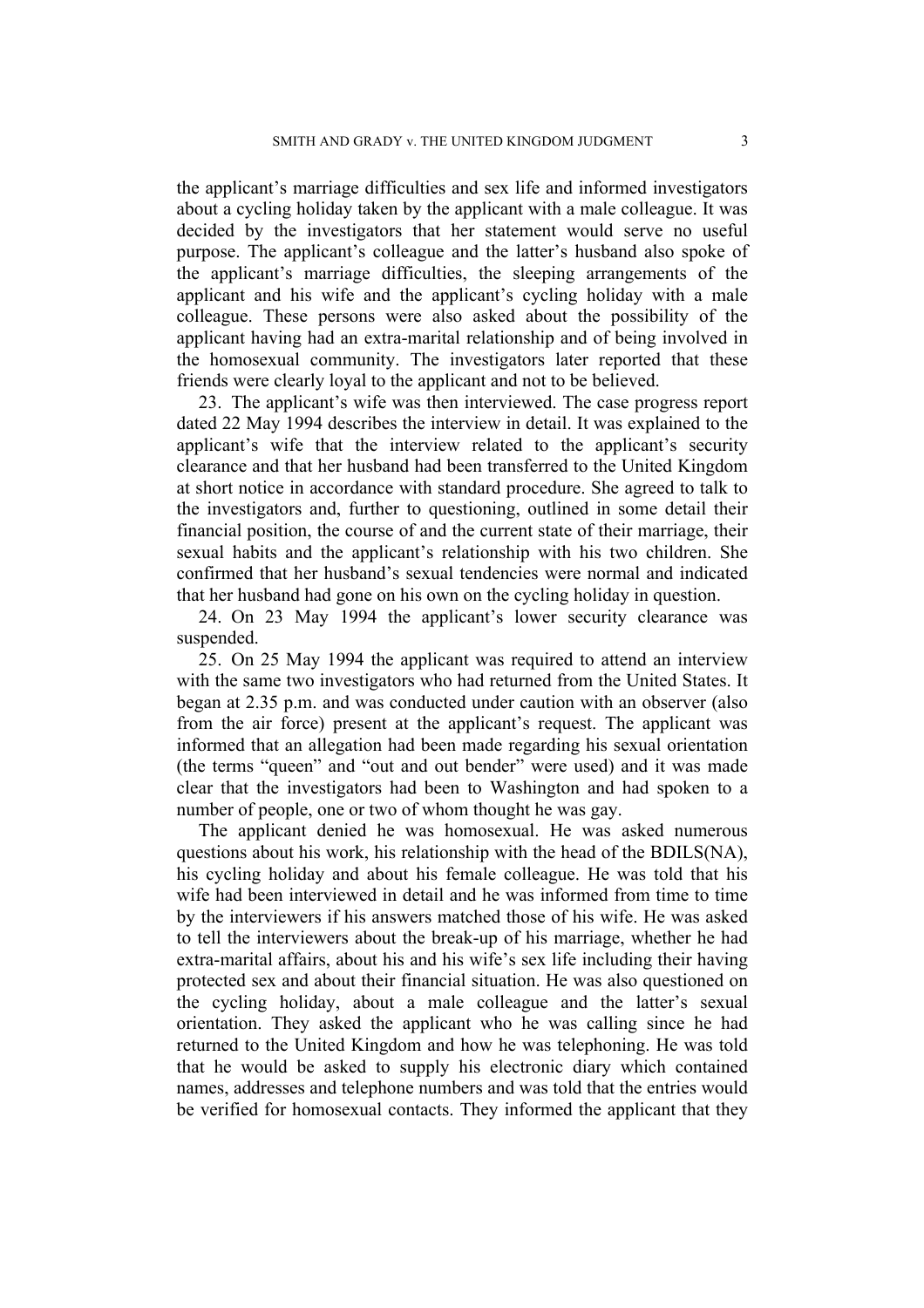had a warrant if he did not agree to a search of his accommodation. The applicant agreed to the search. The applicant also requested time to think and to take legal advice. The interview was adjourned at 3.14 p.m.

26. The applicant then took advice from a solicitor and his accommodation was searched. The interview recommenced at 7.44 p.m. with the applicant's solicitor and an observer present. Despite being pressed with numerous questions, the applicant answered "no comment" to most of the questions posed. Given the applicant's responses, his lawyer was asked what advice had been given to the applicant. The applicant's digital diary was taken from him. He was asked whether he realised the security implications of the investigation and that his career was on the line if the allegations against him were proved. One of the investigators then asked him:

"… if you wish to change your mind and want to speak to me, while I'm still here, before I go back to Washington; because I'm going back to Washington. Because I'm going to see the Colonel tomorrow, that is the one in London, who is then going to see the General and we're going to get permission to speak to the Americans … and I shall stay out there, Graeme, until I have spoken to all Americans that you know. Expense is not a problem. Time is not a problem …"

The detailed evidence given by his wife to the investigators was put to the applicant, including information about his relationship with his son, his daughter and his mother-in-law, about matters relating to the family home of which the applicant was not aware and about his having protected sex with his wife. The interviewer returned again to the subject of the applicant having previously grown cold towards his wife but now declaring his love for her. The applicant continued to respond "no comment". It was explained to the applicant's solicitor that the service attitude in relation to investigations involving acts of alleged homosexuality did not warrant the provision of legal advice and that the applicant's solicitor was only delaying matters. The investigators also mentioned that it was a security matter which they would not detail further since his solicitor did not have security clearance, but that the applicant should not be surprised if some counterintelligence people came to talk to him and that there would be no legal advice for that.

The applicant requested time to speak to his lawyer and the interview was interrupted at 8.10 p.m. The applicant then spoke to his lawyer and asked to think about matters overnight.

27. The interview recommenced at 3.27 p.m. on 26 May 1994 with the same investigators and an observer, but the applicant did not require a solicitor. The applicant admitted his homosexuality almost immediately and confirmed that the reason he denied it at first was that he was not clear about the position as regards the retention of certain accumulated benefits on discharge and he was concerned about his family's financial position in that eventuality. However, he had since discovered that his discharge would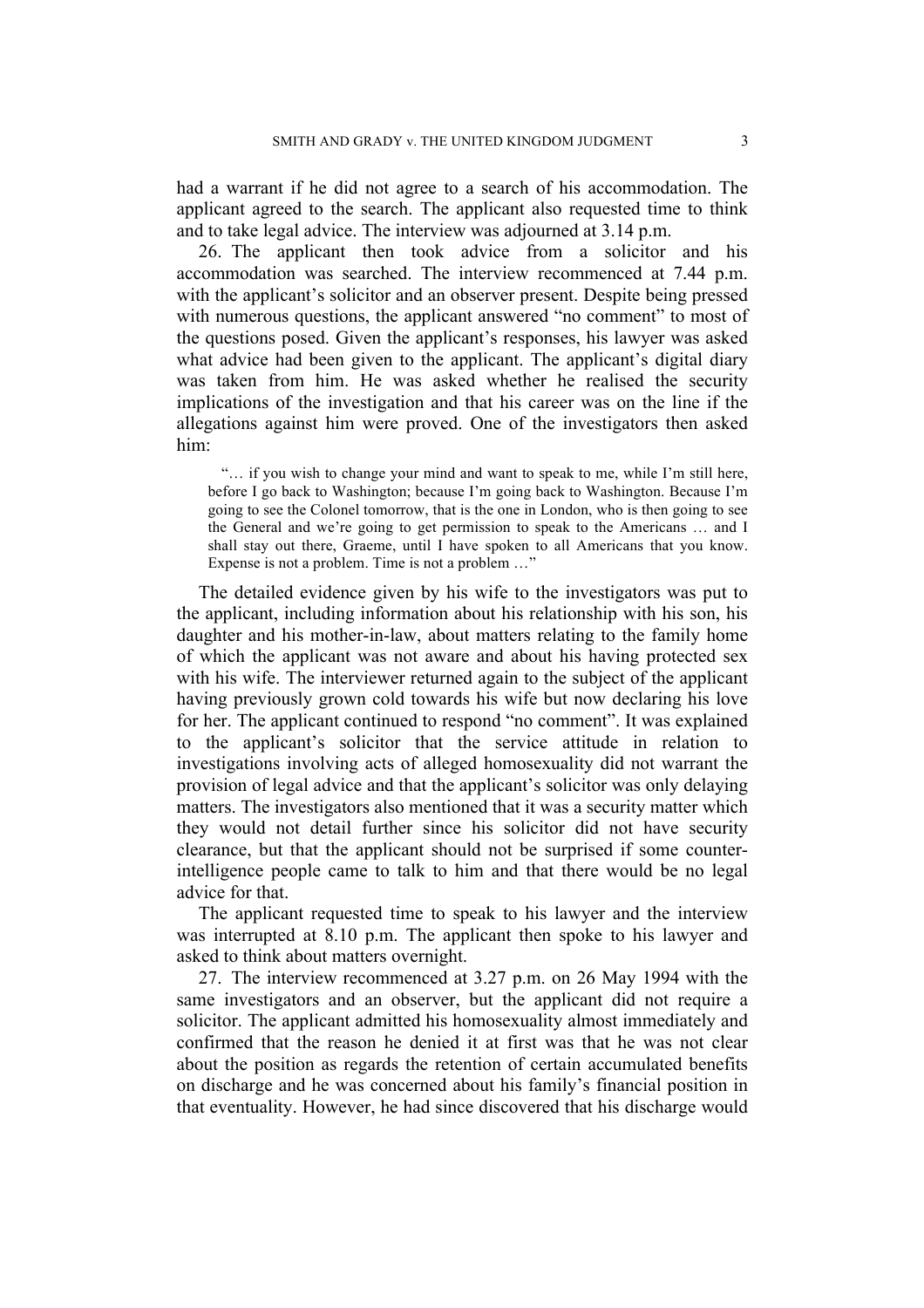be administrative and that he would get his terminal benefits, so he could be honest.

The applicant was questioned further about a person called "Randy", whether his wife knew he was homosexual, whether a male colleague was homosexual and when he had "come out". He was asked whether he was a practising homosexual, but he declined to give the name of his current partner, at which stage it was explained to him that the service had to verify his admission of homosexuality to avoid fraudulent attempts at early discharge. He was then questioned about his first homosexual relationship (he confirmed that it began in October 1993), his homosexual partners (past and present), who they were, where they worked, how old they were, how the applicant met them and about the nature of his relationship with them, including the type of sex they had.

During this interview, the personal items taken from the applicant were produced and the applicant was questioned about, *inter alia*, the contents of his digital diary, a photograph, a torn envelope and a letter from the applicant to his current partner. He was questioned further about when he first realised he was homosexual, who knew about his sexual orientation, his relationship with his wife (including their sexual relationship), what his wife thought about his homosexuality, his HIV status and again about the nature of his sexual relationships with his homosexual partners. The interview terminated at 4.10 p.m.

28. The investigators prepared a report on 13 June 1994. In his certificate of qualifications and reference on discharge dated 12 October 1994, the applicant was described as a loyal serviceman and a conscientious and hard worker who could be relied upon to achieve the highest standards. It was also noted that he had displayed sound personal qualities and integrity throughout his service and had enjoyed the respect of his superiors, peers and subordinates alike. The applicant was administratively discharged with effect from 12 December 1994.

## **C. The applicants' judicial review proceedings (***R. v. Ministry of Defence, ex parte Smith and Others* **2 Weekly Law Reports 305)**

29. Along with Mr Lustig-Prean and Mr Beckett (see paragraph 3 above), the applicants obtained leave to apply for judicial review of the decisions to discharge them from the armed forces. The applicants argued that the policy of the Ministry of Defence against homosexuals in the armed forces was "irrational", that it was in breach of the Convention and that it was contrary to the Equal Treatment Directive. The Ministry of Defence maintained that the policy was necessary mainly to maintain morale and unit effectiveness, in view of the *loco parentis* role of the services as regards minor recruits and in light of the requirement of communal living in the armed forces.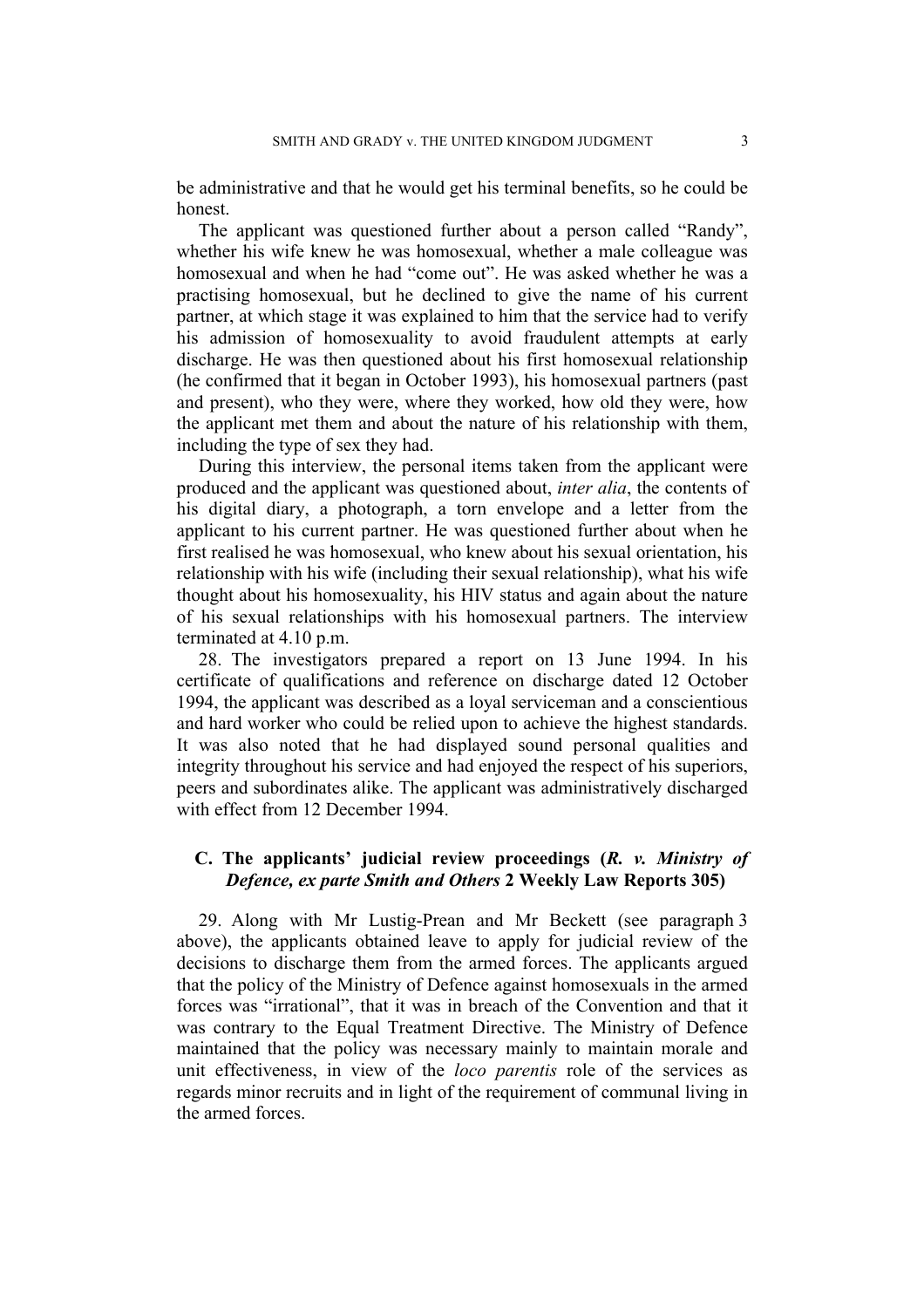30. On 7 June 1995 the High Court dismissed the application for judicial review, Lord Justice Simon Brown giving the main judgment of the court. He noted that the cases illustrated the hardships resulting from the absolute policy against homosexuals in the armed forces and that all four of the applicants had exemplary service records, some with reports written in glowing terms. Moreover, he found that in none of the cases before him was it suggested that the applicants' sexual orientation had in any way affected their ability to carry out their work or had any ill-effect on discipline. There was no reason to doubt that, but for their discharge on the sole ground of sexual orientation, they would have continued to perform their service duties entirely efficiently and with the continued support of their colleagues. All were devastated by their discharge.

Simon Brown LJ reviewed the background to the "age-old" policy, the relevance of the Parliamentary Select Committee's report of 1991, the position in other armed forces around the world, the arguments of the Ministry of Defence (noting that the security argument was no longer of substantial concern to the government) together with the applicants' arguments against the policy. He considered that the balance of argument clearly lay with the applicants, describing the applicants' submissions in favour of a conduct-based code as "powerful". In his view, the tide of history was against the Ministry of Defence. He further observed that it was improbable, whatever the High Court would say, that the policy could survive for much longer and added, "I doubt whether most of those present in court throughout the proceedings now believe otherwise."

31. However, having considered arguments as to the test to be applied in the context of these judicial review proceedings, Simon Brown LJ concluded that the conventional Wednesbury principles, adapted to a human rights context, should be applied.

Accordingly, where fundamental human rights were being restricted, the Minister of Defence needed to show that there was an important competing interest to justify the restriction. The primary decision was for him and the secondary judgment of the court amounted to asking whether a reasonable Minister, on the material before him, could have reasonably made that primary judgment. He later clarified that it was only if the purported justification "outrageously defies logic or accepted moral standards" that the court could strike down the Minister's decision. He noted that within the limited scope of that review, the court had to be scrupulous to ensure that no recognised ground of challenge was in truth available to an applicant before rejecting the application. When the most fundamental human rights are threatened, the court would not, for example, be inclined to overlook some minor flaw in the decision-making process, or to adopt a particularly benevolent view of the Minister's evidence, or to exercise its discretion to withhold relief. However, he emphasised that, even where the most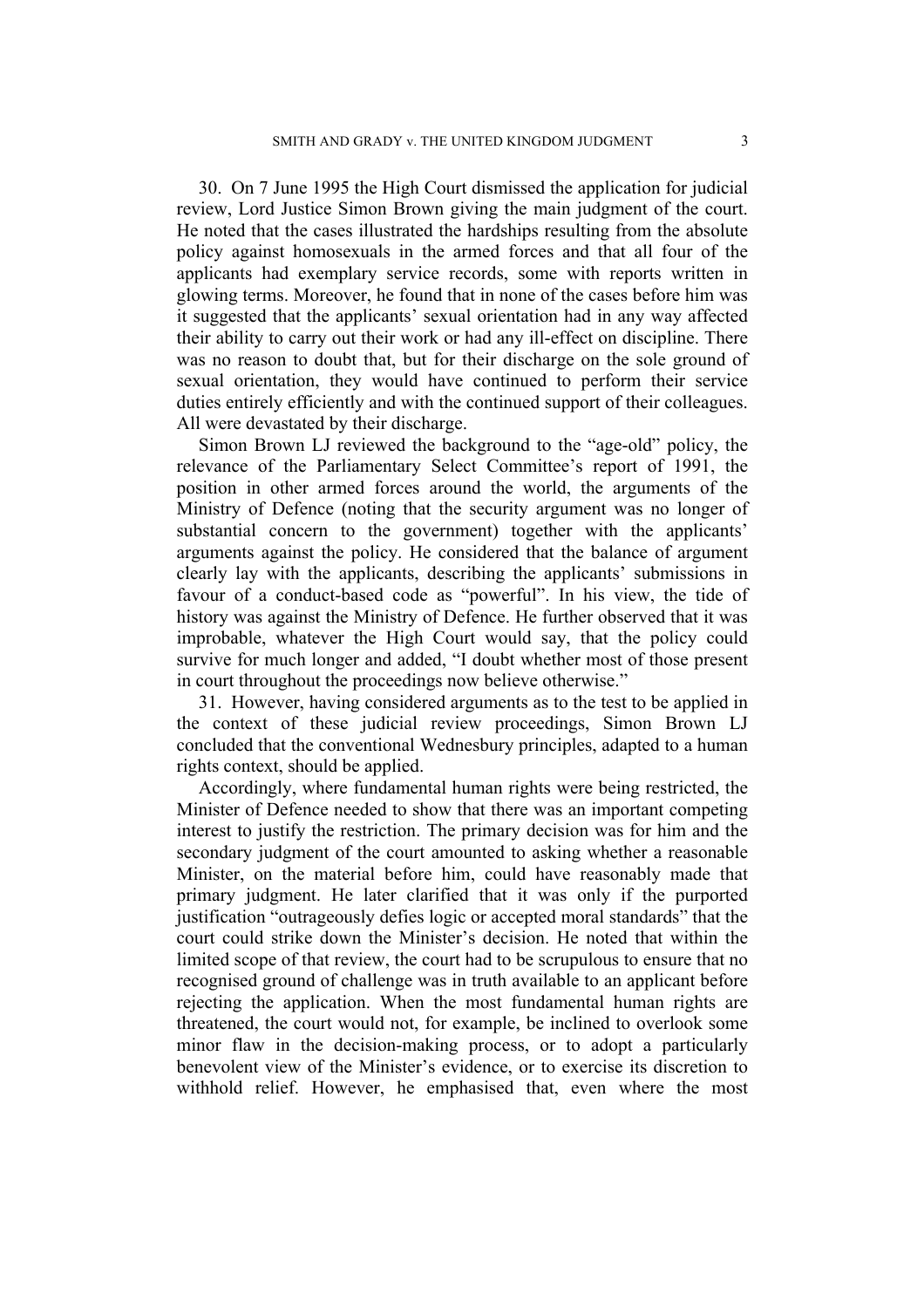fundamental human rights were being restricted, "the threshold of unreasonableness is not lowered".

It was clear that the Secretary of State had cited an important competing public interest. But the central question was whether it was reasonable for the Secretary of State to take the view that allowing homosexuals into the forces would imperil that interest. He pointed out that, although he might have considered the Minister wrong,

"… [the courts] owe a duty ... to remain within their constitutional bounds and not trespass beyond them. Only if it were plain beyond sensible argument that no conceivable damage could be done to the armed services as a fighting unit would it be appropriate for this court now to remove the issue entirely from the hands of both the military and of the government. If the Convention … were part of our law and we were accordingly entitled to ask whether the policy answers a pressing social need and whether the restriction on human rights involved can be shown proportionate to the benefits then clearly the primary judgment … would be for us and not others: the constitutional balance would shift. But that is not the position. In exercising merely a secondary judgment, this court is bound to act with some reticence. Our approach must reflect, not overlook, where responsibility ultimately lies for the defence of the realm and recognise too that Parliament is exercising a continuing supervision over this area of prerogative power."

Accordingly, while the Minister's suggested justification for the ban may have seemed "unconvincing", the Minister's stand could not properly be said to be unlawful. It followed that the applications had to be rejected "albeit with hesitation and regret". A brief analysis of the Convention's case-law led the judge to comment that he strongly suspected that, as far as the United Kingdom's obligations were concerned, the days of the policy were numbered.

32. Simon Brown LJ also found that the Equal Treatment Directive was not applicable to discrimination on grounds of sexual orientation and that the domestic courts could not rule on Convention matters. He also observed that the United States, Canada, Australia, New Zealand, Ireland, Israel, Germany, France, Norway, Sweden, Austria and the Netherlands permitted homosexuals to serve in their armed forces and that the evidence indicated that the only countries operating a blanket ban were Turkey and Luxembourg (and, possibly, Portugal and Greece).

33. In August 1995 a consultation paper was circulated by the Ministry of Defence to "management" levels in the armed forces relating to the Ministry of Defence's policy against homosexuals in those forces. The covering letter circulating this paper pointed out that the "Minister for the Armed Forces has decided that evidence is to be gathered within the Ministry of Defence in support of the current policy on homosexuality". It was indicated that the case was likely to progress to the European courts and that the applicants in the judicial review proceedings had argued that the Ministry of Defence's position was "bereft of factual evidence" but that this was not surprising since evidence was difficult to amass given that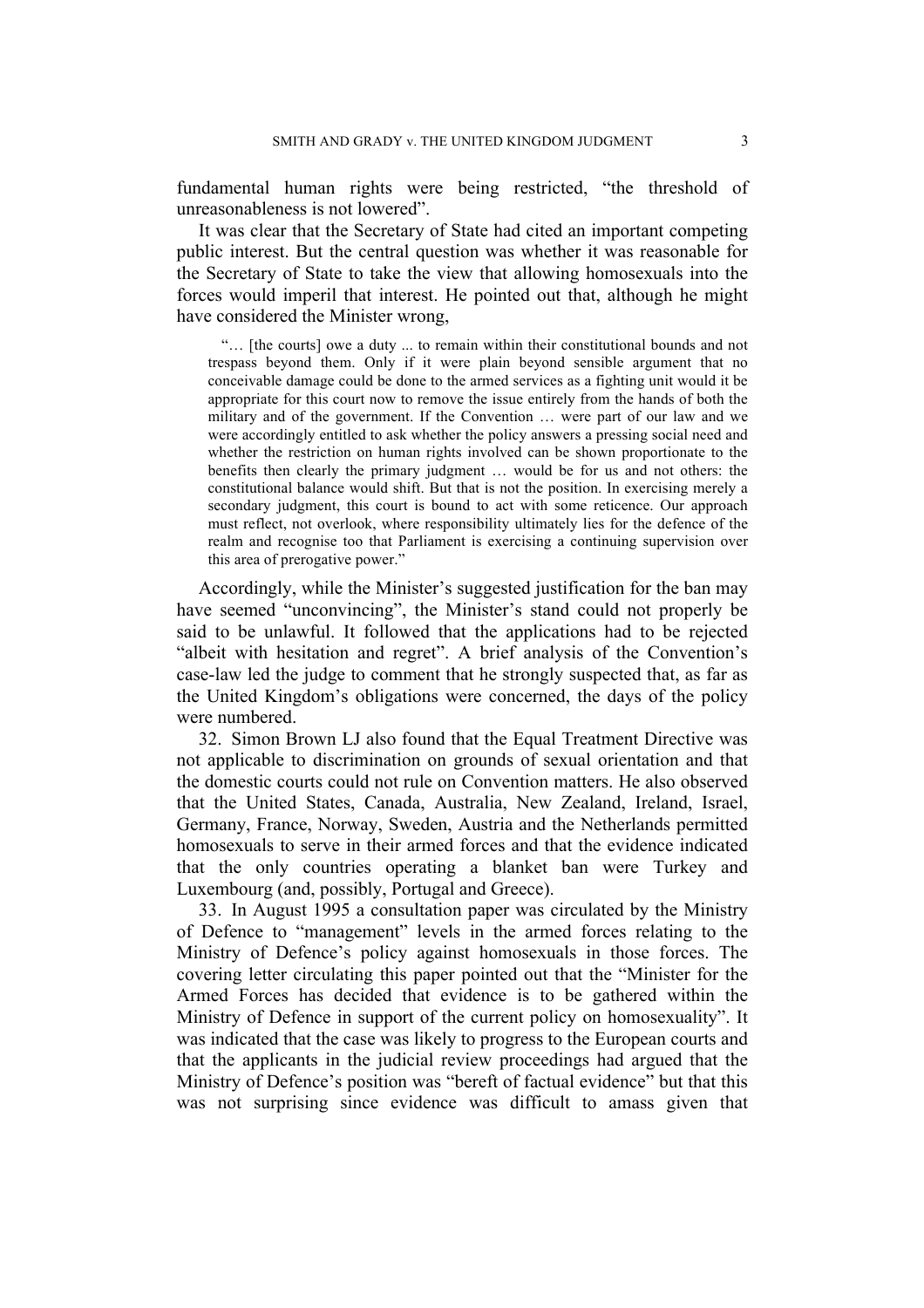homosexuals were not permitted to serve. Since "this should not be allowed to weaken the arguments for maintaining the policy", the addressees of the letter were invited to comment on the consultation paper and "to provide any additional evidence in support of the current policy by September 1995". The consultation paper attached referred, *inter alia*, to two incidents which were considered damaging to unit cohesion. The first involved a homosexual who had had a relationship with a sergeant's mess waiter and the other involved an Australian on secondment whose behaviour was described as "so disruptive" that his attachment was terminated.

34. On 3 November 1995 the Court of Appeal dismissed the applicants' appeal. The Master of the Rolls, Sir Thomas Bingham, delivered the main judgment (with which the two other judges of the Court of Appeal agreed).

35. As to the court's approach to the issue of "irrationality", he considered that the following submission was an accurate distillation of the relevant jurisprudence on the subject:

"the court may not interfere with the exercise of an administrative discretion on substantive grounds save where the court is satisfied that the decision is unreasonable in the sense that it is beyond the range of responses open to a reasonable decisionmaker. But in judging whether the decision-maker has exceeded this margin of appreciation the human rights context is important. The more substantial the interference with human rights, the more the court will require by way of justification before it is satisfied that the decision is reasonable in the sense outlined above."

He went on to quote from, *inter alia*, the judgment of Lord Bridge in *R. v. Secretary of State for the Home Department, ex parte Brind* [1991] 1 Appeal Cases 696, where it was pointed out that:

"the primary judgment as to whether the particular competing public interest justifies the particular restriction imposed falls to be made by the Secretary of State to whom Parliament has entrusted the discretion. But we are entitled to exercise a secondary judgment by asking whether a reasonable Secretary of State, on the material before him, could reasonably make that primary judgment."

Moreover, he considered that the greater the policy content of the decision, and the more remote the subject matter of a decision from ordinary judicial experience, the more hesitant the court had to be in holding a decision to be irrational.

36. Prior to applying this test of irrationality, the Master of the Rolls noted that the case concerned innate qualities of a very personal kind, that the decisions of which the applicants complained had had a profound effect on their careers and prospects and that the applicants' rights as human beings were very much in issue. While the domestic court was not the primary decision-maker and while it was not the role of the courts to regulate the conditions of service in the armed forces, "it has the constitutional role and duty of ensuring that the rights of citizens are not abused by the unlawful exercise of executive power. While the court must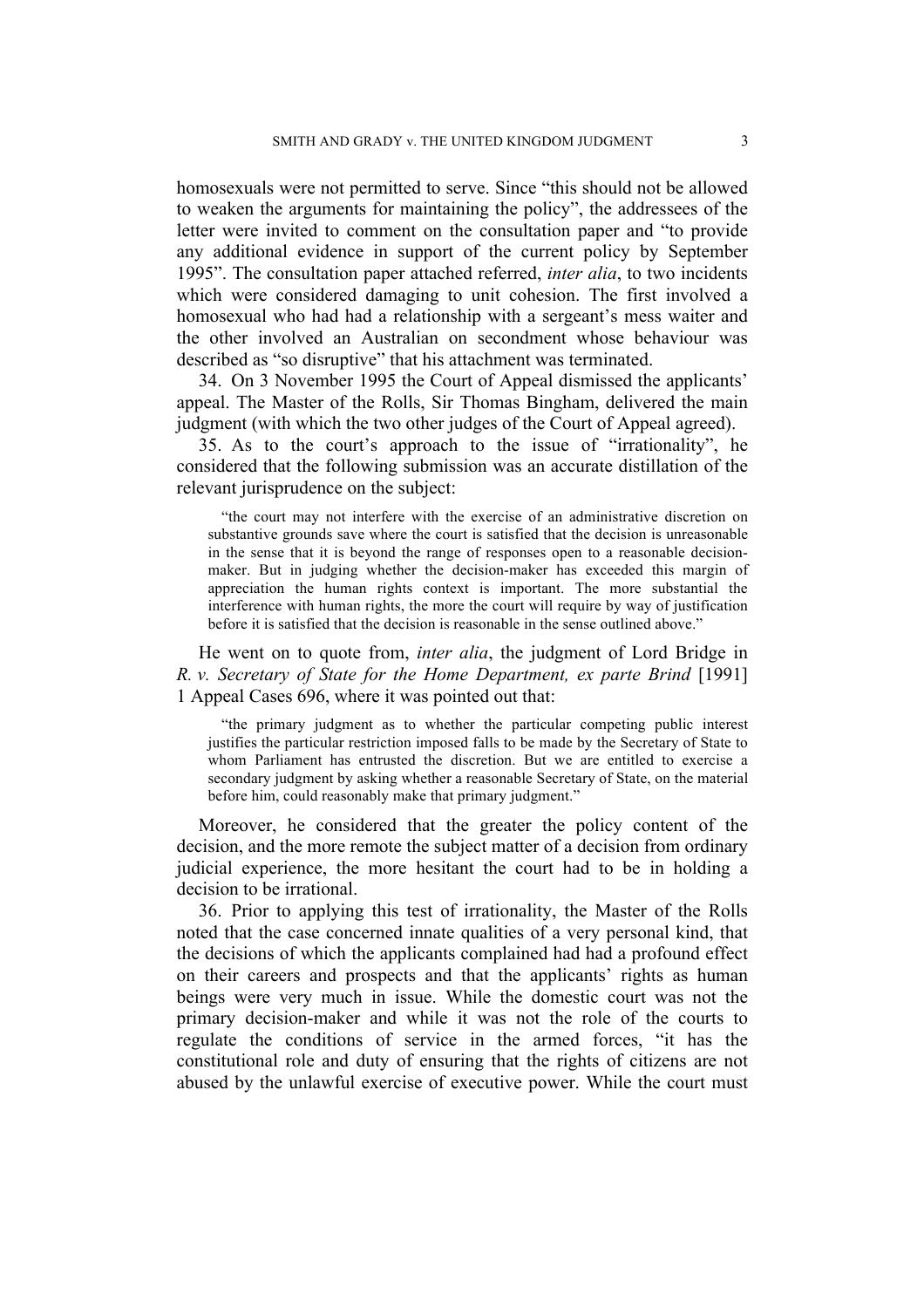properly defer to the expertise of responsible decision-makers, it must not shrink from its fundamental duty to 'do right to all manner of people' …".

37. He then reviewed, by reference to the test of irrationality outlined above, the submissions of the parties in favour of and against the policy, commenting that the applicants' arguments were "of very considerable cogency" which called to be considered in depth with particular reference to past experience in the United Kingdom, to the developing experience of other countries and to the potential effectiveness of a detailed prescriptive code in place of the present blanket ban. However, he concluded that the policy could not be considered "irrational" at the time the applicants were discharged from the armed forces, finding that the threshold of irrationality was "a high one" and that it had not been crossed in this case.

38. On the Convention, the Master of the Rolls noted as follows:

"It is, inevitably, common ground that the United Kingdom's obligation, binding in international law, to respect and ensure compliance with [Article 8 of the Convention] is not one that is enforceable by domestic courts. The relevance of the Convention in the present context is as background to the complaint of irrationality. The fact that a decision-maker failed to take account of Convention obligations when exercising an administrative discretion is not of itself a ground for impugning the exercise of that discretion."

He observed that to dismiss a person from his or her employment on the grounds of a private sexual preference, and to interrogate him or her about private sexual behaviour, would not appear to show respect for that person's private and family life and that there might be room for argument as to whether the policy answered a "pressing social need" and, in particular, was proportionate to the legitimate aim pursued. However, he held that these were not questions to which answers could be properly or usefully proffered by the Court of Appeal but rather were questions for the European Court of Human Rights, to which court the applicants might have to pursue their claim. He further accepted that the Equal Treatment Directive did not apply to complaints in relation to sexual orientation.

39. Henry LJ of the Court of Appeal agreed with the judgment of the Master of the Rolls and, in particular, with the latter's approach to the irrationality test and with his view on the inability of the court to resolve Convention issues. He questioned the utility of a debate as to the likely fate of the "longstanding" policy of the Ministry of Defence before the European Court of Human Rights with which the primary adjudicating role on the Convention lay. The Court of Appeal did not entertain "hypothetical questions". In Henry LJ's view, the only relevance of the Convention was as "background to the complaint of irrationality", which point had been already made by the Master of the Rolls. It was important to highlight this point since Parliament had not given the domestic courts primary jurisdiction over human rights issues contained in the Convention and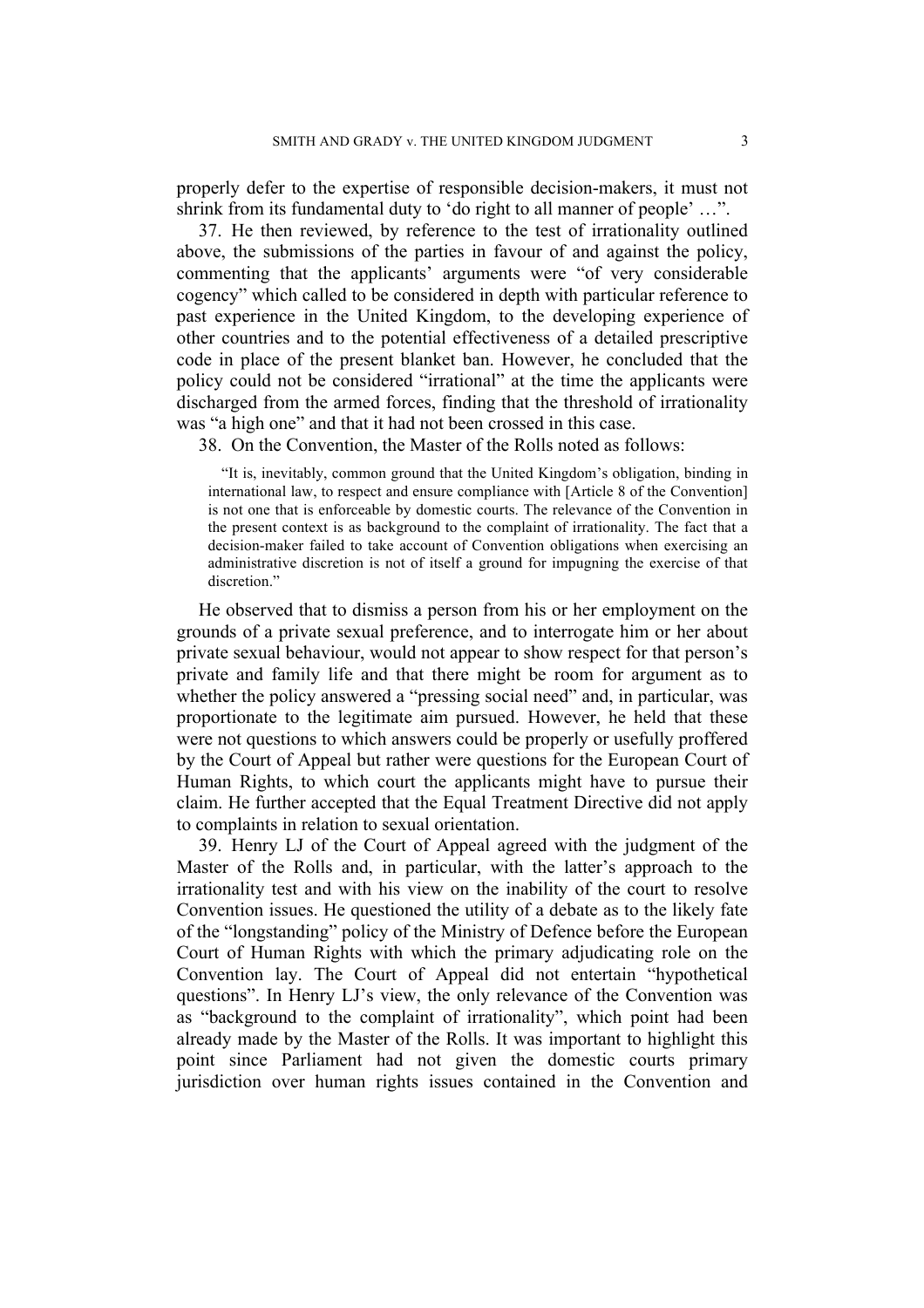because the evidence and submissions before the Court of Appeal related to that court's secondary jurisdiction and not to its primary jurisdiction.

40. Thorpe LJ of the Court of Appeal agreed with both preceding judgments and, in particular, with the views expressed on the rationality test to be applied and on its application in the particular case. The applicants' arguments that their rights under Article 8 had been breached were "persuasive" but the evidence and arguments that would ultimately determine that issue were not before the Court of Appeal. He also found that the applicants' challenge to the arguments in support of the policy was "completely persuasive" and added that what impressed him most in relation to the merits was the complete absence of illustration and substantiation by specific examples, not only in the Secretary of State's evidence filed in the High Court, but also in the case presented to the Parliamentary Select Committee in 1991. The policy was, in his view, "ripe for review and for consideration of its replacement by a strict conduct code". However, the applicants' attack on the Secretary of State's rationality fell "a long way short of success".

41. On 19 March 1996 the Appeals Committee of the House of Lords refused leave to appeal to the House of Lords.

#### **D. The applicants' Industrial Tribunal proceedings**

42. At or around the time the applicants lodged their applications for leave to take judicial review proceedings, they also instituted proceedings before the Industrial Tribunal alleging discrimination contrary to the Sexual Discrimination Act 1975. The latter proceedings were stayed pending the outcome of the judicial review proceedings.

43. By letter dated 25 November 1998 the applicants confirmed to the Court that they had requested the withdrawal of the Industrial Tribunal proceedings given the outcome of the judicial review proceedings and other intervening jurisprudence of the domestic courts and of the ECJ.

## II. RELEVANT DOMESTIC LAW AND PRACTICE

#### **A. Decriminalisation of homosexual acts**

44. By virtue of section 1(1) of the Sexual Offences Act 1967, homosexual acts in private between two consenting adults (at the time meaning 21 years or over) ceased to be criminal offences. However, such acts continued to constitute offences under the Army and Air Force Acts 1955 and the Naval Discipline Act 1957 (Section 1(5) of the 1967 Act). Section 1(5) of the 1967 Act was repealed by the Criminal Justice and Public Order Act 1994 (which Act also reduced the age of consent to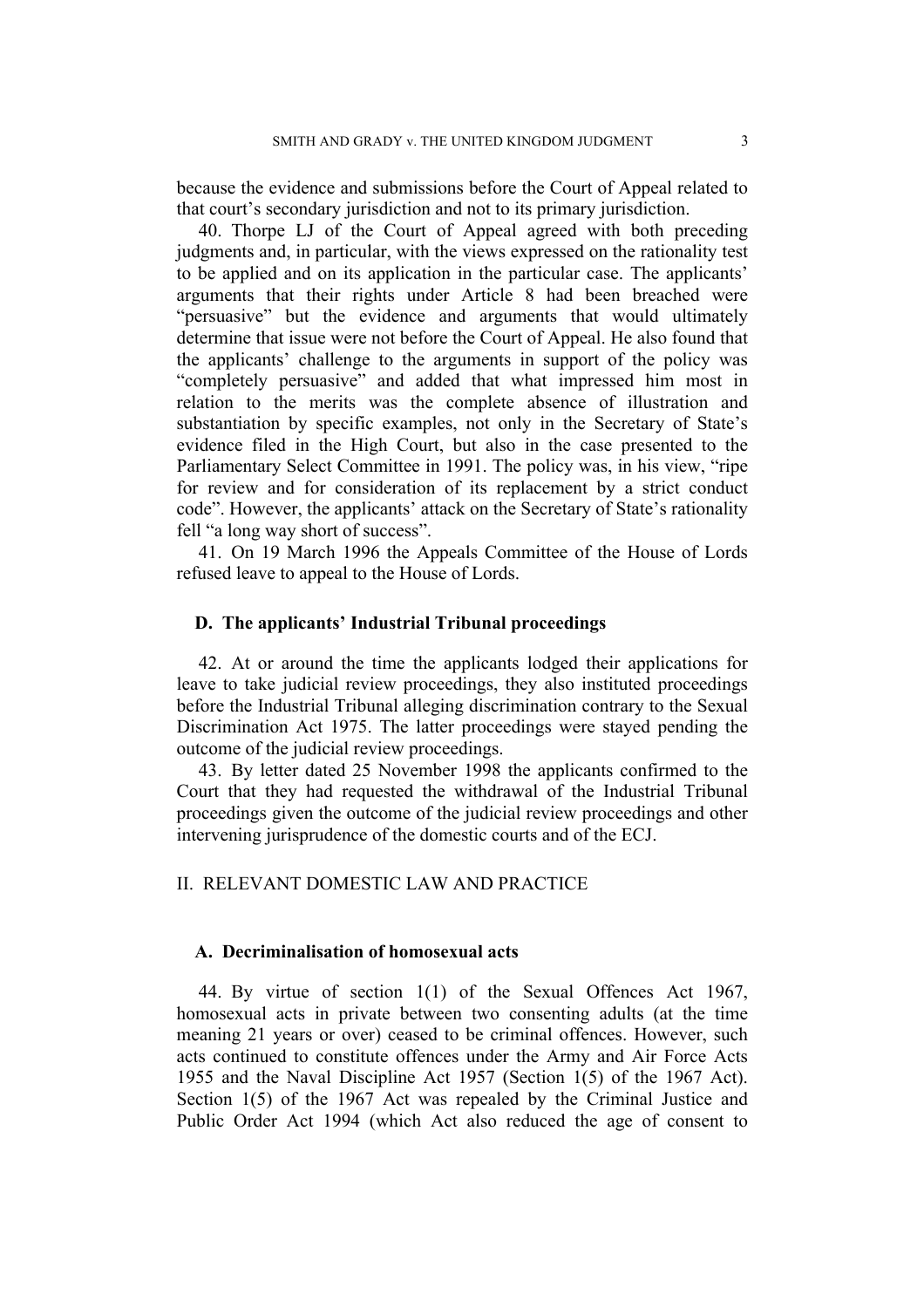18 years). However, section 146(4) of the 1994 Act provided that nothing in that section prevented a homosexual act (with or without other acts or circumstances) from constituting a ground for discharging a member of the armed forces.

## **B.** *R. v. Secretary of State for Defence, ex parte Perkins***, judgments of 13 March 1997 and 13 July 1998, and related cases**

45. On 30 April 1996 the ECJ decided that transsexuals were protected from discrimination on grounds of their transsexuality under European Community law (*P. v. S. and Cornwall County Council* [1996] Industrial Relations Law Reports 347).

46. On 13 March 1997 the High Court referred to the ECJ pursuant to Article 177 of the Treaty of Rome the question of the applicability of the Equal Treatment Directive to differences of treatment based on sexual orientation *(R. v. Secretary of State for Defence, ex parte Perkins*, 13 March 1997). Mr Perkins had been discharged from the Royal Navy on grounds of his homosexuality.

47. On 17 February 1998 the ECJ found that the Equal Pay Directive 75/117/EEC did not apply to discrimination on grounds of sexual orientation (*Grant v. South West Trains Ltd* [1998] Industrial Cases Reports 449).

48. Consequently, on 2 March 1998 the ECJ enquired of the High Court in the Perkins' case whether it wished to maintain the Article 177 reference. After a hearing between the parties, the High Court decided to withdraw the question from the ECJ *(R. v. Secretary of State for Defence, ex parte Perkins*, 13 July 1998). Leave to appeal was refused.

## **C. The Ministry of Defence policy on homosexual personnel in the armed forces**

49. As a consequence of the changes made by the Criminal Justice and Public Order Act 1994, updated Armed Forces' Policy and Guidelines on Homosexuality ("the Guidelines") were distributed to the respective service directorates of personnel in December 1994. The Guidelines provided, *inter alia*, as follows:

"Homosexuality, whether male or female, is considered incompatible with service in the armed forces. This is not only because of the close physical conditions in which personnel often have to live and work, but also because homosexual behaviour can cause offence, polarise relationships, induce ill-discipline and, as a consequence, damage morale and unit effectiveness. If individuals admit to being homosexual whilst serving and their Commanding Officer judges that this admission is well-founded they will be required to leave the services ...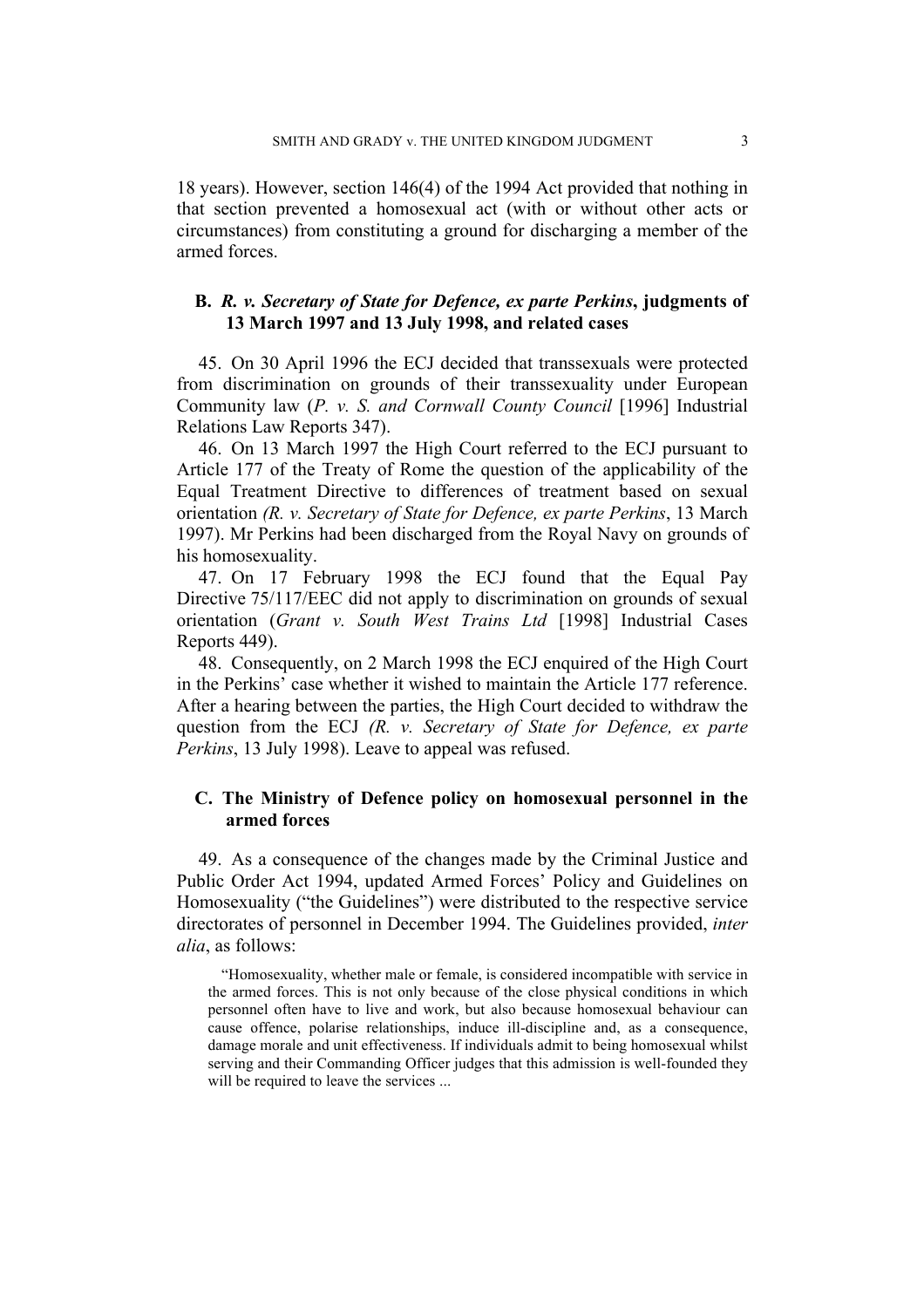The armed forces' policy on homosexuality is made clear to all those considering enlistment. If a potential recruit admits to being homosexual, he/she will not be enlisted. Even if a potential recruit admits to being homosexual but states that he/she does not at present nor in the future intend to engage in homosexual activity, he/she will not be enlisted ...

In dealing with cases of suspected homosexuality, a Commanding Officer must make a balanced judgment taking into account all the relevant factors. ... In most circumstances, however, the interests of the individual and the armed forces will be best served by formal investigation of the allegations or suspicion. Depending on the circumstances, the Commanding Officer will either conduct an internal inquiry, using his own staff, or he will seek assistance from the Service Police. When conducting an internal inquiry he will normally discuss the matter with his welfare support staff. Homosexuality is not a medical matter, but there may be circumstances in which the Commanding Officer should seek the advice of the Unit Medical Officer on the individual concerned and may then, if the individual agrees, refer him/her to the Unit Medical Officer ...

A written warning in respect of an individual's conduct or behaviour may be given in circumstances where there is some evidence of homosexuality but insufficient ... to apply for administrative discharge ... . If the Commanding Officer is satisfied on a high standard of proof of an individual's homosexuality, administrative action to terminate service ... is to be initiated ..."

One of the purposes of the Guidelines was the reduction of the involvement of the service police whose investigatory methods, based on criminal procedures, had been strongly resented and widely publicised in the past (confirmed at paragraph 9 of the Homosexual Policy Assessment Team's report of February 1996 which is summarised at paragraphs 51-62 below. However, paragraph 100 of this report indicated that investigation into homosexuality is part of "normal service police duties".)

50. The affidavit of Air Chief Marshal Sir John Frederick Willis KCB, CBE, Vice Chief of the Defence Staff, Ministry of Defence dated 4 September 1996, which was submitted to the High Court in the case of *R. v. Secretary of State for Defence, ex parte Perkins* (13 July 1998), read, in so far as relevant, as follows:

"The policy of the Ministry of Defence is that the special nature of homosexual life precludes the acceptance of homosexuals and homosexuality in the armed forces. The primary concern of the armed forces is the maintenance of an operationally effective and efficient force and the consequent need for strict maintenance of discipline. [The Ministry of Defence] believes that the presence of homosexual personnel has the potential to undermine this.

The conditions of military life, both on operations and within the service environment, are very different from those experienced in civilian life. … The [Ministry of Defence] believes that these conditions, and the need for absolute trust and confidence between personnel of all ranks, must dictate its policy towards homosexuality in the armed forces. It is not a question of a moral judgement, nor is there any suggestion that homosexuals are any less courageous than heterosexual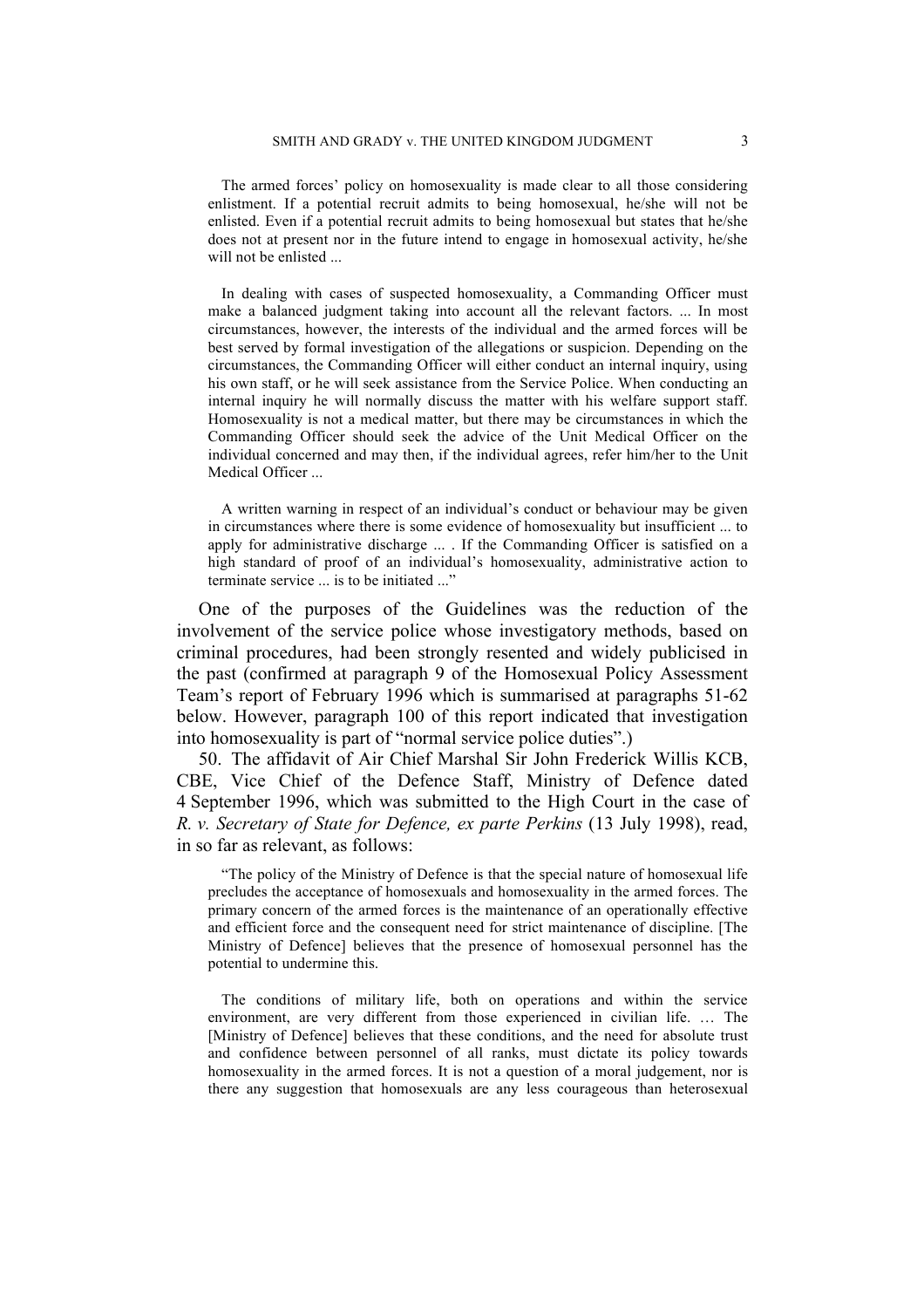personnel; the policy derives from a practical assessment of the implications of homosexuality for fighting power."

### **D. The report of the Homosexuality Policy Assessment Team – February 1996**

## *1. General*

51. Following the decision in the case *of R. v. Ministry of Defence, ex parte Smith and Others* 2 Weekly Law Reports 305, the Homosexuality Policy Assessment Team ("HPAT") was established by the Ministry of Defence in order to undertake an internal assessment of the armed forces' policy on homosexuality. The HPAT was composed of Ministry of Defence civil servants and representatives of the three services. The HPAT's assessment was to form the basis of the Ministry's evidence to the next Parliamentary Select Committee (as confirmed in the affidavit of Air Chief Marshal Sir John Frederick Willis referred to at paragraph 50 above). The HPAT was to consult the Ministry of Defence, the armed forces' personnel of all ranks, service and civilian staff responsible for carrying out the policy together with members of the legal adviser's staff. It was also to examine the policies of other nations (Annex D to the HPAT report).

The report of the HPAT was published in February 1996 and ran to approximately 240 pages, together with voluminous annexes. The startingpoint of the assessment was an assumption that homosexual men and women were in themselves no less physically capable, brave, dependable and skilled than heterosexuals. It was considered that any problems to be identified would lie in the difficulties which integration of declared homosexuals would pose to the military system which was largely staffed by heterosexuals. The HPAT considered that the best predictors of the "reality and severity" of the problems of the integration of homosexuals would be the service personnel themselves (paragraph 30 of the report).

#### *2. The methods of investigation used*

52. There were eight main areas of investigation (paragraph 28 of the report):

(a) The HPAT consulted with policy-makers in the Ministry of Defence. The latter emphasised the uniqueness of the military environment and the distinctly British approach to service life and the HPAT found little disagreement with this general perspective from the service people it interviewed (paragraph 37);

(b) A signal was sent to all members of the services, including the reserve forces, requesting any written views on the issues. By 16 January 1996 the HPAT had received 639 letters. 587 of these letters were against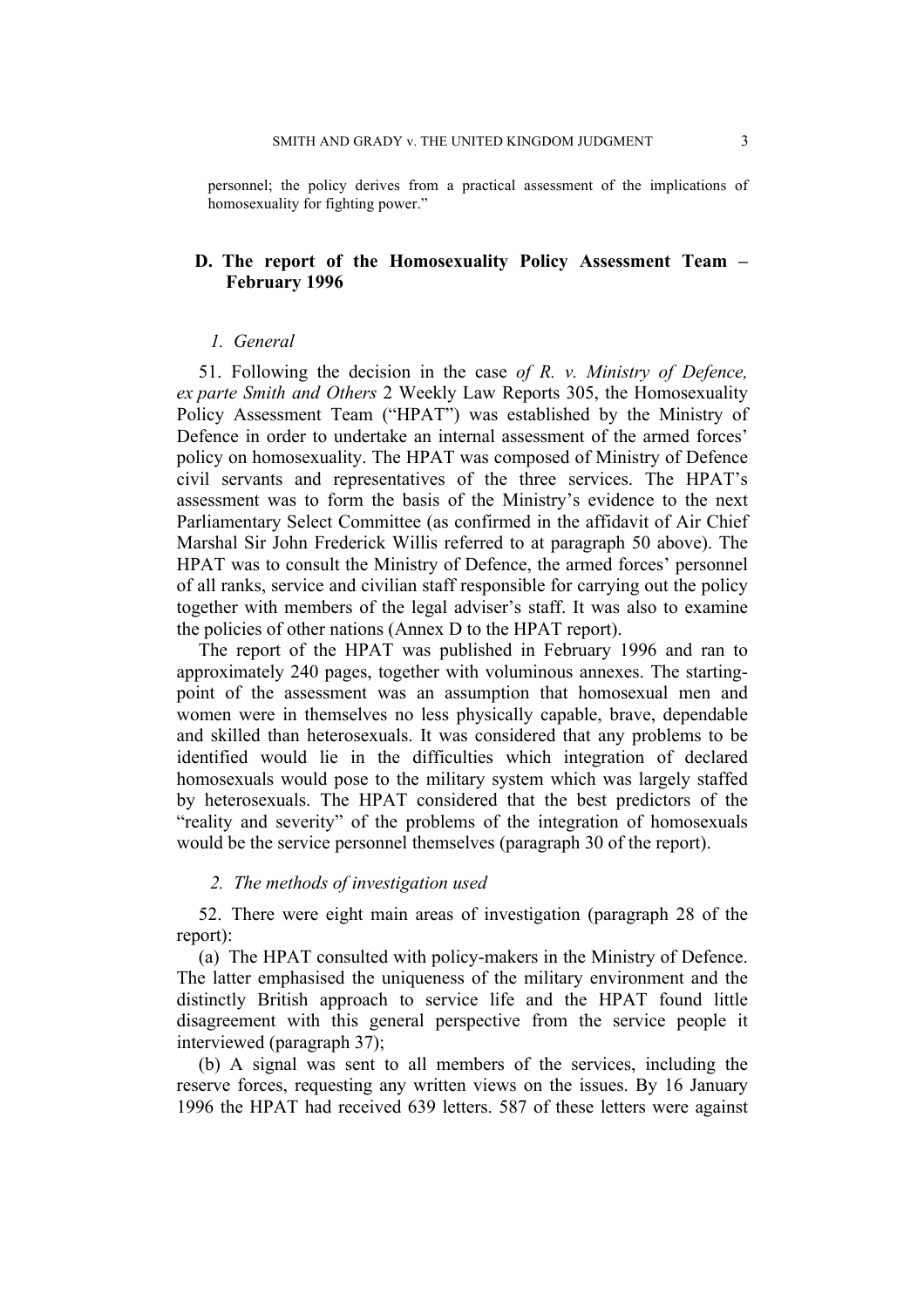any change in the policy, 58 of which were multiply signed. Only 11 of those letters were anonymous (paragraphs 46-48);

(c) The HPAT attitude survey consisted of a questionnaire administered to a total of 1,711 service personnel chosen as representative of the services. The questionnaires were administered in examination-type conditions and were to be completed anonymously. The results indicated that there was "overwhelming support across the services" for the policy excluding homosexuals from the armed forces. Service personnel viewed homosexuality as clearly more acceptable in civilian than in service life (paragraphs 49-59 and Annex G);

(d) During the HPAT's visit to ten military bases in late 1995 in order to administer the above questionnaire, individual one-to-one interviews were conducted with personnel who had completed the attitude questionnaire. 180 interviewees randomly selected from certain ranks and occupational areas were selected from each of the ten units visited. Given the small number of interviewees, the responses were analysed qualitatively rather than quantitatively (Annex G);

(e) A number of single-service focus group discussions were held with randomly selected personnel from representative ranks and functions (Annex G refers to 36 such discussions whereas paragraph 61 of the report refers to 43). The purpose of the group discussions was to examine the breadth and depth of military views and to provide insights that would complement the survey results. The HPAT commented that the nature of the discussions showed little reticence in honestly and fully putting forward views; there was an "overwhelming view that homosexuality was not 'normal' or 'natural' whereas women and ethnic minorities were 'normal'". The vast majority of participants believed that the present ban on homosexuals should remain (paragraphs 61-69 and Annex G);

(f) One sub-team of the HPAT went to Australia, Germany and France and the other visited the United States, Canada and the Netherlands. The HPAT interviewed an eminent Israeli military psychologist since the Israeli military would not accept the HPAT visit (paragraphs 70-77 and Annex H). It is also apparent that the HPAT spoke to representatives of the police, the fire service and the merchant navy (paragraphs 78-82);

(g) Tri-service regional focus discussion groups were also held to examine the breadth and depth of the personnel's views. The groups were drawn from the three services and from different units. Three such discussion groups were held and overall the results were the same as those from the single-service focus groups (paragraphs 83-84 and Annex G);

(h) Postal single-service attitude surveys were also completed by a randomly selected sample of personnel stratified by rank, age and gender. The surveys were distributed to 3,000 (6%) of the Royal Navy and Royal Marines personnel, to 6,000 (5.4%) of the Army personnel and to 4,491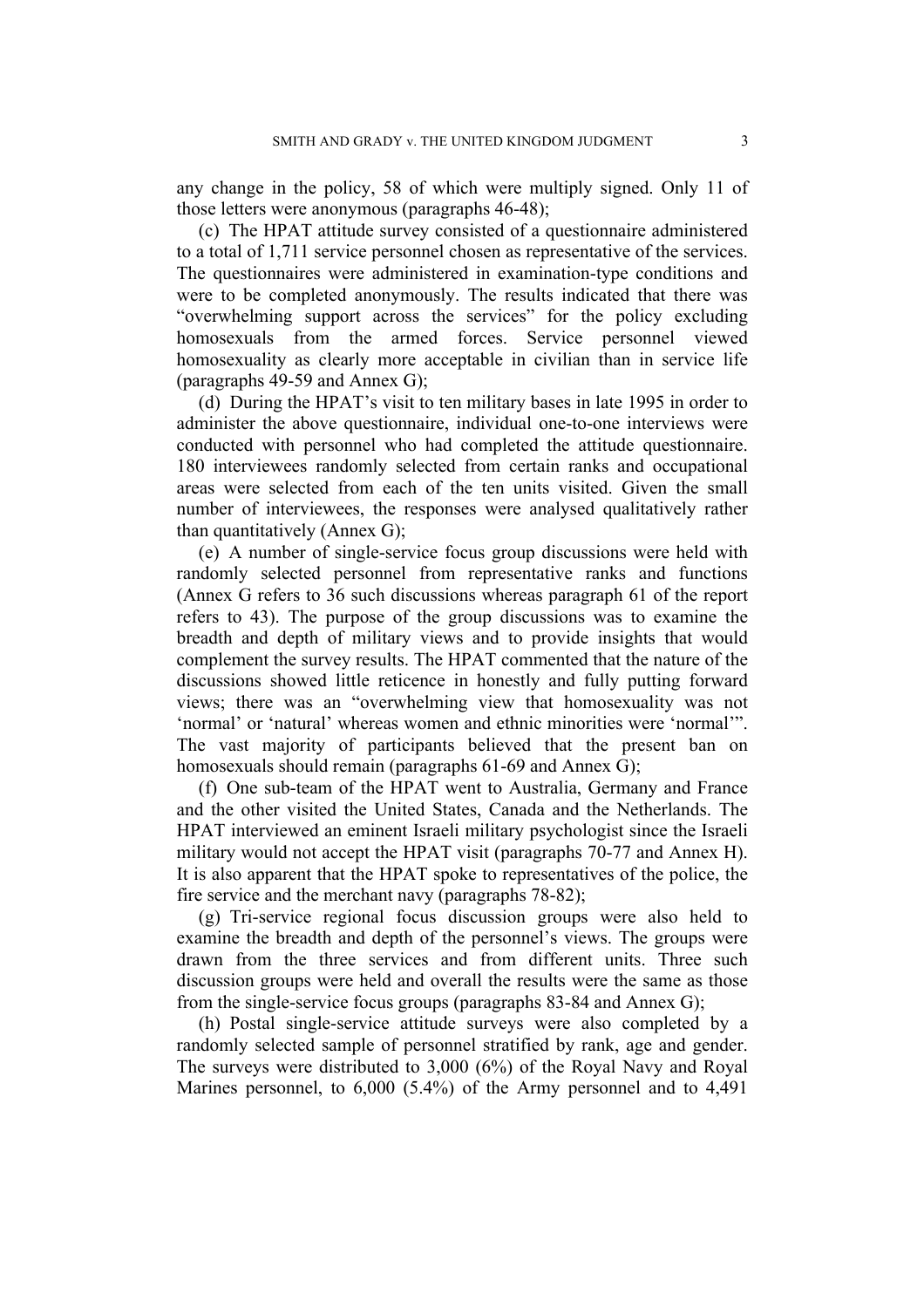(6%) of the Royal Air Force personnel. On average over half of the surveys were returned (paragraphs 65-86 and Annex G).

#### *3. The impact on fighting power*

53. The HPAT report defined "fighting power" (often used interchangeably with combat effectiveness, operational efficiency or operational effectiveness) as the "ability to fight" which is in turn made up of three components. These are the "conceptual" and "physical" components together with the "moral component", the latter being defined as "the ability to get people to fight including morale, comradeship, motivation, leadership and management".

54. The focus throughout the assessment was upon the anticipated effects on fighting power and this was found to be the "key problem" in integrating homosexuals into the armed forces. It was considered wellestablished that the presence of known or strongly suspected homosexuals in the armed forces would produce certain behavioural and emotional responses and problems which would affect morale and, in turn, significantly and negatively affect the fighting power of the armed forces.

These anticipated problems included controlling homosexual behaviour and heterosexual animosity, assaults on homosexuals, bullying and harassment of homosexuals, ostracism and avoidance, "cliquishness" and pairing, leadership and decision-making problems including allegations of favouritism, discrimination and ineffectiveness (but excluding the question of homosexual officers taking tactical decisions swayed by sexual preference), sub-cultural friction, privacy/decency issues, increased dislike and suspicions (polarised relationships), and resentment over imposed change especially if controls on heterosexual expression also had to be tightened (see Section F.II of the report).

#### *4. Other issues*

55. The HPAT also assessed other matters it described as "subsidiary" (Section G and paragraph 177 of the report). It found that, while cost implications of changing the policy were not quantifiable, it was not considered that separate accommodation for homosexuals would be warranted or wise and, accordingly, major expenditures on accommodation were considered unlikely (paragraphs 95-97). Wasted training as regards discharged homosexuals was not considered to be a significant argument against maintaining the policy (paragraphs 98-99). Should the wider social and legal position change in relation to civilian homosexual couples, then entitlements for homosexual partners would have to be accepted (paragraph 101). Large amounts of money or time were unlikely to be devoted to homosexual awareness training, given that it was unlikely to be effective in changing attitudes. It was remarked that, if required, tolerance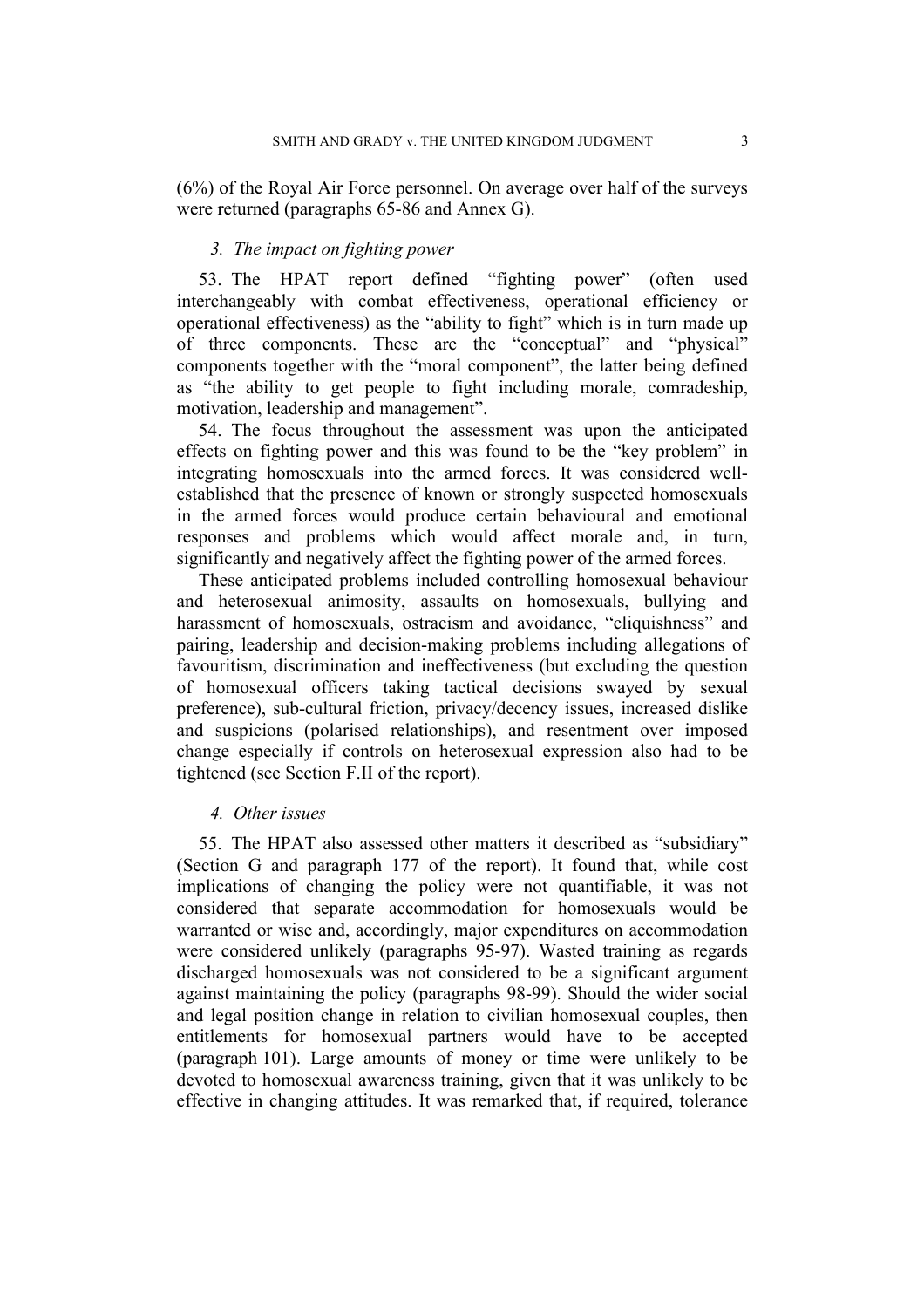training would probably be best addressed as "part of an integrated programme for equal opportunities training in the military" (paragraph 102). There were strong indications that recruitment and retention rates would go down if there was a change in policy (paragraphs 103-04).

56. Concerns expressed about the fulfilment of the forces' *loco parentis* responsibilities for young recruits were found not to stand up to close examination (paragraph 111).

#### *5. Medical and security concerns*

57. Medical and security concerns were considered separately (Sections H and I, respectively, and paragraph 177 of the report). While it was noted that medical concerns of personnel (in relation to, *inter alia*, Aids) were disproportionate to the clinical risks involved, it was considered that these concerns would probably need to be met with education packages and compulsory Aids testing. Otherwise, real acceptance and integration of homosexuals would be seriously prejudiced by emotional reactions and resentments and by concerns about the threat of Aids. The security issues (including the possibility of blackmail of those suspected of being homosexual) raised in defence of the policy were found not to stand up to close examination.

#### *6. The experience in other countries and in civilian disciplined services*

58. The HPAT observed that there were a wide variety of official positions and legal arrangements evolving from local legal and political circumstances and ranging from a formal prohibition of all homosexual activity (the United States), to administrative arrangements falling short of real equality (France and Germany), to a deliberate policy to create an armed force friendly to homosexuals (the Netherlands). According to the HPAT, those countries which had no legal ban on homosexuals were more tolerant, had written constitutions and therefore a greater tradition of respect for human rights. The report continued:

"But nowhere did HPAT learn that there were significant numbers of open homosexuals serving in the Forces … . Whatever the degree of official toleration or encouragement, informal pressures or threats within the military social system appeared to prevent the vast majority of homosexuals from choosing to exercise their varying legal rights to open expression of their active sexual identity in a professional setting. … It goes without saying that the continuing reticence of military homosexuals in these armed forces means that there has been little practical experience of protecting them against ostracism, harassment or physical attack.

Since this common pattern of a near absence of openly homosexual personnel occurs irrespective of the formal legal frameworks, it is reasonable to assume that it is the informal functioning of actual military systems which is largely incompatible with homosexual self-expression. This is entirely consistent with the pattern of British service personnel's attitudes confirmed by the HPAT."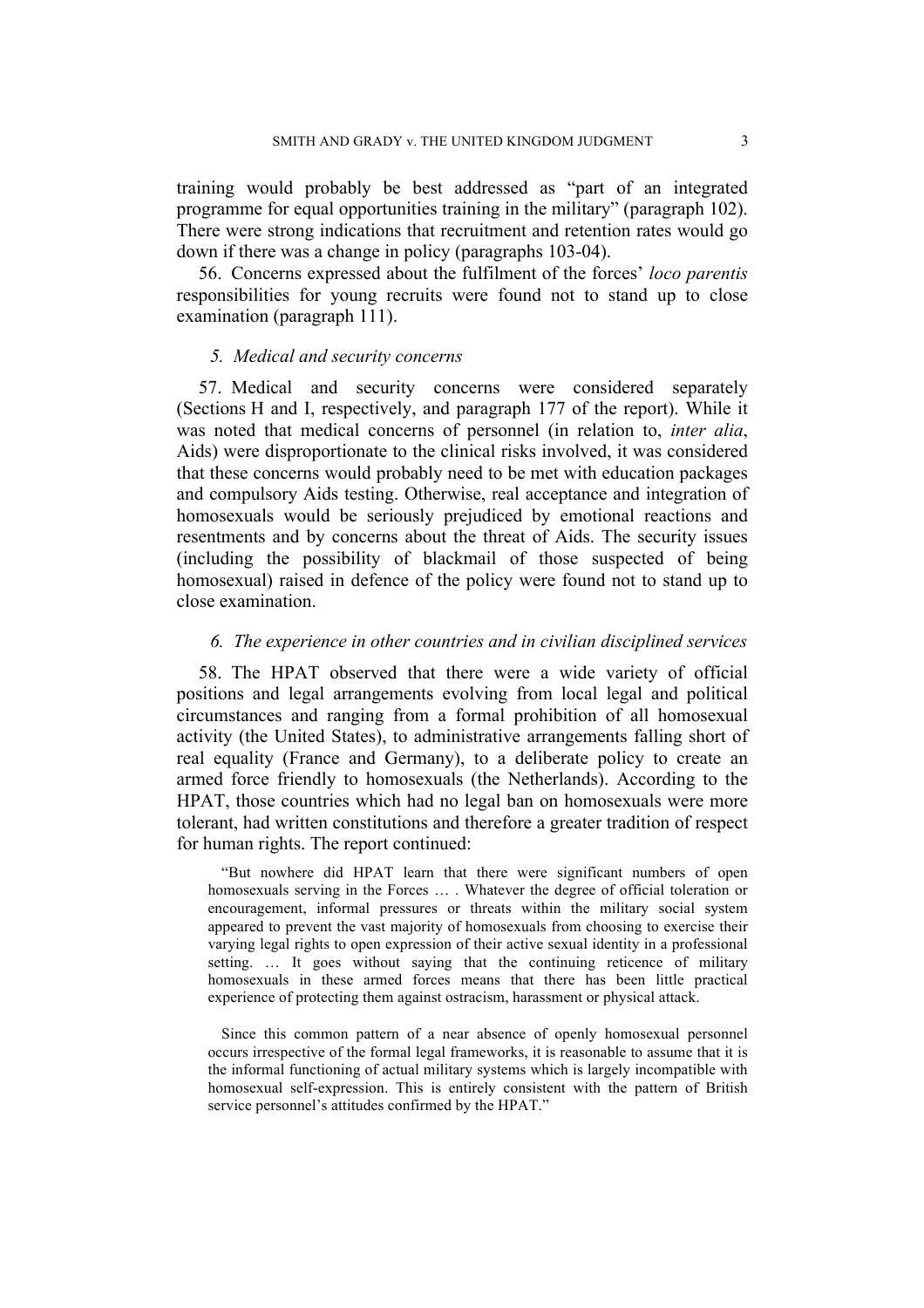59. In January 1996 there were over 35,000 British service personnel (25% approximately of the British armed forces) deployed overseas on operations, more than any other NATO country in Europe (paragraph 43).

The HPAT concluded, nevertheless, that the policy had not presented significant problems when working with the armed forces of allied nations. The HPAT remarked that British service personnel had shown a "robust indifference" to arrangements in foreign forces and no concern over what degree of acceptance closely integrated allies give to homosexuals. This is because the average service person considers that those others "are not British, have different standards, and are thus only to be expected to do things differently" and because personnel from different nations are accommodated apart. It was also due to the fact that homosexuals in foreign forces, where they were not formally banned, were not open about their sexual orientation. Consequently, the chances were small of the few open homosexuals happening to be in a situation where their sexual orientation would become a problem with British service personnel (paragraph 105).

60. Important differences were considered by the HPAT to exist between the armed forces and civilian disciplined services in the United Kingdom including the police, the fire brigade and the merchant navy which did not operate the same policy against homosexuals. It considered that:

"None of these occupations involves the same unremittingly demanding and longterm working environment as the Armed Forces, or requires the same emphasis on building rapidly interchangeable, but fiercely committed and self-supporting teams, capable of retaining their cohesion after months of stress, casualties and discomfort …" (paragraph 203)

### *7. Alternative options to the current policy*

61. Alternative options were considered by the HPAT including a code of conduct applicable to all, a policy based on the individual qualities of homosexual personnel, lifting the ban and relying on service personnel reticence, the "don't ask, don't tell" solution offered by the USA and a "no open homosexuality" code. It concluded that no policy alternative could be identified which avoided risks for fighting power with the same certainty as the present policy and which, in consequence, would not be strongly opposed by the service population (paragraphs 153-75).

#### *8. The conclusions of the HPAT (paragraphs 176-91)*

#### 62. The HPAT found that:

"the key problem remains and its intractability has indeed been re-confirmed. The evidence for an anticipated loss in fighting power has been set out in section F and forms the centrepiece of this assessment. The various steps in the argument and the overall conclusion have been shown not only by the Service authorities but by the great majority of Service personnel in all ranks."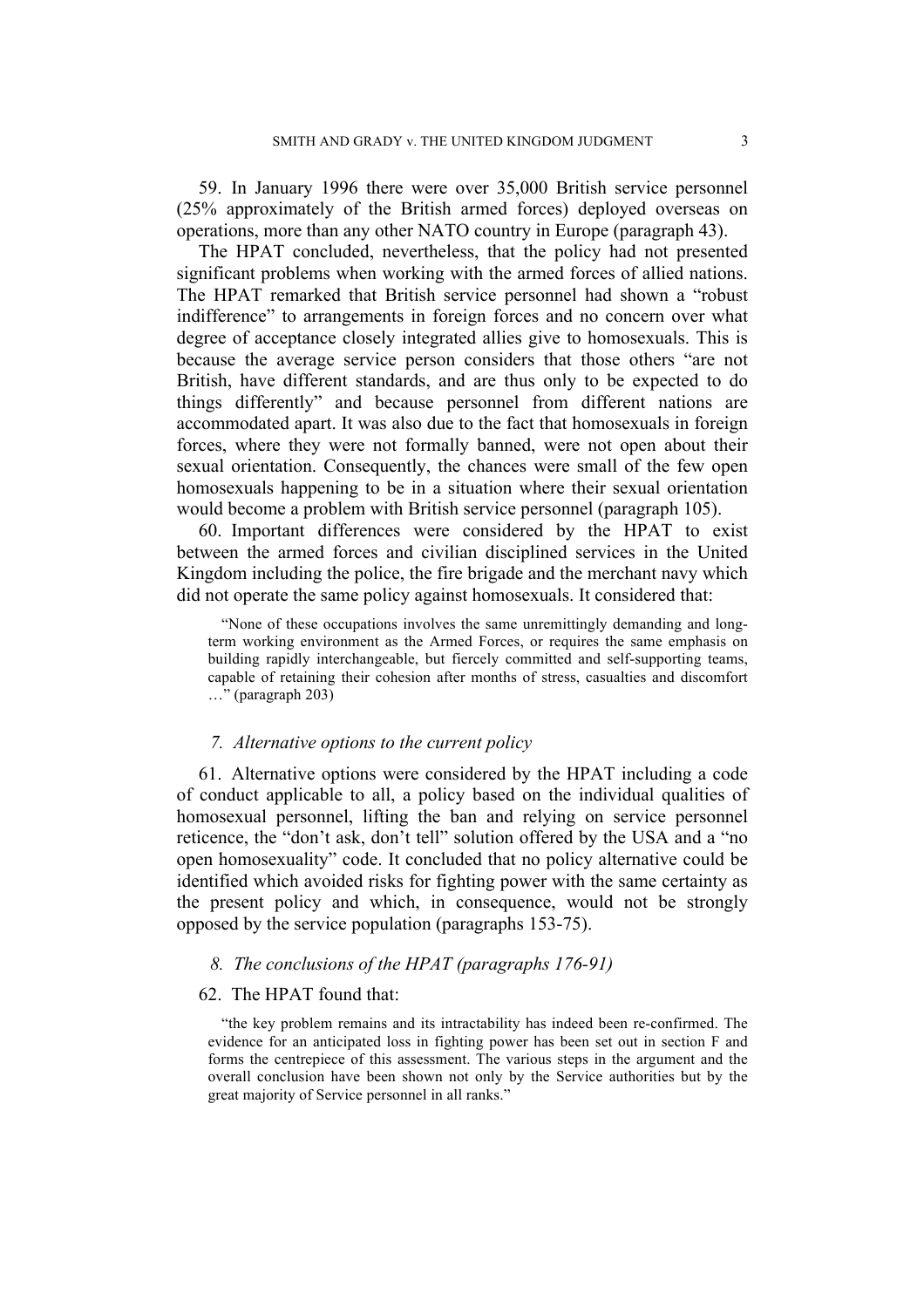Current service attitudes were considered unlikely to change in the near future. While clearly hardship and invasion of privacy were involved, the risk to fighting power demonstrated why the policy was, nevertheless, justified. It considered that it was not possible to draw any meaningful comparison between the integration of homosexuals and of women and ethnic minorities into the armed forces since homosexuality raised problems of a type and intensity that gender and race did not.

The HPAT considered that, in the longer term, evolving social attitudes towards homosexuality might reduce the risks to fighting power inherent in change but that their assessment could "only deal with present attitudes and risks". It went on:

"… certainly, if service people believed that they could work and live alongside homosexuals without loss of cohesion, far fewer of the anticipated problems would emerge. But the Ministry must deal with the world as it is. Service attitudes, in as far as they differ from those of the general population, emerge from the unique conditions of military life, and represent the current social and psychological realities. They indicate military risk from a policy change …

… after collecting the most exhaustive evidence available, it is also evident that in the UK homosexuality remains in practice incompatible with service life if the armed services, in their present form, are to be maintained at their full potential fighting power. ... Furthermore, the justification for the present policy has been overwhelmingly endorsed by a demonstrated consensus of the profession best able to judge it. It must follow that a major change to the Ministry's current Tri-service Guidelines on homosexuality should be contemplated only for clearly stated nondefence reasons, and with a full acknowledgement of the impact on Service effectiveness and service people's feelings."

## **E. The armed forces' policy on sexual and racial harassment and bullying and on equal opportunities**

63. The Defence Council's "Code of Practice on Race Relations" issued in December 1993 declared the armed forces to be equal opportunity employers. It stated that no form of racial discrimination, harassment or abuse would be tolerated, that allegations would be investigated and, if proved, disciplinary action would be taken. It provided for a complaints procedure in relation to discrimination or harassment and it warned against the victimisation of service personnel who made use of their right of complaint and redress.

64. In January 1996 the army published an Equal Opportunities Directive dealing with racial and sexual harassment and bullying. The policy document contained, as a preamble, a statement of the Adjutant-General which reads as follows:

"The reality of conflict requires high levels of teamwork in which individual soldiers can rely absolutely on their comrades and their leaders. There can, therefore,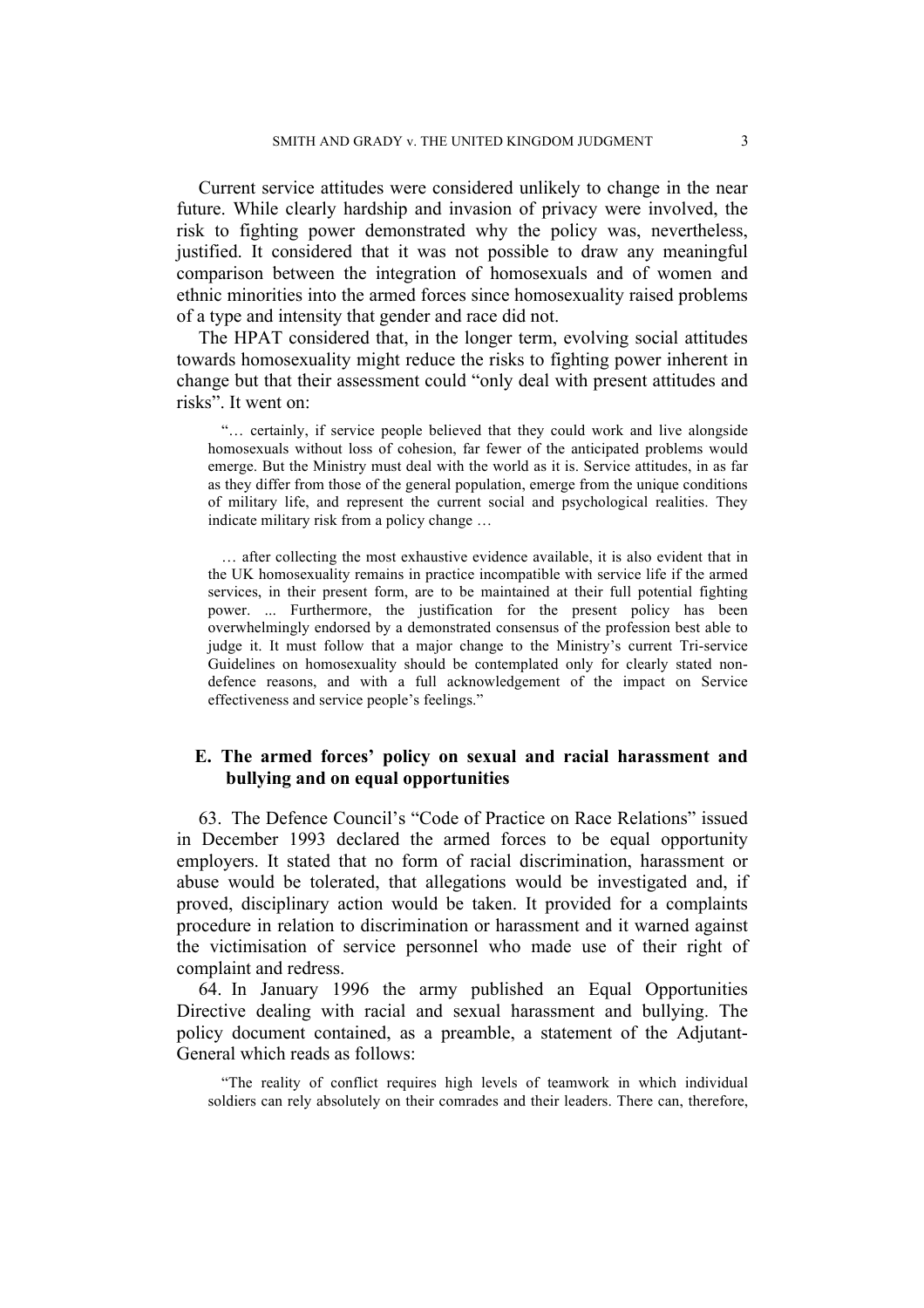be no place in the Army for harassment, bullying and discrimination which will affect morale and break down the trust and cohesion of the group.

It is the duty of every soldier to ensure that the Army is kept free of such behaviour which would affect cohesion and efficiency. Army policy is clear: all soldiers must be treated equally on the basis of their ability to perform their duty.

I look to each one of you to uphold this policy and to ensure that we retain our acknowledged reputation as a highly professional Army."

The Directive provided definitions of racial and sexual harassment, indicated that the army wanted to prevent all forms of offensive and unfair behaviour in these respects and pointed out that it was the duty of each soldier not to behave in a way that could be offensive to others or to allow others to behave in that way. It also defined bullying and indicated that, although the army fosters an aggressive spirit in soldiers who will have to go to war, controlled aggression, self-sufficiency and strong leadership must not be confused with thoughtless and meaningless use of intimidation and violence which characterise bullying. Bullying undermines morale and creates fear and stress both in the individual and the group being bullied and in the organisation. The army was noted to be a close-knit community where team work, cohesion and trust are paramount. Thus, high standards of personal conduct and respect for others were demanded from all.

The Directive endorsed the use of military law by commanders. Supplementary leaflets promoting the Directive were issued to every individual soldier. In addition, specific equal opportunities posts were created in personnel centres and a substantial training programme in the Race Relations Act 1976 was initiated.

#### **F. The reports of the Parliamentary Select Committee**

65. Every five years an Armed Forces' Bill goes through Parliament and a Select Committee conducts a review in connection with that bill.

66. The report of the Select Committee dated 24 April 1991 noted, under the heading "Homosexuality":

"That the present policy causes very real distress and the loss to the services of some men and women of undoubted competence and good character is beyond dispute. Society outside the armed forces is now much more tolerant of differences in sexual orientation than it was, and this may also possibly be true of the armed forces. Nevertheless, there is considerable force to the [Ministry of Defence's] argument that the presence of people known to be homosexual can cause tension in a group of people required to live and work sometimes under great stress and physically at very close quarters, and thus damage its cohesion and fighting effectiveness. It may be that this will change particularly with the integration of women into hitherto all-male units. We are not yet persuaded that the time has come to require the armed forces to accept homosexuals or homosexual activity."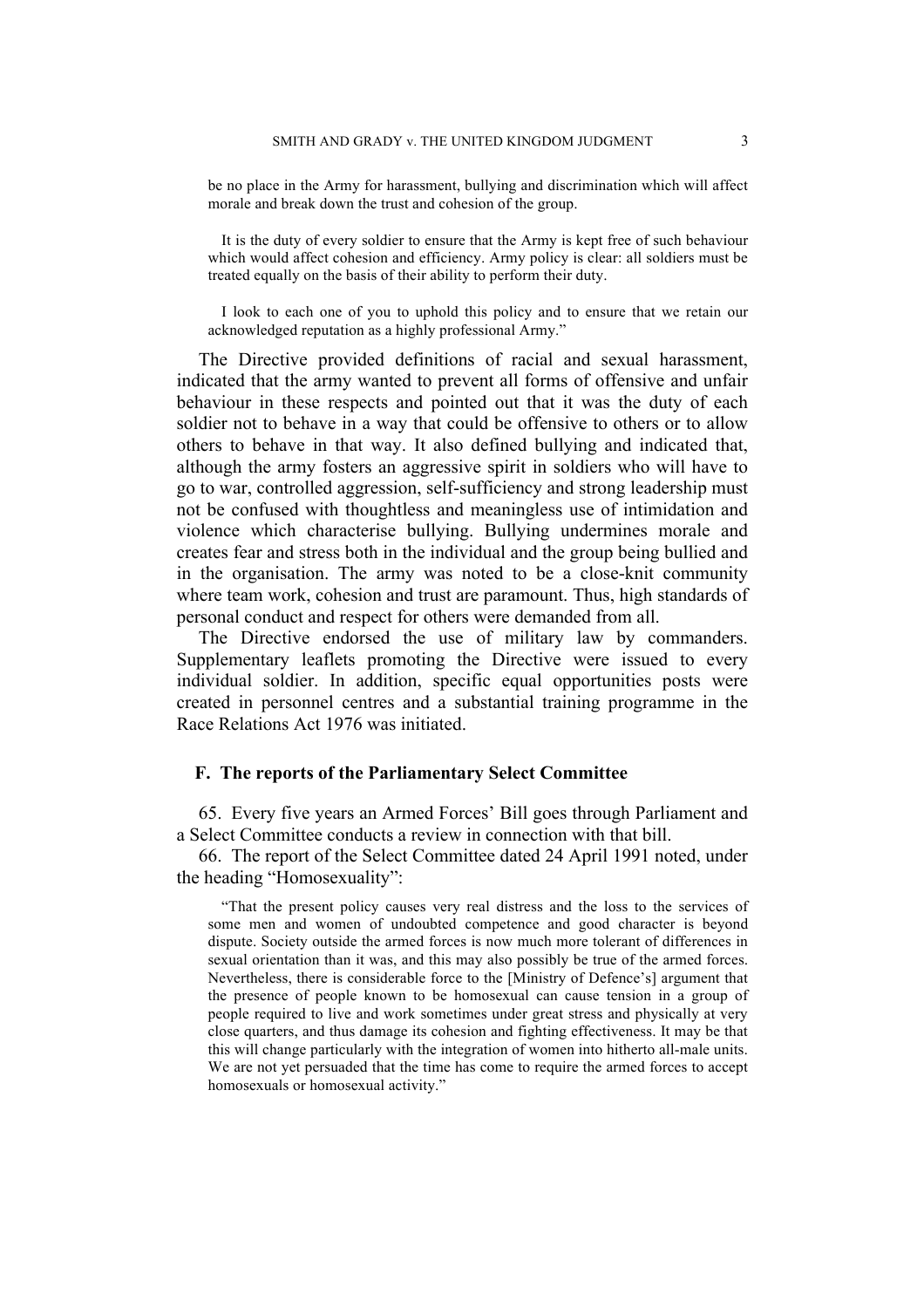67. The 1996 Select Committee report (produced after that committee's review of the Armed Forces Act 1996) referred to evidence taken from members of the Ministry of Defence and from homosexual support groups and to the HPAT report. Once again, the committee did not recommend any change in the government's policy. It noted that, since its last report, a total of 30 officers and 331 persons of other rank had been discharged or dismissed on grounds of homosexuality. The committee was satisfied that no reliable lessons could as yet be drawn from the experience of other countries. It acknowledged the strength of the human rights arguments put forward, but noted that there had to be a balance struck between individual rights and the needs of the whole. It was persuaded by the HPAT summary of the strength of opposition throughout the armed services to any relaxation of the policy. It accepted that the presence of openly homosexual servicemen and women would have a significant adverse impact on morale and, ultimately, on operational effectiveness. The matter was then debated in the House of Commons and members, by 188 votes to 120, rejected any change to the existing policy.

#### **G. Information to persons recruited into the armed forces**

68. Prior to September 1995, applicants to the armed forces were informed about the armed forces' policy as regards homosexuals in the armed forces by means of a leaflet entitled "Your Rights and Responsibilities". To avoid any misunderstanding and so that each recruit to each of the armed services received identical information, on 1 September 1995 the armed forces introduced a Service Statement to be read and signed before enlistment. Paragraph 8 of that statement is headed "Homosexuality" and states that homosexuality is not considered compatible with service life and "can lead to administrative discharge".

## THE LAW

#### I. ALLEGED VIOLATION OF ARTICLE 8 OF THE CONVENTION

69. The applicants complained that the investigations into their homosexuality and their subsequent discharge from the Royal Air Force on the sole ground that they were homosexual, in pursuance of the Ministry of Defence's absolute policy against homosexuals in the British armed forces, constituted a violation of their right to respect for their private lives protected by Article 8 of the Convention. That Article, in so far as is relevant, reads as follows: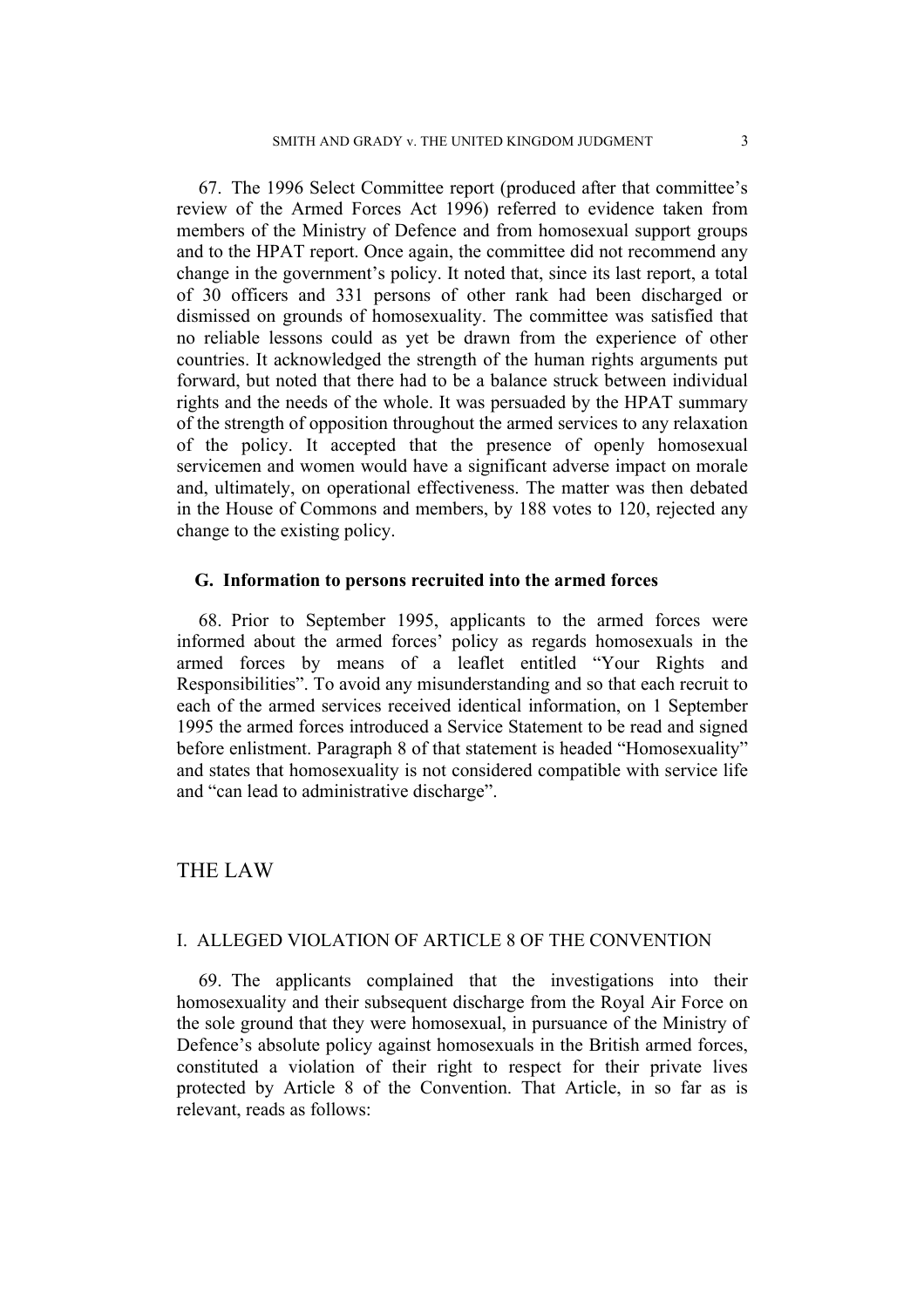"1. Everyone has the right to respect for his private … life …

2. There shall be no interference by a public authority with the exercise of this right except such as is in accordance with the law and is necessary in a democratic society in the interests of national security, … for the prevention of disorder …"

#### **A. Whether there was an interference**

70. The Government accepted, in their written observations, that there had been interferences with the applicants' right to respect for their private lives. However, noting that neither of the applicants denied knowledge during the relevant period of the policy against homosexuals in the armed forces, the Government made no admissions as to the dates from which the applicants also appreciated that they were homosexual. During the hearing before the Court the Government, referring in particular to Ms Smith, clarified that, if the applicants were aware of the policy and of their homosexuality on recruitment, then their discharge would not have amounted to an interference with their rights guaranteed by Article 8 of the Convention.

The applicants argued that they were not complaining about being refused entry to the armed forces and that they had not been dismissed for lying during recruitment. In any event, the protection afforded by Article 8 could not depend on the degree of knowledge of the applicants of their sexual orientation when they were young men or women.

71. The Court notes that the Government have not claimed that the applicants waived their rights under Article 8 of the Convention when they initially joined the armed forces. It also notes that the applicants were not dismissed for failure to disclose their homosexuality on recruitment. Further, it finds from the evidence that Ms Smith only came to realise that she was homosexual after recruitment.

In these circumstances, the Court is of the view that the investigations by the military police into the applicants' homosexuality, which included detailed interviews with each of them and with third parties on matters relating to their sexual orientation and practices, together with the preparation of a final report for the armed forces' authorities on the investigations, constituted a direct interference with the applicants' right to respect for their private lives. Their consequent administrative discharge on the sole ground of their sexual orientation also constituted an interference with that right (see the Dudgeon v. the United Kingdom judgment of 22 October 1981, Series A no. 45, pp. 18-19, § 41, and, *mutatis mutandis*, the Vogt v. Germany judgment of 26 September 1995, Series A no. 323, p. 23, § 44).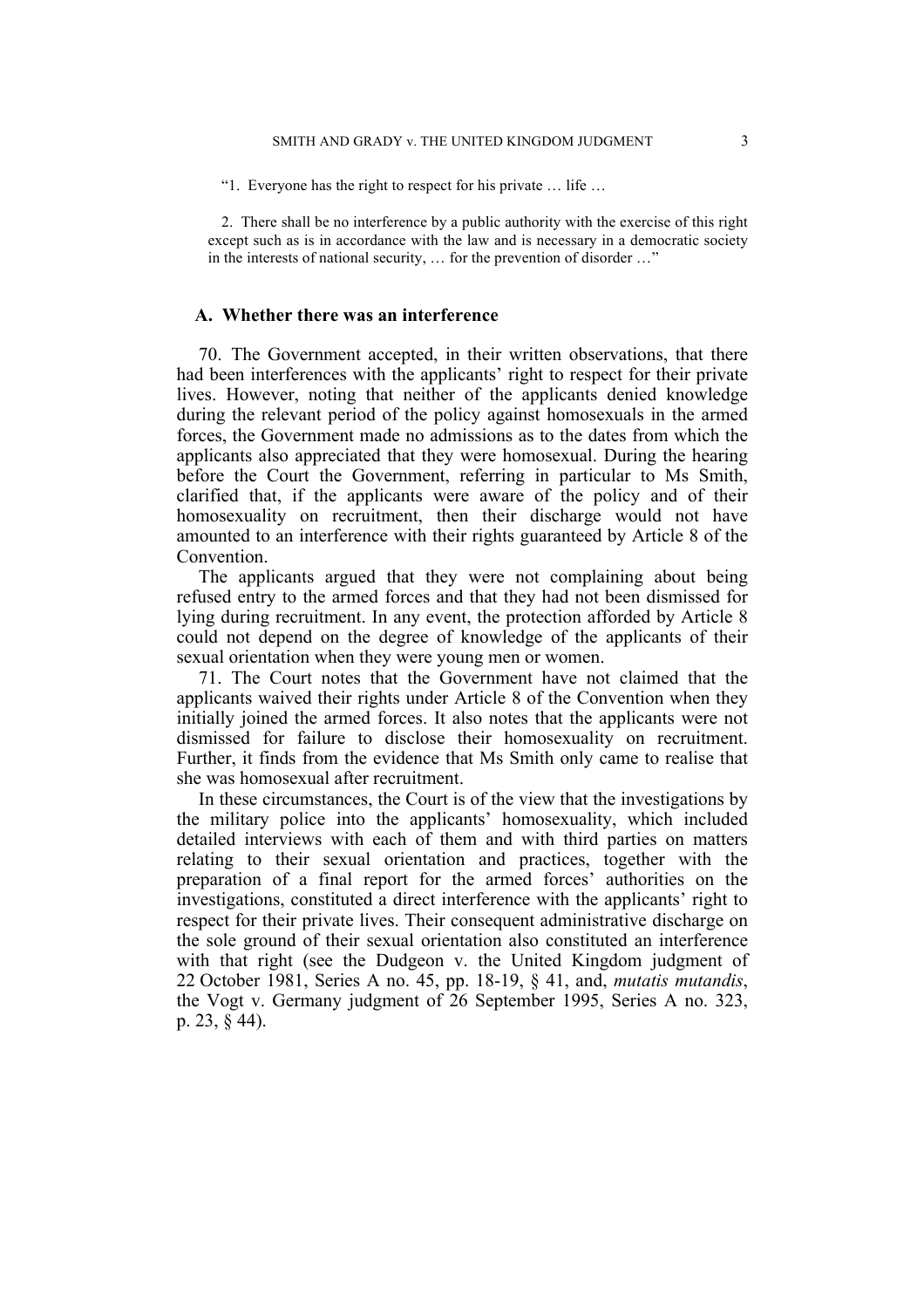## **B. Whether the interferences were justified**

72. Such interferences can only be considered justified if the conditions of the second paragraph of Article 8 are satisfied. Accordingly, the interferences must be "in accordance with the law", have an aim which is legitimate under this paragraph and must be "necessary in a democratic society" for the aforesaid aim (see the Norris v. Ireland judgment of 26 October 1988, Series A no. 142, p. 18, § 39).

## *1. "In accordance with the law"*

73. The parties did not dispute that there had been compliance with this element of Article 8 § 2 of the Convention. The Court notes that the Ministry of Defence policy excluding homosexuals from the armed forces was confirmed by the Court of Appeal in the present case to be lawful, in terms of both domestic and applicable European Community law. The policy was given statutory recognition and approval by the Sexual Offences Act 1967 and, more recently, by the Criminal Justice and Public Order Act 1994. The Court, accordingly, finds this requirement to be satisfied.

## *2. Legitimate aim*

74. The Court observes that the essential justification offered by the Government for the policy and for the consequent investigations and discharges is the maintenance of the morale of service personnel and, consequently, of the fighting power and the operational effectiveness of the armed forces (see paragraph 95 below). The Court finds no reason to doubt that the policy was designed with a view to ensuring the operational effectiveness of the armed forces or that investigations were, in principle, intended to establish whether the person concerned was a homosexual to whom the policy was applicable. To this extent, therefore, the Court considers that the resulting interferences can be said to have pursued the legitimate aims of "the interests of national security" and "the prevention of disorder".

The Court has more doubt as to whether the investigations continued to serve any such legitimate aim once the applicants had admitted their homosexuality. However, given the Court's conclusion at paragraph 111 below, it does not find it necessary to decide whether this element of the investigations pursued a legitimate aim within the meaning of Article 8 § 2 of the Convention.

#### *3. "Necessary in a democratic society"*

75. It remains to be determined whether the interferences in the present cases can be considered "necessary in a democratic society" for the aforesaid aims.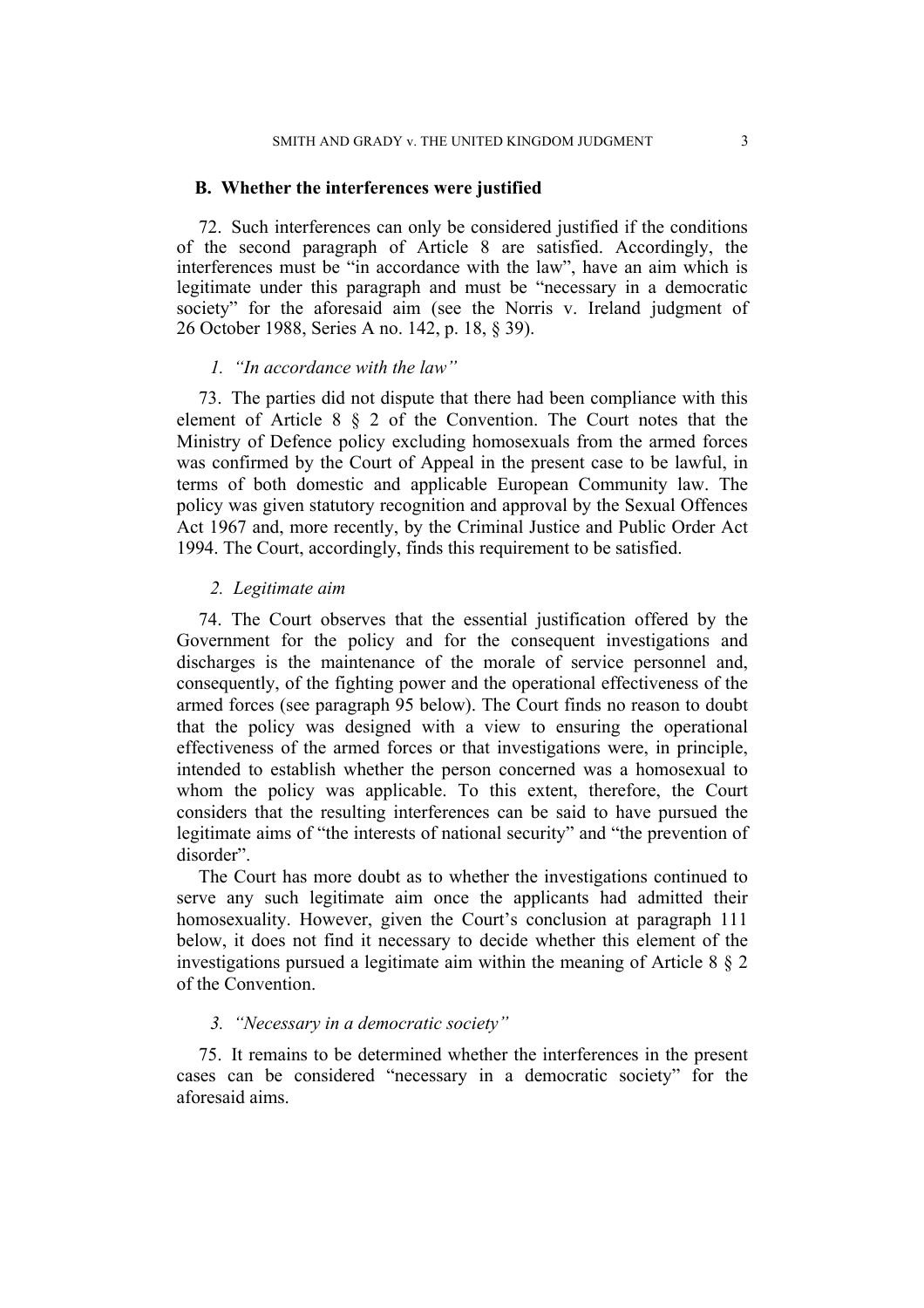#### **(a) The Government's submissions**

76. The Government accepted from the outset that neither the applicants' service records nor their conduct gave any grounds for complaint and that there was no evidence that, prior to the discovery of their sexual orientation, such orientation adversely affected the performance by them or by their colleagues of their duties. Nor was it contended by the Government that homosexuals were less physically capable, brave, dependable or skilled than heterosexuals.

77. However the Government emphasised, in the first place, the special British armed forces' context of the case. It was special because it was intimately connected with the nation's security and was, accordingly, central to a State's vital interests. Unit cohesion and morale lay at the heart of the effectiveness of the armed forces. Such cohesion and morale had to withstand the internal rigours of normal and corporate life, close physical and shared living conditions together with external pressures such as grave danger and war, all of which factors the Government argued applied or could have applied to each applicant. In this respect, the armed forces were unique and there were no genuine comparables in terms of the civilian disciplined forces, such as the police and the fire brigade.

In such circumstances, the Government, while accepting that members of the armed forces had the right to the Convention's protection, argued that different, and stricter, rules applied in this context (see the Engel and Others v. the Netherlands judgment of 8 June 1976, Series A no. 22, p. 24, § 57; the Grigoriades v. Greece judgment of 25 November 1997, *Reports of Judgments and Decisions* 1997-VII, pp. 2589-90, § 45; and the Kalaç v. Turkey judgment of 1 July 1997, *Reports* 1997-IV, p. 1209, § 28). Moreover, given the national security dimension to the present case a wide margin of appreciation was properly open to the State (see the Leander v. Sweden judgment of 26 March 1987, Series A no. 116, p. 25, § 59). Accordingly, the narrow margin of appreciation which applied to cases involving intimate private-life matters could not be transposed unaltered to the present case.

In support of their argument for a broad margin of appreciation, the Government also referred to the fact that the issue of homosexuals in the armed forces has been the subject of intense debate in recent years in the United Kingdom, suggesting that the sensitivity and special context of the question meant that the decision was largely one for the national authorities. It was true that the degree of risk to fighting power was not consistent over time, given that attitudes and opinions, and, consequently, domestic law on the subject of homosexuality had developed over the years. Nevertheless, the approach to such matters in an armed forces' context had to be cautious given the inherent risks. The process of review was ongoing and the Government indicated their commitment to a free vote in Parliament on the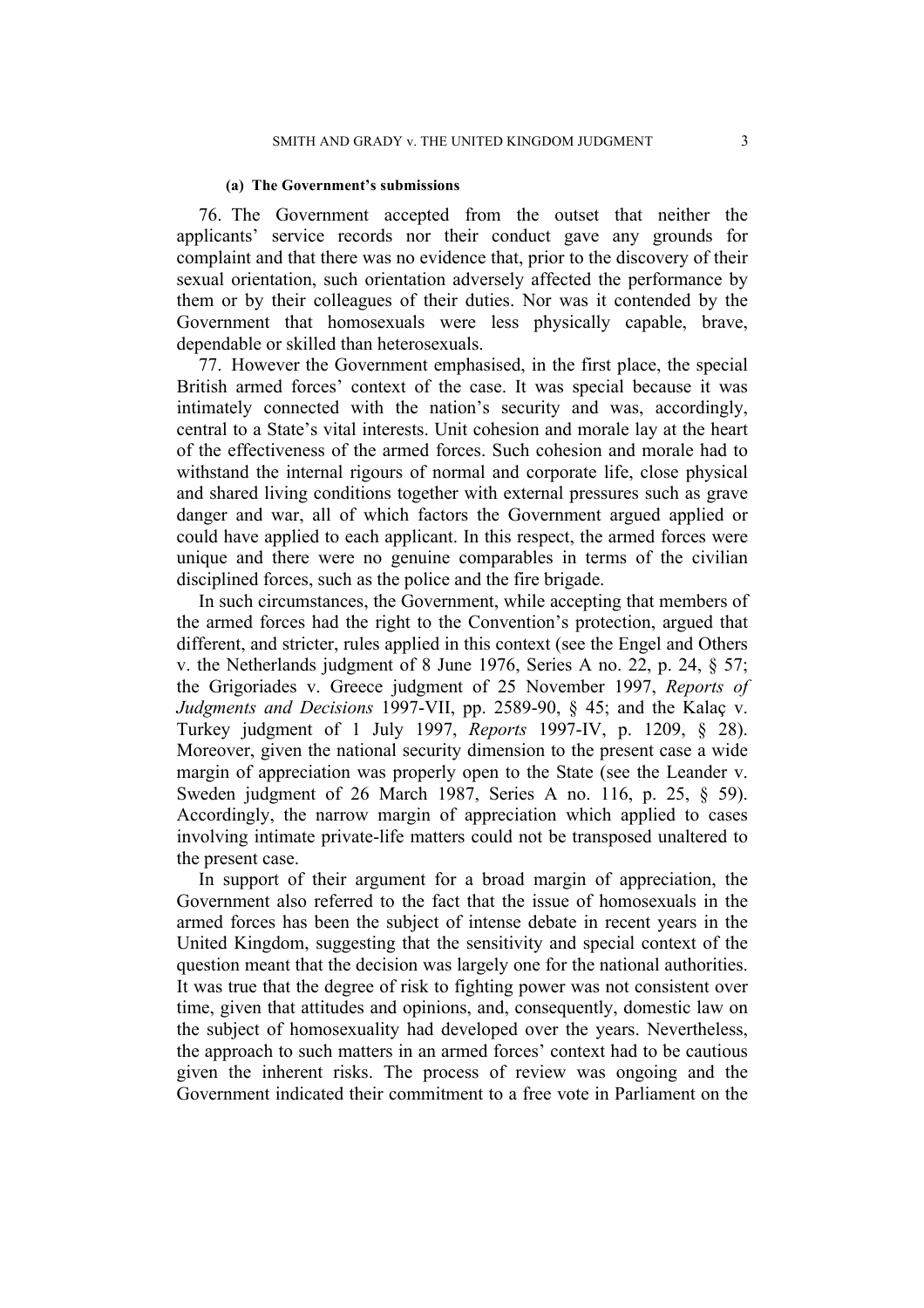subject after the next Parliamentary Select Committee review of the policy in 2001.

78. Secondly, the Government argued that admitting homosexuals to the armed forces at this time would have a significant and negative effect on the morale of armed forces' personnel and, in turn, on the fighting power and the operational effectiveness of the armed forces. They considered that the observations and conclusions in the HPAT report of February 1996 (and, in particular, Section F of the report) provided clear evidence of the risk to fighting power and operational effectiveness. The Government submitted that the armed forces' personnel (on whose views the HPAT report was based) were best placed to make this risk assessment and that their views should therefore be afforded considerable weight. Moreover, the relatively recent analyses completed by the HPAT, by the domestic courts (in *R. v. Ministry of Defence, ex parte Smith and Others* 2 Weekly Law Reports 305) and by the Parliamentary Select Committee all led to the conclusion that the policy should be maintained.

The Government considered that the choice between establishing a code of conduct and maintaining the present policy lay at the heart of the judgment to be made in this matter. However, the view in the United Kingdom was that such a code would not at present be sufficient to meet the risks identified because it was the knowledge or suspicion of the fact that a person was homosexual, and not the conduct of that person, which would cause damage to morale and effectiveness. Even assuming that the attitudes on which the HPAT report was based were at least in part based on a lack of tolerance or on insufficient broadmindedness, the reality of the risk to effectiveness remained. It was true that many European armed forces no longer excluded homosexuals but the relevant changes had been adopted in those countries too recently to yield any valuable lessons.

As to the applicants' submission about the alleged lack of evidence of past problems caused by the presence of homosexuals in the armed forces, the Government pointed out that the discharge of all persons of established homosexual orientation before such damage occurred meant that concrete evidence establishing the risks identified by the HPAT might not be available. In any event, the Government noted that the risks envisaged would result from the general relaxation of the policy, rather than its modification in any particular instance.

79. Thirdly, and as to the charge made by the applicants that the views expressed to the HPAT by the clear majority of serving personnel could be labelled as "homophobic prejudice", the Government pointed out that these views represented genuine concerns expressed by those with first-hand and detailed knowledge of the demands of service life. Most of those surveyed displayed a clear difference in attitude towards homosexuality in civilian life. Conclusions could not be drawn from the fact that women and racial minorities were admitted while homosexuals were not because women and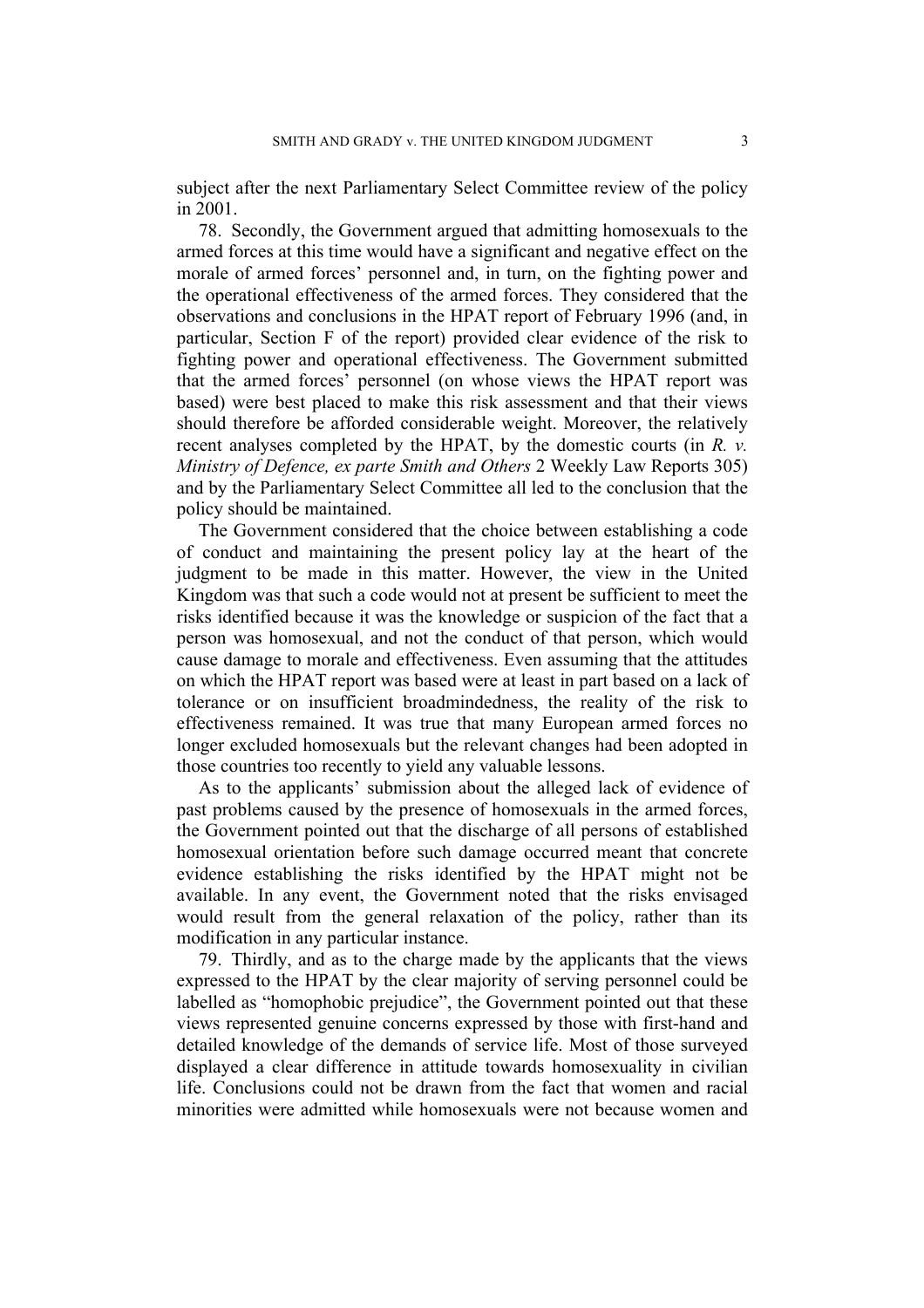men were segregated in recognition of potential problems that might arise, whereas such arrangements were simply not possible in the case of samesex orientation. The concerns about homosexuals were of a type and intensity not engendered by women or racial minorities.

80. Once there was a suspicion of homosexuality, an investigation was carried out. According to the Government, the extent of such investigation would depend on the circumstances but an investigation usually implied questioning the individual and seeking corroborative evidence. If homosexuality was denied, investigations were necessary and even if it was admitted, attempts were made to find relevant evidence through interviews and, depending on the circumstances, other inquiries. The aim of the investigations was to verify the homosexuality of the person suspected in order to detect those seeking an administrative discharge based on false pretences. During the hearing, the Government gave two recent examples of false claims of homosexuality in the Army and in the Royal Air Force and three recent examples of such false claims in the Royal Navy. The investigations were also necessary given certain security concerns (in particular, the risk of blackmail of homosexual personnel), in light of the greater risk from the Aids virus in the homosexual community and for disciplinary reasons (homosexual acts might be disciplined in certain cases including, for example, where they resulted from an abuse of authority). The Government maintained that the applicants freely chose, in any event, to answer the questions put to them. Both were told that they did not have to answer the questions and that they could have legal advice.

While the bulk of the questioning was, in the submission of the Government, justified by the reasons for the investigation outlined above, the Government did not seek to defend the question put to Ms Smith as to whether she or her partner had had a sexual relationship with their foster daughter. However, they argued that this indefensible, but specific, aspect of the questioning did not tilt the balance in favour of a finding of a violation.

#### **(b) The applicants' submissions**

81. The applicants submitted that the interferences with their private lives, given the subject matter, nature and extent of the intrusions at issue, were serious and grave and required particularly serious reasons by way of justification (see the Dudgeon judgment cited above, p. 21, § 52). The subject matter of the interferences was a most intimate part of their private lives, made public by the Ministry of Defence policy itself. The applicants also took issue with the detailed investigations carried out by the service police and with, in particular, the prurient questions put during the interviews, the interviews with third parties, the search of Mr Grady's accommodation and the seizure of his personal affairs. Referring also to their years of service, to their promotions (past and imminent), to their exemplary service records and to the fact that there was no indication that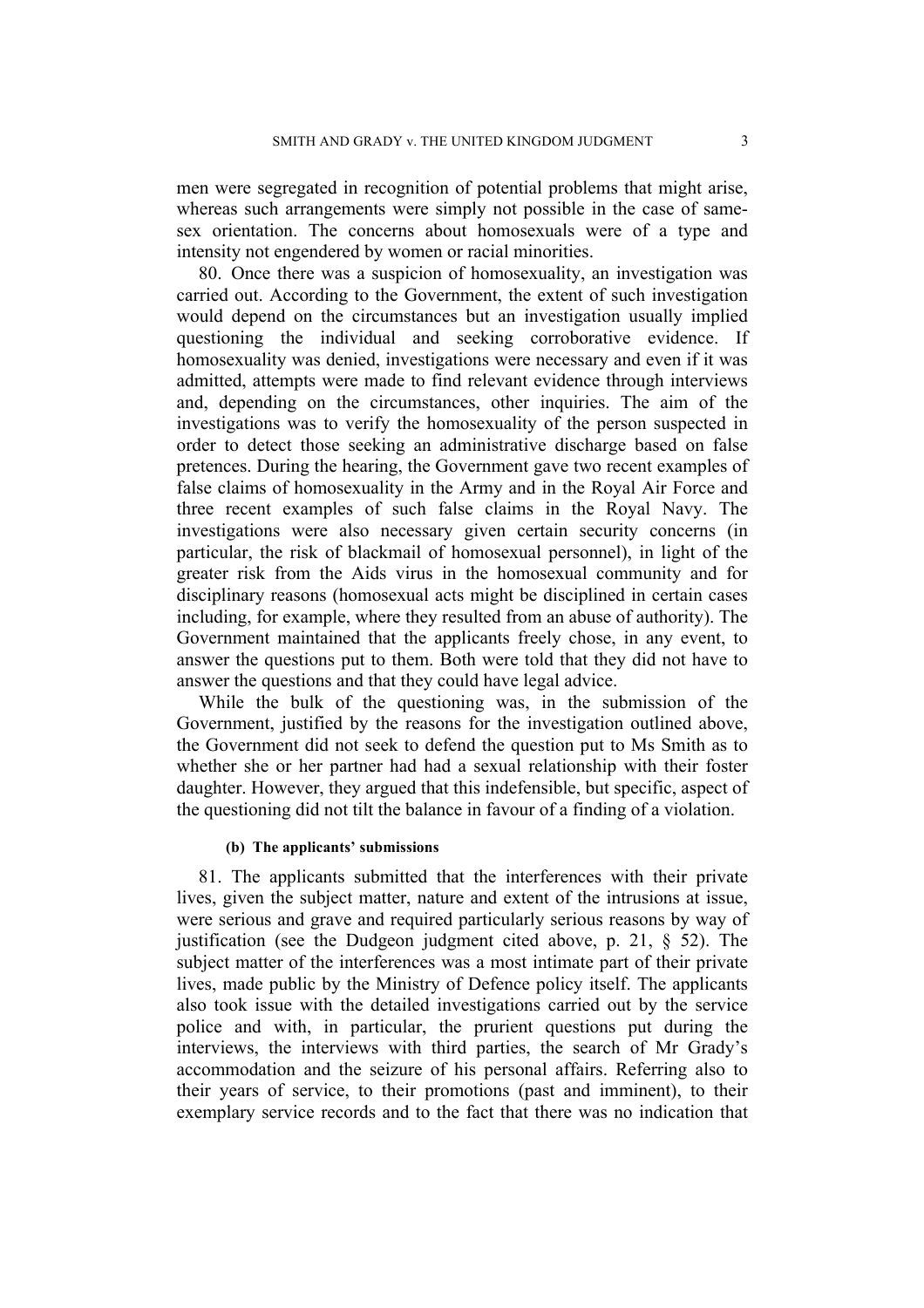their homosexuality had in any way affected their work or service life, the applicants emphasised that they were, nevertheless, deprived of a career in which they excelled on the basis of "unsuitability for service" by reason of a blanket policy against homosexuals in the armed forces.

The applicants added, in this context, that a blanket policy was not adopted by the armed forces in any other context. It was not adopted in the case of personal characteristics or traits such as gender, race or colour. Indeed, the Ministry of Defence actively promoted equality and tolerance in these areas. Nor was there a blanket policy against those whose actions could or did affect morale and service efficiency such as those involved in theft or adultery or those who carried out dangerous acts under the influence of drugs or alcohol. In the latter circumstances, the individual could be dismissed, but only after a consideration of all the circumstances of the case. Moreover, no policy against homosexuals existed in comparable British services such as the Merchant Navy, the Royal Fleet Auxiliary, the police, the fire brigade and the nursing profession.

82. The applicants also argued that the Government's core argument as to the risk to morale and, consequently, to fighting power and operational effectiveness was unsustainable for three main reasons.

83. In the first place, the applicants considered that the Government could not, consistently with Article 8, rely on and pander to the perceived prejudice of other service personnel. Given the absence of any rational basis for armed forces' personnel to behave any differently if they knew that an individual was a homosexual, the alleged risk of adverse reactions by service personnel was based on pure prejudice. It was the responsibility of the armed forces by reason of Article 1 of the Convention to ensure that those they employed understood that it was not acceptable for them to act by reference to pure prejudice. However, rather than taking steps to remedy such prejudice, the armed forces punished the victims of prejudice. The applicants considered that the logic of the Government's argument applied equally to the contexts of racial, religious and gender prejudice; the Government could not seriously suggest that, for example, racial prejudice on the part of armed forces' personnel would be sufficient to justify excluding coloured persons from those forces.

Moreover, Convention jurisprudence established that the Government could not rely on pure prejudice to justify interference with private life (see, *inter alia*, application no. 25186/94, Sutherland v. the United Kingdom, Commission's report of 1 July 1997, unreported, §§ 56, 57, 62, 63 and 65). Furthermore, the applicants pointed out that the Court has found (in its Vereinigung demokratischer Soldaten Österreichs and Gubi v. Austria judgment of 19 December 1994, Series A no. 302, p. 17, §§ 36 and 38) that the demands of "pluralism, tolerance and broadmindedness" apply as much to service personnel as to other persons and that fundamental rights must be protected in the army of a democratic State just as in the society that such an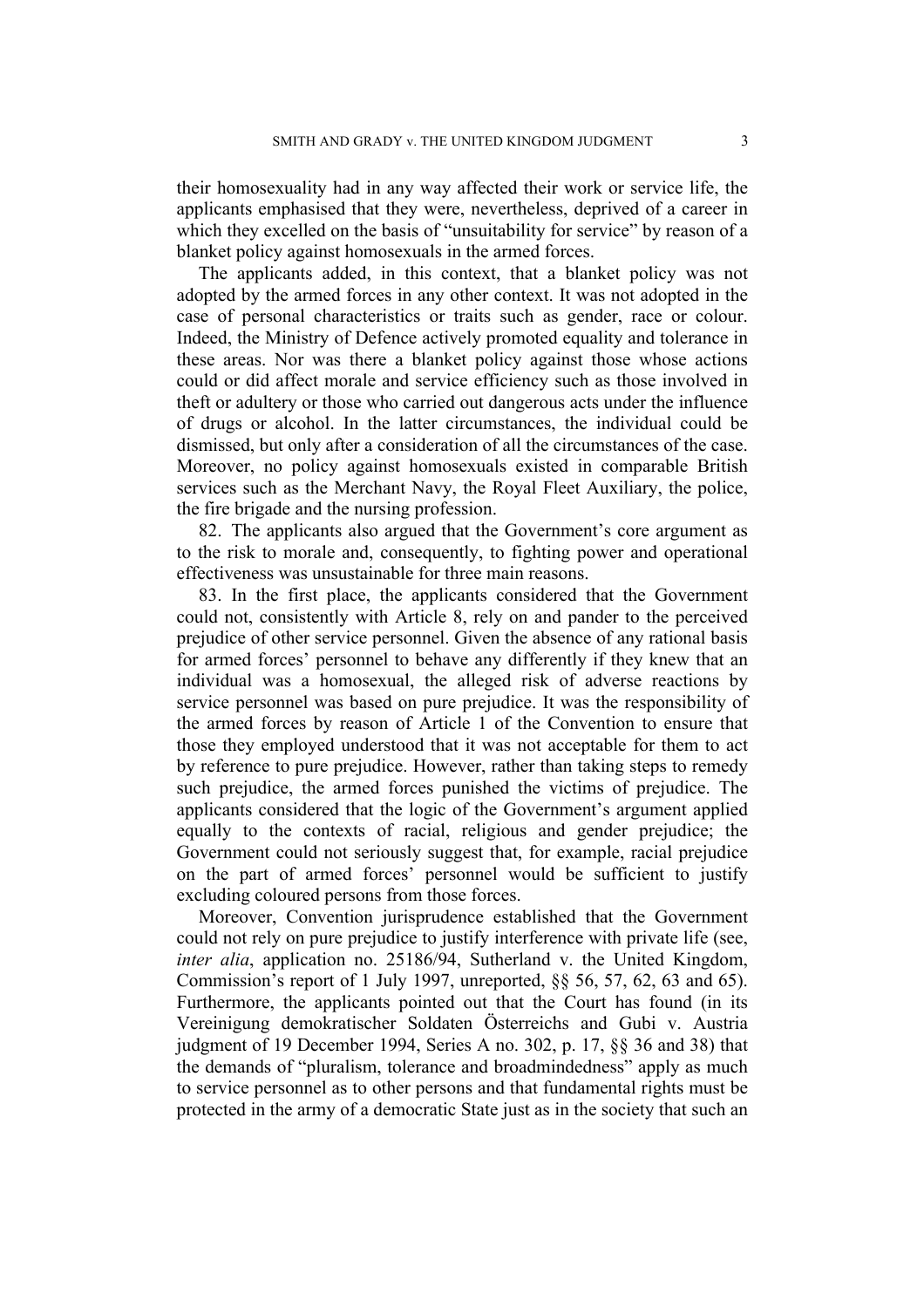army serves. They argued that the Court's reasoning in that case was based on a vital principle equally applicable in the present case – the armed forces of a country exist to protect the liberties valued by a democratic society, and so the armed forces should not be allowed themselves to march over, and cause substantial damage to, such principles.

84. Secondly, the applicants argued that such perceived prejudice would not have occurred but for the actions of the Ministry of Defence in adopting and applying the policy. The Government accepted that the applicants had worked efficiently and effectively in the armed forces for years without any problems arising by reason of their sexual orientation. The Government's concern related to the presence of openly homosexual service personnel; the private lives of the present applicants were indeed private and would have remained so but for the policy. There was, accordingly, no reason to believe that any difficulty would have arisen had it not been for the policy adopted by the Government.

85. Thirdly, the applicants submitted that the Government were required to substantiate their concerns about the threat to military discipline (see the Vereinigung demokratischer Soldaten Österreichs and Gubi judgment cited above, p. 17, § 38) but had not produced any objective evidence to support their submission as to the risk to morale and operational effectiveness.

In this respect, they argued that the HPAT report was inadequate and fundamentally flawed. The assessment was not carried out by independent consultants. It was, moreover, conducted against the background of the publicly voiced hostility of the armed forces' authorities to a change in the policy and followed the circulation of an army consultation document which suggested that senior army personnel thought that the purpose of the HPAT review was to gather evidence in support of the current policy on homosexuality. Indeed the majority of the questions in the HPAT questionnaire expressed hostile attitudes to homosexuality or suggested negative responses. In addition, the report contained no concrete evidence of specific problems caused by the presence of homosexual personnel in the armed forces of the United Kingdom or overseas. Furthermore, it was based on a statistically insignificant response rate and those responding were not guaranteed anonymity.

86. As to the dismissal by the HPAT of the experience of other countries which did not ban homosexuals from their armed forces, the applicants considered that the statement in the report that armed forces' personnel of such other countries were more tolerant was not supported by any evidence. In any event, even if those other countries had written constitutions and, consequently, a longer tradition of respect for human rights, the Government were required to comply with their Convention obligations. Whether there was a lack of openly homosexual personnel serving in the armed forces of those countries or not, the fact remained that sexual orientation was part of an individual's private life and no conclusions could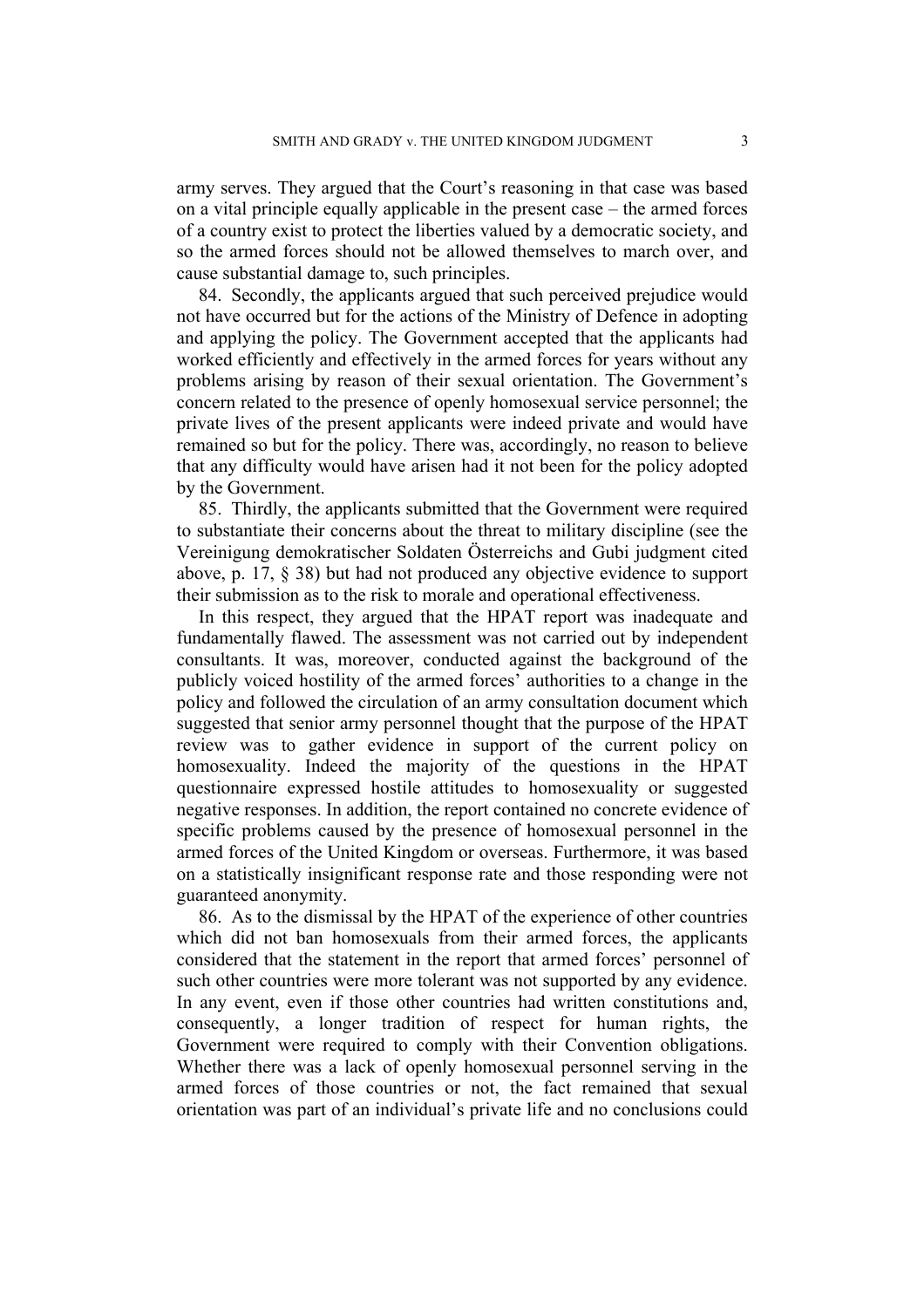be drawn from the fact that homosexuals serving in foreign armed forces might have chosen to keep their sexuality private as they were entitled to do. The applicants also pointed to the number of United Kingdom service personnel who had worked and were currently working alongside homosexual personnel in the armed forces of other NATO countries without any apparent problems.

As to the assertion that investigations were necessary to avoid false declarations of homosexuality by those wishing to leave the armed forces, the applicants pointed to the lack of evidence of such false declarations presented by the Government and to the fact that they themselves had clearly wished to stay in the armed forces. In addition, they submitted that they felt obliged to answer the questions in the interviews because otherwise, as the Government accepted, their private and intimate affairs would have been the subject of wider and less discreet investigations elsewhere.

As to the Government's reliance on the Court's Kalaç judgment, the applicants pointed out that the case related to the sanctioning of public conduct and not of an individual's private characteristics.

#### **(c) The Court's assessment**

#### *(i) Applicable general principles*

87. An interference will be considered "necessary in a democratic society" for a legitimate aim if it answers a pressing social need and, in particular, is proportionate to the legitimate aim pursued (see the Norris judgment cited above, p. 18, § 41).

Given the matters at issue in the present case, the Court would underline the link between the notion of "necessity" and that of a "democratic society", the hallmarks of the latter including pluralism, tolerance and broadmindedness (see the Vereinigung demokratischer Soldaten Österreichs and Gubi judgment cited above, p. 17, § 36, and the Dudgeon judgment cited above, p. 21, § 53).

88. The Court recognises that it is for the national authorities to make the initial assessment of necessity, though the final evaluation as to whether the reasons cited for the interference are relevant and sufficient is one for this Court. A margin of appreciation is left to Contracting States in the context of this assessment, which varies according to the nature of the activities restricted and of the aims pursued by the restrictions (see the Dudgeon judgment cited above, pp. 21 and 23, §§ 52 and 59).

89. Accordingly, when the relevant restrictions concern "a most intimate part of an individual's private life", there must exist "particularly serious reasons" before such interferences can satisfy the requirements of Article 8 § 2 of the Convention (see the Dudgeon judgment cited above, p. 21, § 52).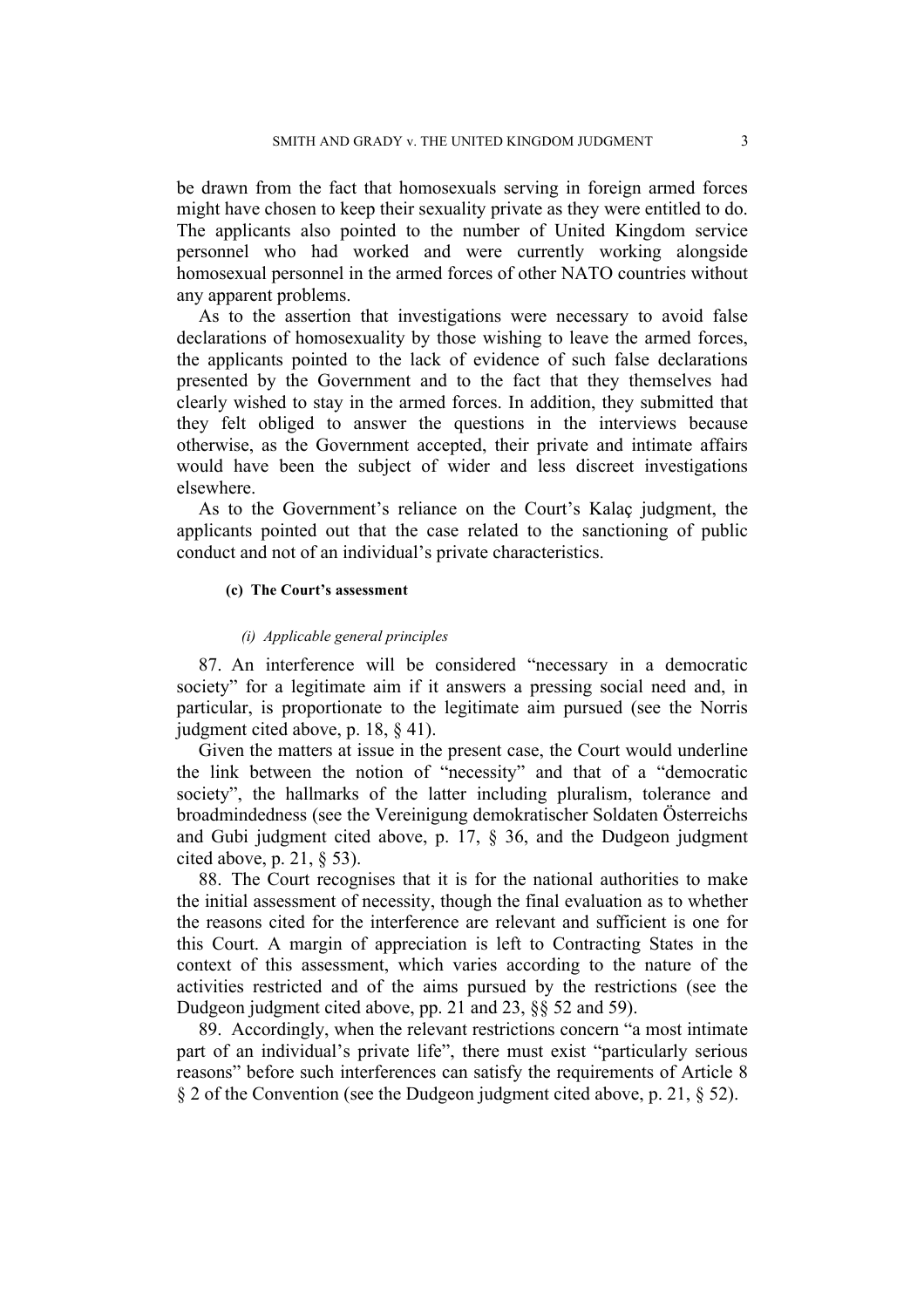When the core of the national security aim pursued is the operational effectiveness of the armed forces, it is accepted that each State is competent to organise its own system of military discipline and enjoys a certain margin of appreciation in this respect (see the Engel and Others judgment cited above, p. 25, § 59). The Court also considers that it is open to the State to impose restrictions on an individual's right to respect for his private life where there is a real threat to the armed forces' operational effectiveness, as the proper functioning of an army is hardly imaginable without legal rules designed to prevent service personnel from undermining it. However, the national authorities cannot rely on such rules to frustrate the exercise by individual members of the armed forces of their right to respect for their private lives, which right applies to service personnel as it does to others within the jurisdiction of the State. Moreover, assertions as to a risk to operational effectiveness must be "substantiated by specific examples" (see, *mutatis mutandis*, the Vereinigung demokratischer Soldaten Österreichs and Gubi judgment cited above, p. 17, §§ 36 and 38, and the Grigoriades judgment cited above, pp. 2589-90, § 45).

#### *(ii) Application to the facts of the case*

90. It is common ground that the sole reason for the investigations conducted and for the applicants' discharge was their sexual orientation. Concerning as it did a most intimate aspect of an individual's private life, particularly serious reasons by way of justification were required (see paragraph 89 above). In the case of the present applicants, the Court finds the interferences to have been especially grave for the following reasons.

91. In the first place, the investigation process (see the Guidelines at paragraph 49 above and the Government's submissions at paragraph 80) was of an exceptionally intrusive character.

Anonymous telephone calls to Ms Smith and to the service police, and information supplied by the nanny of Mr Grady's commander, prompted the investigations into their sexual orientation, a matter which, until then, each applicant had kept private. The investigations were conducted by the service police, whose investigation methods were, according to the HPAT, based on criminal procedures and whose presence the HPAT described as widely publicised and strongly resented among the forces (see paragraph 49 above).

Once the matter was brought to the attention of the service authorities, Mr Grady was required to return immediately (without his wife or children) to the United Kingdom. While he was in the United Kingdom, detailed investigations into his homosexuality began in the United States and included detailed and intrusive interviews about his private life with his wife, a colleague, the latter's husband and the nanny who worked with his commander's family.

Both applicants were interviewed and asked detailed questions of an intimate nature about their particular sexual practices and preferences.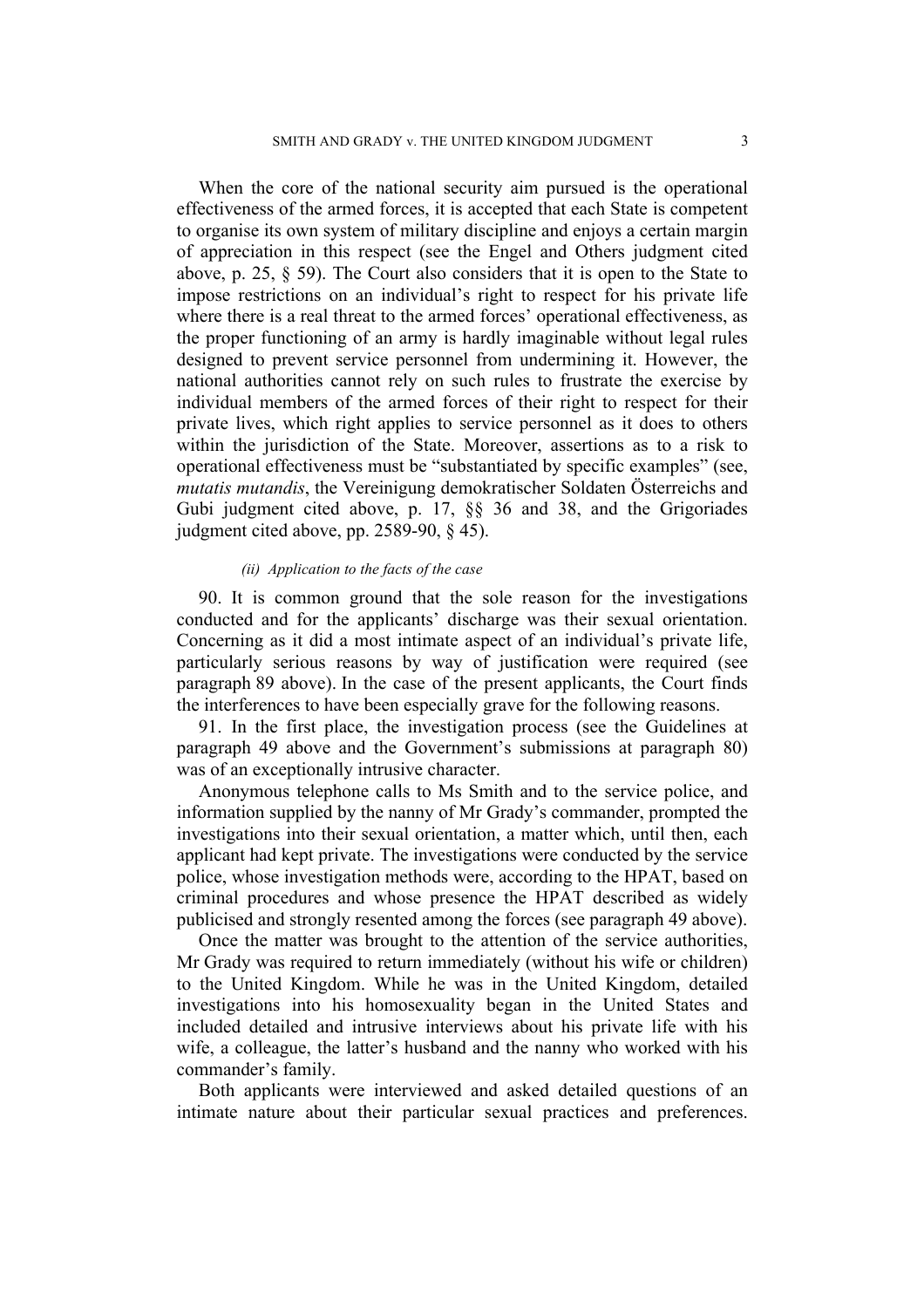Certain lines of questioning of both applicants were, in the Court's view, particularly intrusive and offensive and, indeed, the Government conceded that they could not defend the question put to Ms Smith about whether she had had a sexual relationship with her foster daughter.

Ms Smith's partner was also interviewed. Mr Grady's accommodation was searched, many personal items (including a letter to his homosexual partner) were seized and he was later questioned in detail on the content of these items. After the interviews, a service police report was prepared for the air force authorities on each applicant's homosexuality and related matters.

92. Secondly, the administrative discharge of the applicants had, as Sir Thomas Bingham MR described, a profound effect on their careers and prospects.

Prior to the events in question, both applicants enjoyed relatively successful service careers in their particular field. Ms Smith had over five years' service in the air force; she had been recommended for promotion, had been accepted for a training course which would facilitate this promotion and was about to complete the course final examinations. Her evaluations prior to and after her discharge were very positive. Mr Grady had served in the air force for fourteen years, being promoted to sergeant and posted to a high-security position in Washington in 1991. His evaluations prior to and after his discharge were also very positive with recommendations for further promotion. The Government accepted in their observations that neither the service records nor the conduct of the applicants gave any grounds for complaint and the High Court described their service records as "exemplary".

The Court notes, in this respect, the unique nature of the armed forces (underlined by the Government in their pleadings before the Court) and, consequently, the difficulty in directly transferring essentially military qualifications and experience to civilian life. The Court recalls in this respect that one of the several reasons why the Court considered Mrs Vogt's dismissal from her post as a schoolteacher to be a "very severe measure", was its finding that schoolteachers in her situation would "almost certainly be deprived of the opportunity to exercise the sole profession for which they have a calling, for which they have been trained and in which they have acquired skills and experience" (Vogt judgment cited above, p. 29, § 60). In this regard, the Court accepts that the applicants' training and experience would be of use in civilian life. However, it is clear that the applicants would encounter difficulty in obtaining civilian posts in their areas of specialisation which would reflect the seniority and status which they had achieved in the air force.

93. Thirdly, the absolute and general character of the policy which led to the interferences in question is striking (see the Dudgeon judgment cited above, p. 24, § 61, and the Vogt judgment cited above, p. 28, § 59). The policy results in an immediate discharge from the armed forces once an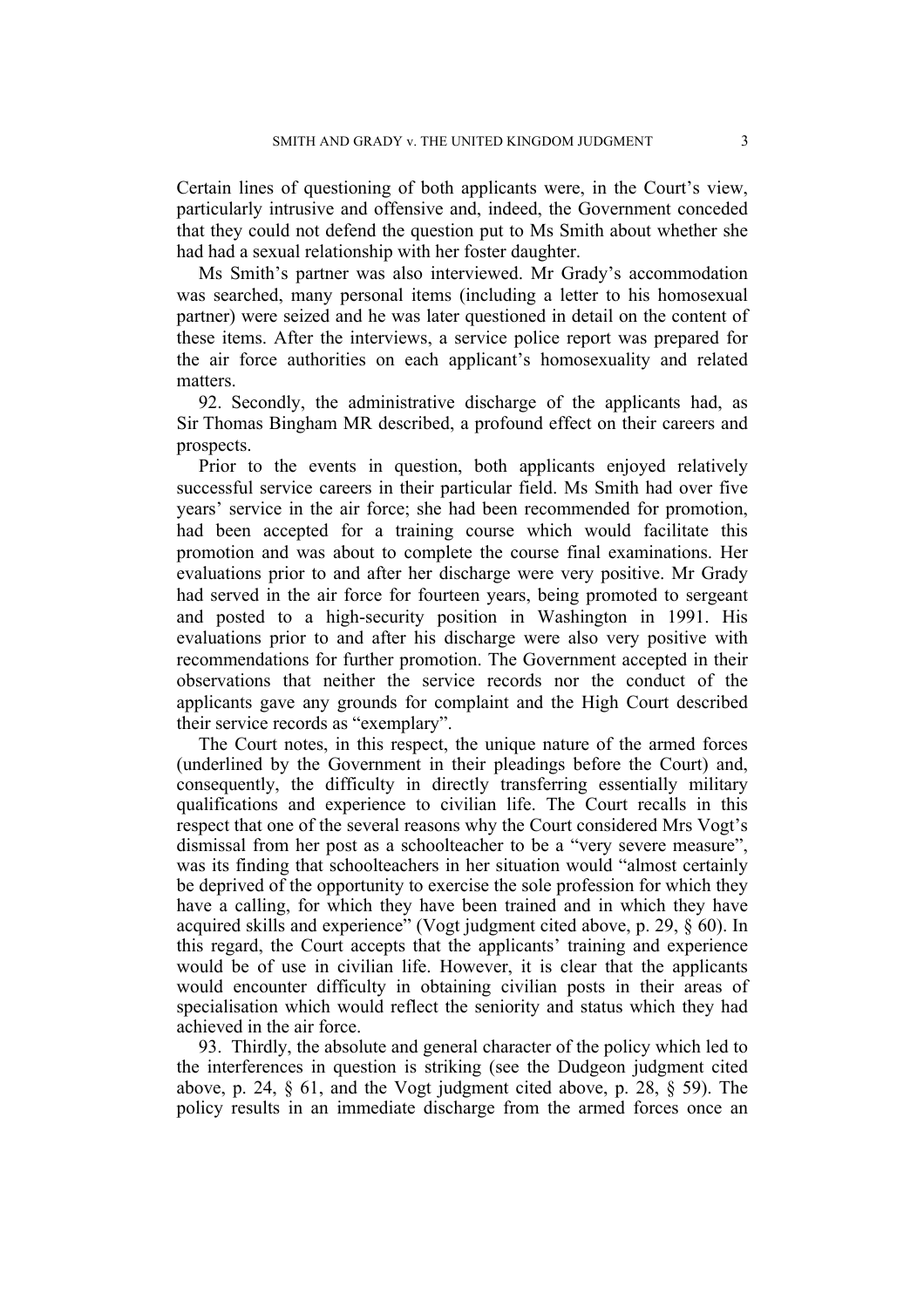individual's homosexuality is established and irrespective of the individual's conduct or service record. With regard to the Government's reference to the Kalaç judgment, the Court considers that the compulsory retirement of Mr Kalaç is to be distinguished from the discharge of the present applicants, the former having been dismissed on grounds of his conduct while the applicants were discharged on grounds of their innate personal characteristics.

94. Accordingly, the Court must consider whether, taking account of the margin of appreciation open to the State in matters of national security, particularly convincing and weighty reasons exist by way of justification for the interferences with the applicants' right to respect for their private lives.

95. The core argument of the Government in support of the policy is that the presence of open or suspected homosexuals in the armed forces would have a substantial and negative effect on morale and, consequently, on the fighting power and operational effectiveness of the armed forces. The Government rely in this respect on the report of the HPAT and, in particular, on Section F of the report.

Although the Court acknowledges the complexity of the study undertaken by the HPAT, it entertains certain doubts as to the value of the HPAT report for present purposes. The independence of the assessment contained in the report is open to question given that it was completed by Ministry of Defence civil servants and service personnel (see paragraph 51 above) and given the approach to the policy outlined in the letter circulated by the Ministry of Defence in August 1995 to management levels in the armed forces (see paragraph 33 above). In addition, on any reading of the report and the methods used (see paragraph 52 above), only a very small proportion of the armed forces' personnel participated in the assessment. Moreover, many of the methods of assessment (including the consultation with policy-makers in the Ministry of Defence, one-to-one interviews and the focus group discussions) were not anonymous. It also appears that many of the questions in the attitude survey suggested answers in support of the policy.

96. Even accepting that the views on the matter which were expressed to the HPAT may be considered representative, the Court finds that the perceived problems which were identified in the HPAT report as a threat to the fighting power and operational effectiveness of the armed forces were founded solely upon the negative attitudes of heterosexual personnel towards those of homosexual orientation. The Court observes, in this respect, that no moral judgment is made on homosexuality by the policy, as was confirmed in the affidavit of the Vice Chief of the Defence Staff filed in the Perkins' proceedings (see paragraph 50 above). It is also accepted by the Government that neither the records nor conduct of the applicants nor the physical capability, courage, dependability and skills of homosexuals in general are in any way called into question by the policy.

97. The question for the Court is whether the above-noted negative attitudes constitute sufficient justification for the interferences at issue.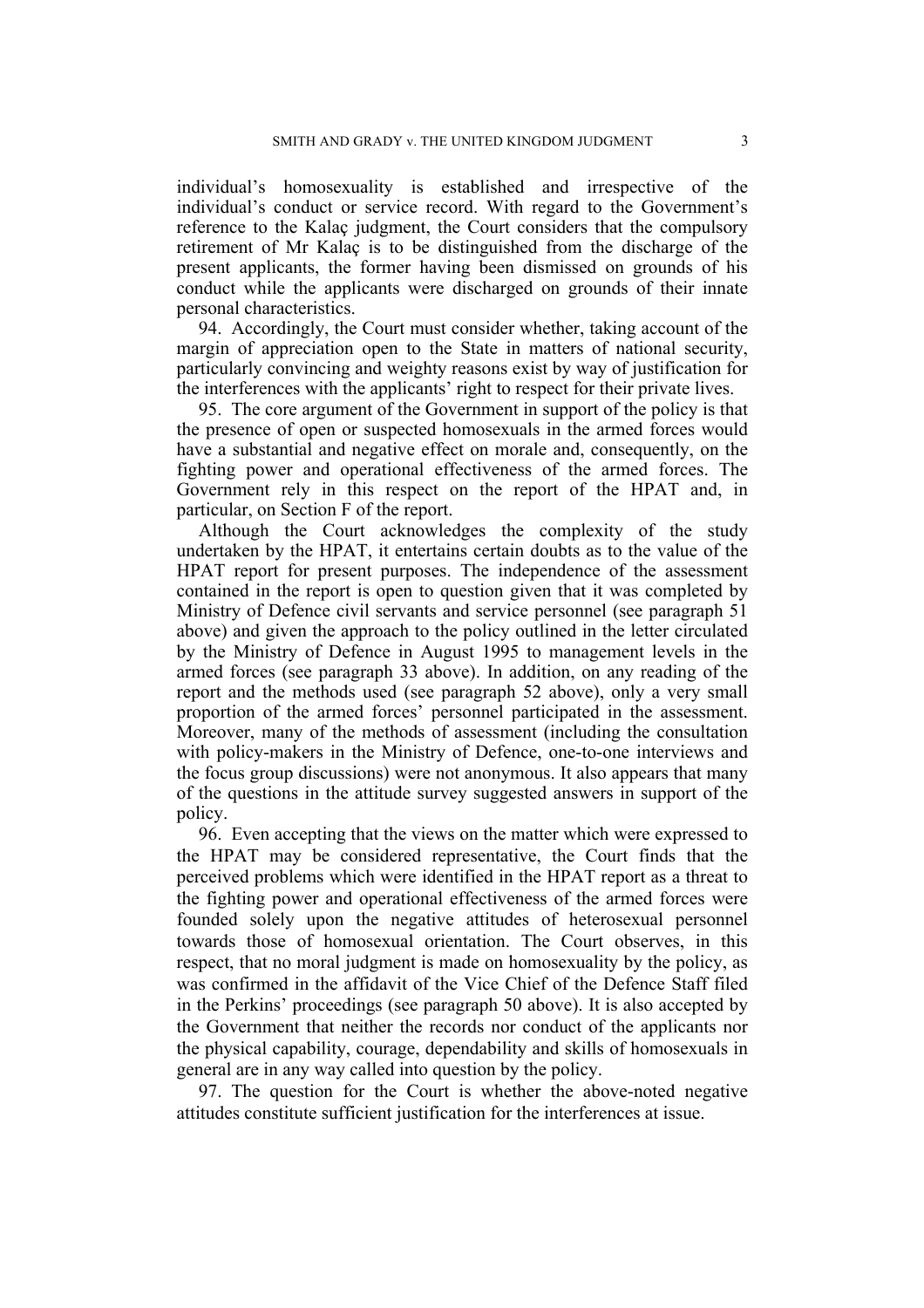The Court observes from the HPAT report that these attitudes, even if sincerely felt by those who expressed them, ranged from stereotypical expressions of hostility to those of homosexual orientation, to vague expressions of unease about the presence of homosexual colleagues. To the extent that they represent a predisposed bias on the part of a heterosexual majority against a homosexual minority, these negative attitudes cannot, of themselves, be considered by the Court to amount to sufficient justification for the interferences with the applicants' rights outlined above any more than similar negative attitudes towards those of a different race, origin or colour.

98. The Government emphasised that the views expressed in the HPAT report served to show that any change in the policy would entail substantial damage to morale and operational effectiveness. The applicants considered these submissions to be unsubstantiated.

99. The Court notes the lack of concrete evidence to substantiate the alleged damage to morale and fighting power that any change in the policy would entail. Thorpe LJ in the Court of Appeal found that there was no actual or significant evidence of such damage as a result of the presence of homosexuals in the armed forces (see paragraph 40 above), and the Court further considers that the subsequent HPAT assessment did not, whatever its value, provide evidence of such damage in the event of the policy changing. Given the number of homosexuals dismissed between 1991 and 1996 (see paragraph 67 above), the number of homosexuals who were in the armed forces at the relevant time cannot be said to be insignificant. Even if the absence of such evidence can be explained by the consistent application of the policy, as submitted by the Government, this is insufficient to demonstrate to the Court's satisfaction that operational-effectiveness problems of the nature and level alleged can be anticipated in the absence of the policy (see the Vereinigung demokratischer Soldaten Österreichs and Gubi judgment cited above, p. 17, § 38).

100. However, in the light of the strength of feeling expressed in certain submissions to the HPAT and the special, interdependent and closely knit nature of the armed forces' environment, the Court considers it reasonable to assume that some difficulties could be anticipated as a result of any change in what is now a long-standing policy. Indeed, it would appear that the presence of women and racial minorities in the armed forces led to relational difficulties of the kind which the Government suggest admission of homosexuals would entail (see paragraphs 63 and 64 above).

101. The applicants submitted that a strict code of conduct applicable to all personnel would address any potential difficulties caused by negative attitudes of heterosexuals. The Government, while not rejecting the possibility out of hand, emphasised the need for caution given the subject matter and the armed forces context of the policy and pointed out that this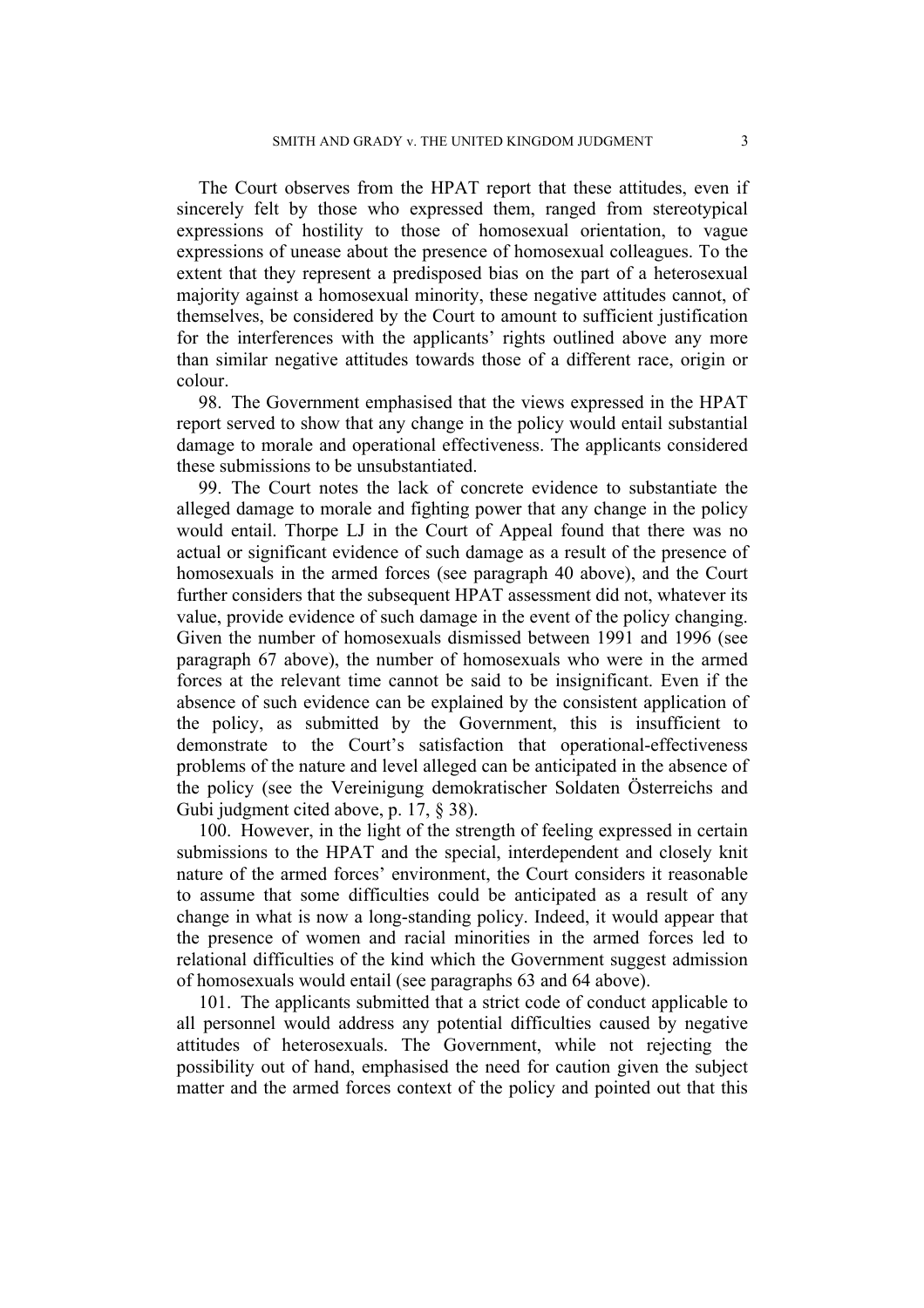was one of the options to be considered by the next Parliamentary Select Committee in 2001.

102. The Court considers it important to note, in the first place, the approach already adopted by the armed forces to deal with racial discrimination and with racial and sexual harassment and bullying (see paragraphs 63-64 above). The January 1996 Directive, for example, imposed both a strict code of conduct on every soldier together with disciplinary rules to deal with any inappropriate behaviour and conduct. This dual approach was supplemented with information leaflets and training programmes, the army emphasising the need for high standards of personal conduct and for respect for others.

The Government, nevertheless, underlined that it is "the knowledge or suspicion of homosexuality" which would cause the morale problems and not conduct, so that a conduct code would not solve the anticipated difficulties. However, in so far as negative attitudes to homosexuality are insufficient, of themselves, to justify the policy (see paragraph 97 above), they are equally insufficient to justify the rejection of a proposed alternative. In any event, the Government themselves recognised during the hearing that the choice between a conduct code and the maintenance of the policy lay at the heart of the judgment to be made in this case. This is also consistent with the Government's direct reliance on Section F of the HPAT's report where the anticipated problems identified as posing a risk to morale were almost exclusively problems related to behaviour and conduct (see paragraphs 53-54 above).

The Government maintained that homosexuality raised problems of a type and intensity that race and gender did not. However, even if it can be assumed that the integration of homosexuals would give rise to problems not encountered with the integration of women or racial minorities, the Court is not satisfied that the codes and rules which have been found to be effective in the latter case would not equally prove effective in the former. The "robust indifference" reported by the HPAT of the large number of British armed forces' personnel serving abroad with allied forces to homosexuals serving in those foreign forces serves to confirm that the perceived problems of integration are not insuperable (see paragraph 59 above).

103. The Government highlighted particular problems which might be posed by the communal accommodation arrangements in the armed forces. Detailed submissions were made during the hearing, the parties disagreeing as to the potential consequences of shared single-sex accommodation and associated facilities.

The Court notes that the HPAT itself concluded that separate accommodation for homosexuals would not be warranted or wise and that substantial expenditure would not, therefore, have to be incurred in this respect. Nevertheless, the Court remains of the view that it has not been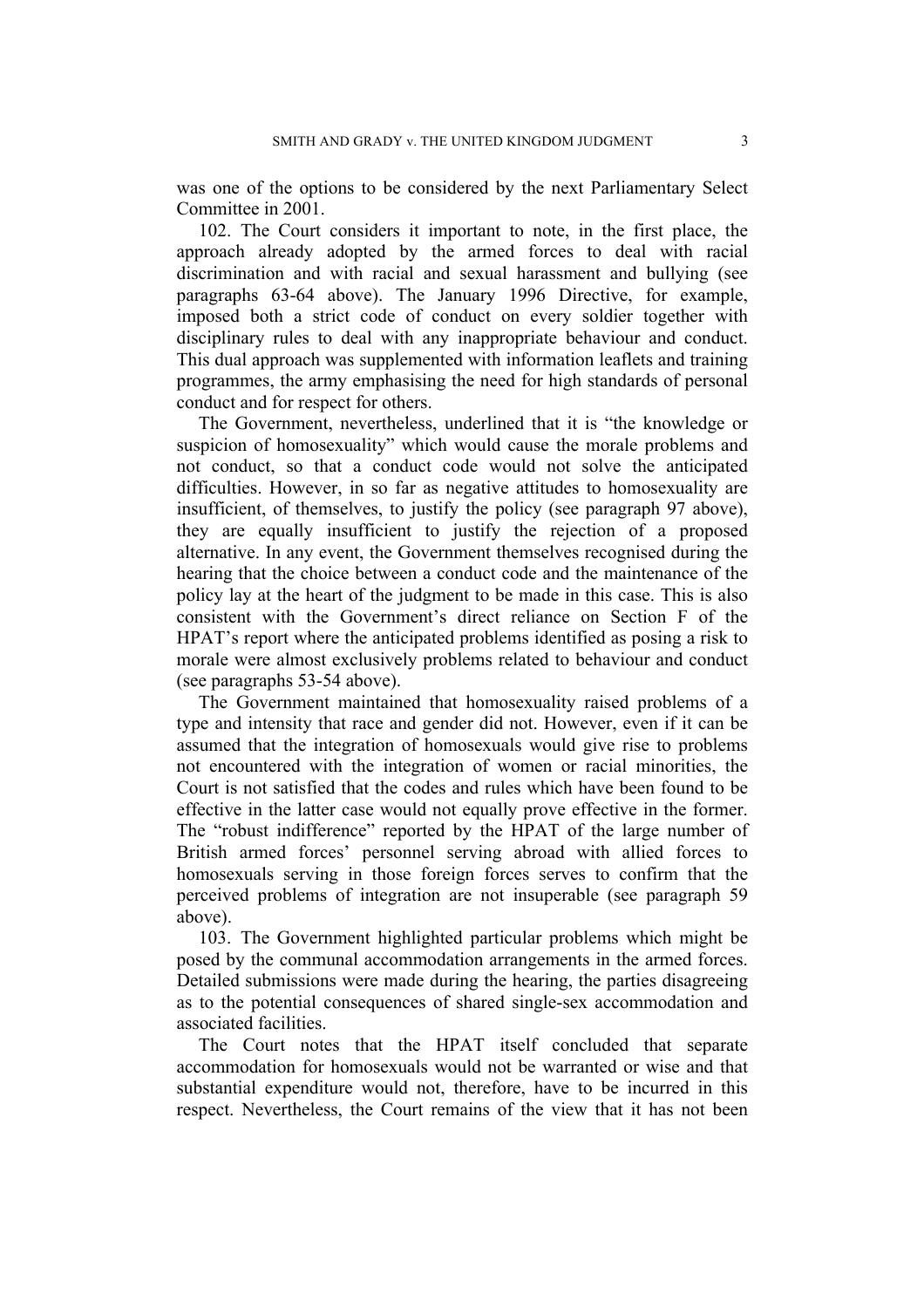shown that the conduct codes and disciplinary rules referred to above could not adequately deal with any behavioural issues arising on the part either of homosexuals or of heterosexuals.

104. The Government, referring to the relevant analysis in the HPAT report, further argued that no worthwhile lessons could be gleaned from the relatively recent legal changes in those foreign armed forces which now admitted homosexuals. The Court disagrees. It notes the evidence before the domestic courts to the effect that the European countries operating a blanket legal ban on homosexuals in their armed forces are now in a small minority. It considers that, even if relatively recent, the Court cannot overlook the widespread and consistently developing views and associated legal changes to the domestic laws of Contracting States on this issue (see the Dudgeon judgment cited above, pp. 23-24, § 60).

105. Accordingly, the Court concludes that convincing and weighty reasons have not been offered by the Government to justify the policy against homosexuals in the armed forces or, therefore, the consequent discharge of the applicants from those forces.

106. While the applicants' administrative discharges were a direct consequence of their homosexuality, the Court considers that the justification for the investigations into the applicants' homosexuality requires separate consideration in so far as those investigations continued after the applicants' admissions of homosexuality. In Ms Smith's case her admission was immediate and Mr Grady admitted his homosexuality when his interview of 26 May 1994 commenced.

107. The Government maintained that investigations, including interviews and searches, were necessary in order to detect false claims of homosexuality by those seeking administrative discharges from the armed forces. The Government cited five examples of individuals in the armed forces who had relatively recently made such false claims in order to obtain discharge. However, and despite the fact that Mr Grady's family life could have led to some doubts about the genuineness of the information received as to his homosexuality, it was and is clear, in the Court's opinion, that at the relevant time both Ms Smith and Mr Grady wished to remain in the air force. Accordingly, the Court does not find that the risk of false claims of homosexuality could, in the case of the present applicants, provide any justification for their continued questioning.

108. The Government further submitted that the medical, security and disciplinary concerns outlined by the HPAT justified certain lines of questioning of the applicants. However, the Court observes that, in the HPAT report, security issues relating to those suspected of being homosexual were found not to stand up to close examination as a ground for maintaining the policy. The Court is, for this reason, not persuaded that the risk of blackmail, being the main security ground canvassed by the Government, justified the continuation of the questioning of either of the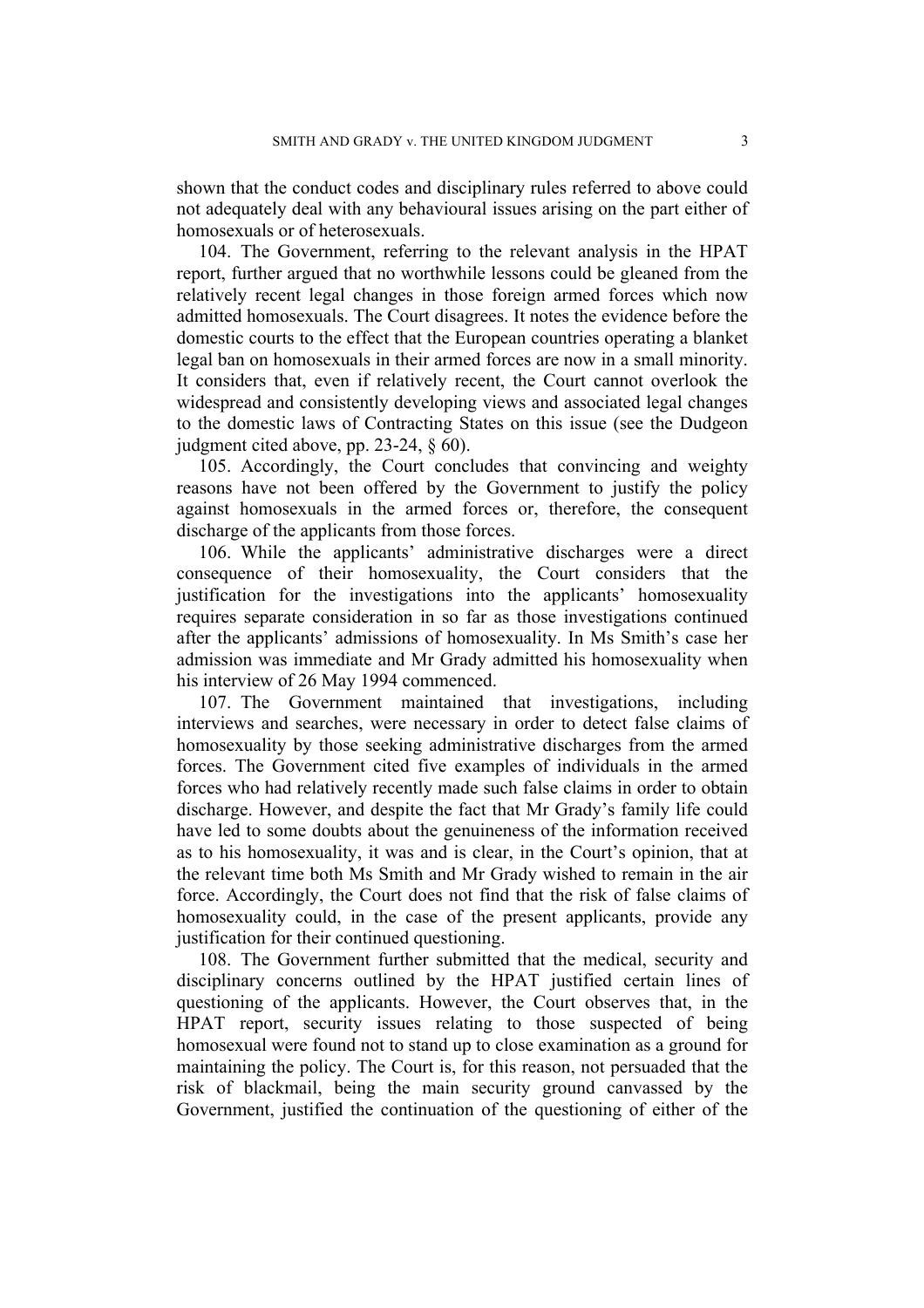present applicants. Similarly, the Court does not find that the clinical risks (which were, in any event, substantially discounted by the HPAT as a ground for maintaining the policy) justified the extent of the applicants' questioning. Moreover, no disciplinary issue existed in the case of either applicant.

109. The Government, referring to the cautions given to the applicants at the beginning of their interviews, further argued that the applicants were not obliged to participate in the interview process. Moreover, Ms Smith was asked to consent to her partner being interviewed and Mr Grady agreed to the search of his accommodation and to hand over his electronic diary. The Court considers, however, that the applicants did not have any real choice but to cooperate in this process. It is clear that the interviews formed a standard and important part of the investigation process which was designed to verify to "a high standard of proof" the sexual orientation of the applicants (see the Guidelines at paragraph 49 above and the Government's submissions at paragraph 80). Had the applicants not cooperated with the interview process, including with the additional elements of this process outlined above, the Court is satisfied that the authorities would have proceeded to verify the suspected homosexuality of the applicants by other means which were likely to be less discreet. That this was the alternative open to the applicants in the event of their failing to cooperate was made clear to both applicants, and in particularly forthright terms to Mr Grady.

110. In such circumstances, the Court considers that the Government have not offered convincing and weighty reasons justifying the continued investigation of the applicants' sexual orientation once they had confirmed their homosexuality to the air force authorities.

111. In sum, the Court finds that neither the investigations conducted into the applicants' sexual orientation, nor their discharge on the grounds of their homosexuality in pursuance of the Ministry of Defence policy, were justified under Article 8 § 2 of the Convention.

112. Accordingly, there has been a violation of Article 8 of the Convention.

## II. ALLEGED VIOLATION OF ARTICLE 14 OF THE CONVENTION TAKEN IN CONJUNCTION WITH ARTICLE 8

113. The applicants also invoked Article 14 of the Convention taken in conjunction with Article 8 in relation to the operation of the Ministry of Defence policy against them. Article 14 reads as follows:

"The enjoyment of the rights and freedoms set forth in [the] Convention shall be secured without discrimination on any ground such as sex, race, colour, language, religion, political or other opinion, national or social origin, association with a national minority, property, birth or other status."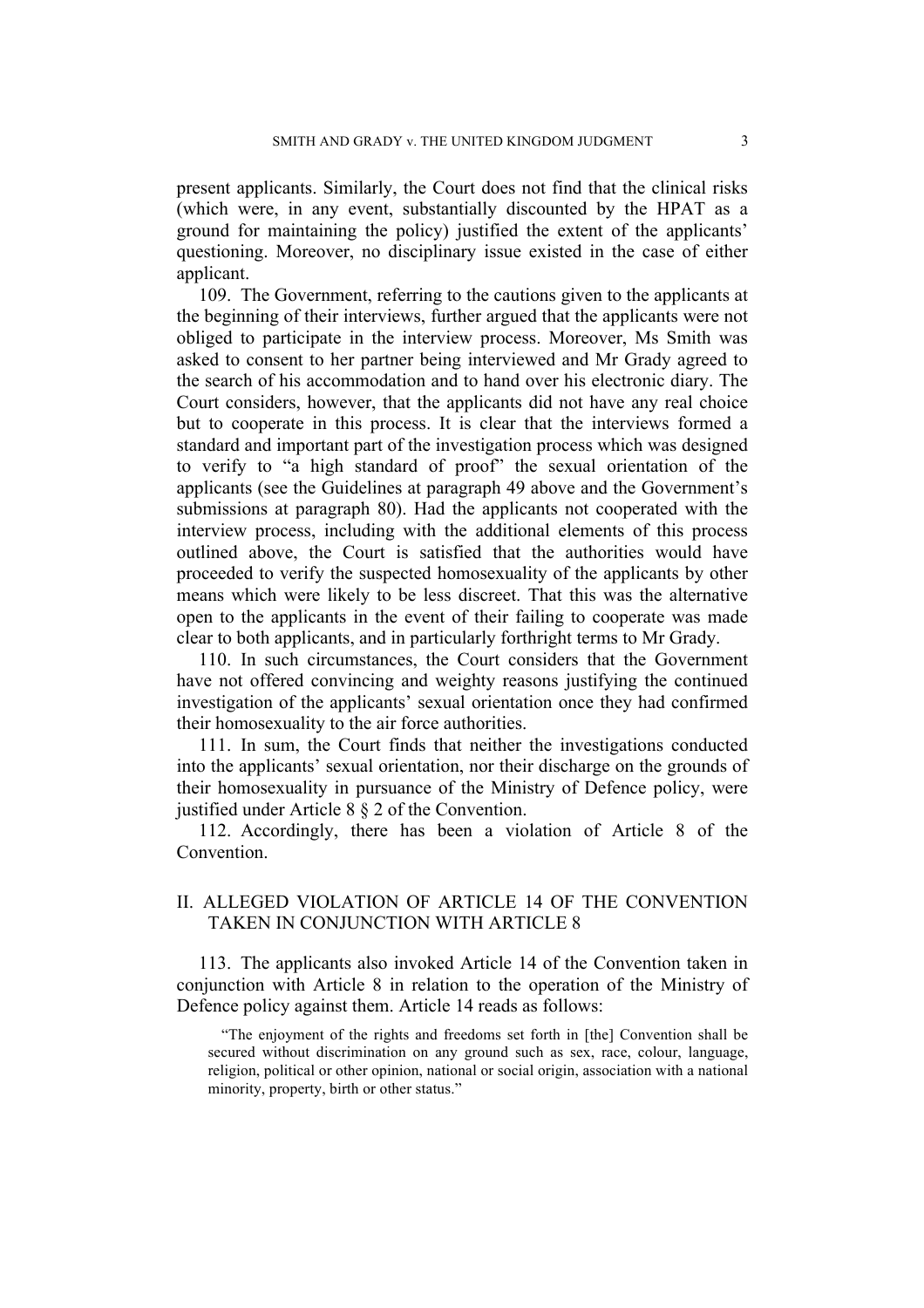114. The Government argued that no separate issue arose under Article 14 of the Convention and the applicants relied on their submissions outlined in the context of Article 8 above.

115. The Court considers that, in the circumstances of the present case, the applicants' complaints that they were discriminated against on grounds of their sexual orientation by reason of the existence and application of the policy of the Ministry of Defence, amounts in effect to the same complaint, albeit seen from a different angle, that the Court has already considered in relation to Article 8 of the Convention (see the Dudgeon judgment cited above, pp. 25-26, §§ 64-70).

116. Accordingly, the Court considers that the applicants' complaints under Article 14 in conjunction with Article 8 do not give rise to any separate issue.

## III. ALLEGED VIOLATION OF ARTICLE 3 OF THE CONVENTION TAKEN ALONE AND IN CONJUNCTION WITH ARTICLE 14

117. The applicants also complained, under Article 3 of the Convention taken alone and in conjunction with Article 14, that the policy excluding homosexuals from the armed forces and the consequent investigations and discharges amounted to degrading treatment. Article 3 reads, in so far as relevant, as follows:

"No one shall be subjected to … degrading treatment or punishment."

118. The Government submitted that, given the serious and reasonable basis and aim of the policy (maintaining the fighting power and operational effectiveness of the armed forces) and the absence of any intention to degrade or humiliate, the policy cannot be categorised as degrading. They argued that the East African Asians case (applications nos. 4403/70 et sqq., East African Asians v. the United Kingdom, Commission's report of 14 December 1973, Decisions and Reports 78-A, p. 5) to which the applicants referred, was not relevant as it dealt with racial discrimination. They agreed that the investigation process was not pleasant but argued that, given the matter at issue, intimate questions were inevitable and that the aim was not to humiliate persons but to deal with cases as quickly and as discreetly as possible. The Government again pointed out that the applicants chose to participate in the interviews.

119. The applicants maintained that their discriminatory treatment, based on crude stereotyping and prejudice, denied and caused affront to their individuality and dignity and, as such, amounted to treatment contrary to Article 3. The distinction made by the Government in relation to the above-cited East African Asians case was a technical one since the applicants were labelled and categorised, a process which debased and denigrated each applicant's existence and character. Moreover, treatment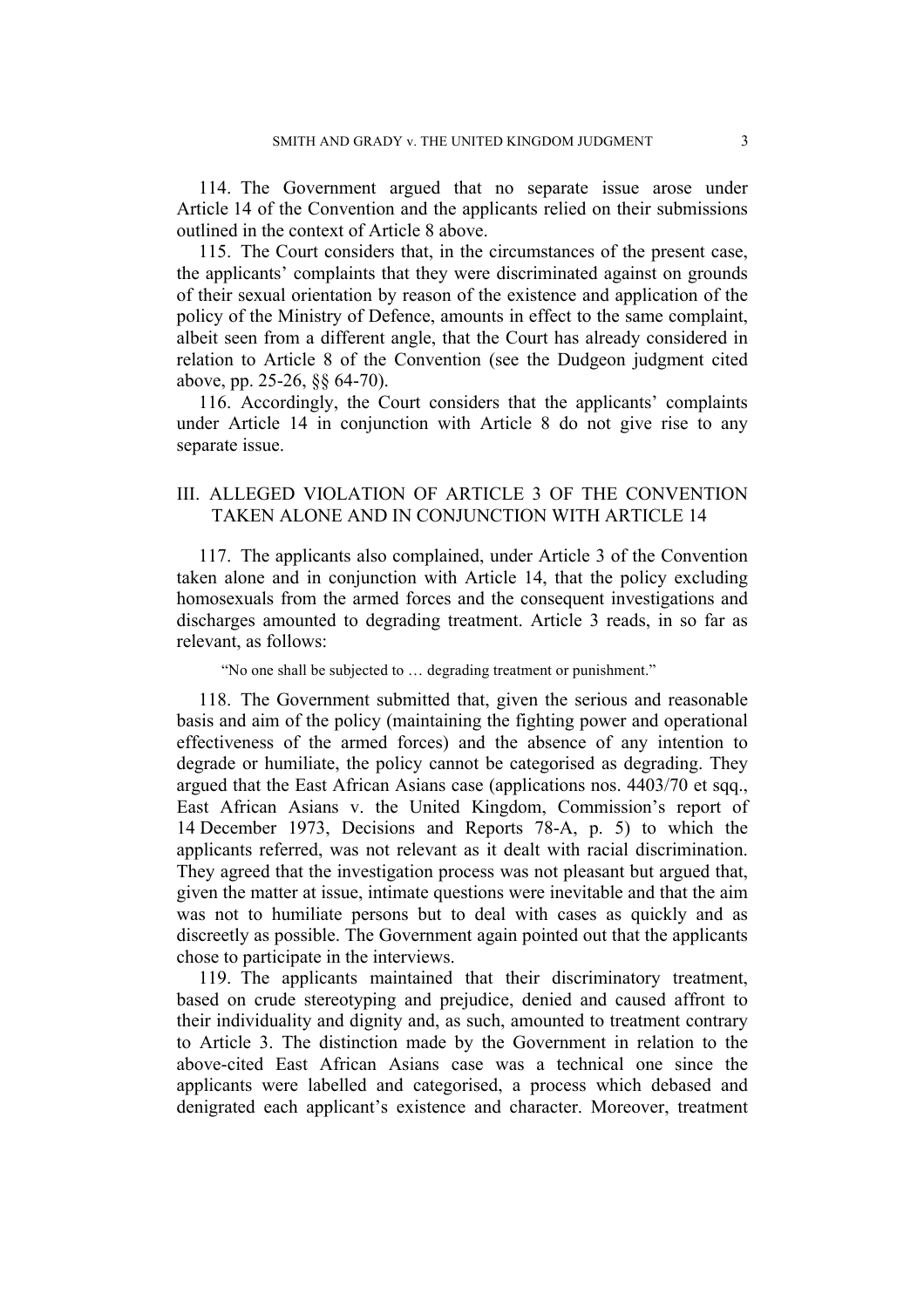contrary to Article 3 could not be justified. As to the suggestion that they could have chosen not to participate in the interviews, they submitted that their complaint related to the entire investigation and dismissal process; the caution given was in fact the standard caution given to a criminal suspect and the very fact that questions were put was hurtful and degrading. The absence of a legal obligation to answer the questions in no way mitigated that effect since they had to cooperate in order to keep the investigations as discreet as possible. In any event, the questions extended significantly beyond an inquiry into sexual orientation in that they were questioned after they admitted their sexual orientation and many questions were prurient and offensive.

120. The Court recalls that ill-treatment must attain a minimum level of severity if it is to fall within the scope of Article 3 of the Convention. The assessment of that minimum is relative and depends on all the circumstances of the case, such as the duration of the treatment and its physical or mental effects (see the Ireland v. the United Kingdom judgment of 18 January 1978, Series A no. 25, p. 65, § 162).

It is also recalled that treatment may be considered degrading if it is such as to arouse in its victims feelings of fear, anguish and inferiority capable of humiliating and debasing them and possibly breaking their physical or moral resistance (see the Ireland v. the United Kingdom judgment cited above, pp. 66-67, § 167). Moreover, it is sufficient if the victim is humiliated in his or her own eyes (see the Tyrer v. the United Kingdom judgment of 25 April 1978, Series A no. 26, p. 16, § 32).

121. The Court has outlined above why it considers that the investigation and discharge together with the blanket nature of the policy of the Ministry of Defence were of a particularly grave nature (see paragraphs 90-93 above). Moreover, the Court would not exclude that treatment which is grounded upon a predisposed bias on the part of a heterosexual majority against a homosexual minority of the nature described above could, in principle, fall within the scope of Article 3 (see, *mutatis mutandis*, the Abdulaziz, Cabales and Balkandali v. the United Kingdom judgment of 28 May 1985, Series A no. 94, p. 42, §§ 90-91).

122. However, while accepting that the policy, together with the investigation and discharge which ensued, were undoubtedly distressing and humiliating for each of the applicants, the Court does not consider, having regard to all the circumstances of the case, that the treatment reached the minimum level of severity which would bring it within the scope of Article 3 of the Convention.

123. Accordingly, the Court concludes that there has been no violation of Article 3 of the Convention taken alone or in conjunction with Article 14.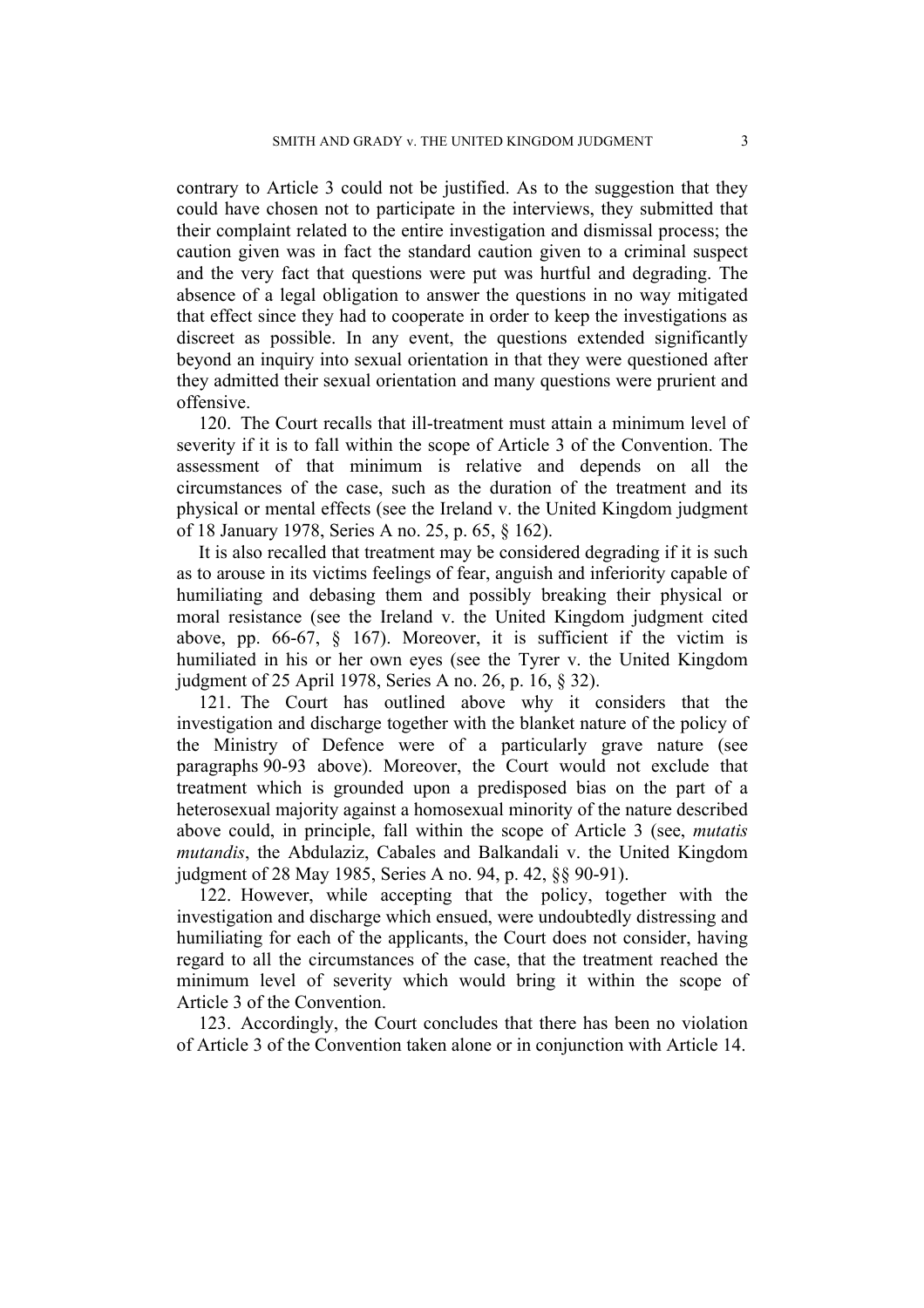## IV. ALLEGED VIOLATION OF ARTICLE 10 OF THE CONVENTION TAKEN ALONE AND IN CONJUNCTION WITH ARTICLE 14

124. The applicants further complained under Article 10 of the Convention, taken alone and in conjunction with Article 14, about the limitation imposed by the existence and operation of the policy of the Ministry of Defence on their right to give expression to their sexual identity. Article 10, in so far as relevant, reads as follows:

"1. Everyone has the right to freedom of expression. This right shall include freedom to hold opinions and to receive and impart information and ideas without interference by public authority …

2. The exercise of these freedoms, since it carries with it duties and responsibilities, may be subject to such formalities, conditions, restrictions or penalties as are prescribed by law and are necessary in a democratic society, in the interests of national security, … for the prevention of disorder …"

125. The Government maintained that freedom of expression was not an issue in these cases. They submitted that the applicants were free to express information and ideas and to inform others of their sexual orientation. The investigations and their discharges were not the result of any expression of information or ideas but rather a consequence of the fact of their homosexuality which, until they came under investigation, they had chosen to conceal. In any event, any interference with the applicants' freedom of expression was justified for the reasons outlined in the context of Article 8 and, accordingly, no separate issue arose under Article 10.

126. The applicants argued that the right to give expression to one's sexuality encapsulated opinions, ideas and information essential to an individual and his or her identity. The policy of the Ministry of Defence forced them to live secret lives denying them the simple opportunity to communicate openly and freely their own sexual identity which, in turn, had a chilling effect on them and was a powerful inhibiting factor in their right to express themselves. For the reasons outlined in the context of Article 8, the applicants submitted that the interference with their right to freedom of expression did not comply with the requirements of the second paragraph of Article 10 of the Convention. They added that any restriction on freedom of expression, including the expression of one's sexual orientation, must be narrowly interpreted and the Government's reliance solely on the justification offered for the interferences with their Article 8 rights was, therefore, insufficient in the Article 10 context. Given the fact that expression which might shock, offend or disturb was protected, the mere fact that members of the armed forces would, as the Government submitted, have been upset by the presence of known homosexuals was insufficient justification for an interference under Article 10 of the Convention.

Finally, the applicants maintained that the Government's submission as to their freedom to express their homosexuality was hardly credible. If the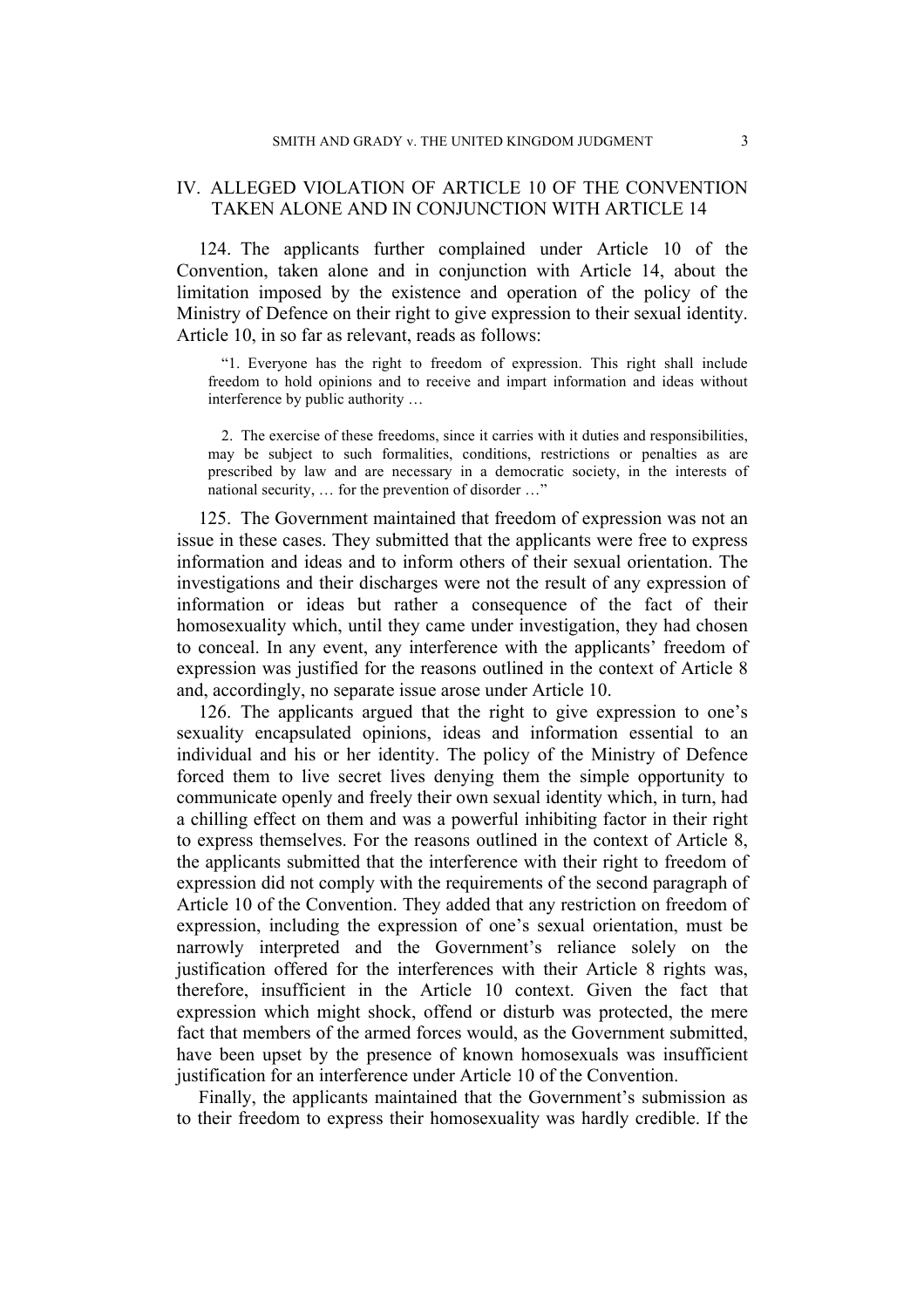applicants had done so, they would have been immediately investigated and discharged; that was what effectively happened.

127. The Court would not rule out that the silence imposed on the applicants as regards their sexual orientation, together with the consequent and constant need for vigilance, discretion and secrecy in that respect with colleagues, friends and acquaintances as a result of the chilling effect of the Ministry of Defence policy, could constitute an interference with their freedom of expression.

However, the Court notes that the subject matter of the policy and, consequently, the sole ground for the investigation and discharge of the applicants, was their sexual orientation which is "an essentially private manifestation of human personality" (see the Dudgeon judgment cited above, p. 23, § 60). It considers that the freedom of expression element of the present case is subsidiary to the applicants' right to respect for their private lives which is principally at issue (see, *mutatis mutandis*, the Kokkinakis v. Greece judgment of 25 May 1993, Series A no. 260-A, p. 23, § 55, and the Larissis and Others v. Greece judgment of 24 February 1998, *Reports* 1998-I, p. 383, § 64).

128. Consequently, the Court considers that it is not necessary to examine the applicants' complaints under Article 10 of the Convention, either taken alone or in conjunction with Article 14.

## V. ALLEGED VIOLATION OF ARTICLE 13 OF THE CONVENTION

129. Finally, the applicants complained of a violation of Article 13 of the Convention, in that they had no effective remedy before a national authority in respect of the violations of the Convention of which they were victims. Article 13 reads, in so far as relevant, as follows:

"Everyone whose rights and freedoms as set forth in [the] Convention are violated shall have an effective remedy before a national authority ...'

130. The Government maintained, referring to the Vilvarajah case (Vilvarajah and Others v. the United Kingdom judgment of 30 October 1991, Series A no. 215), that proceedings by way of judicial review afforded an effective remedy to the applicants. The applicants were able to, and did, advance the substance of the Convention arguments before the domestic courts which were, in turn, relied upon by the applicants before this Court. Any difference between the judicial review test and the test under the Convention was not central to the issues in this case and the essential reasoning of the Court of Appeal mirrored that which underpinned the Convention margin of appreciation. Both the domestic courts and the Convention organs retained a supervisory role to ensure that the State did not abuse its powers or exceed its margin of appreciation.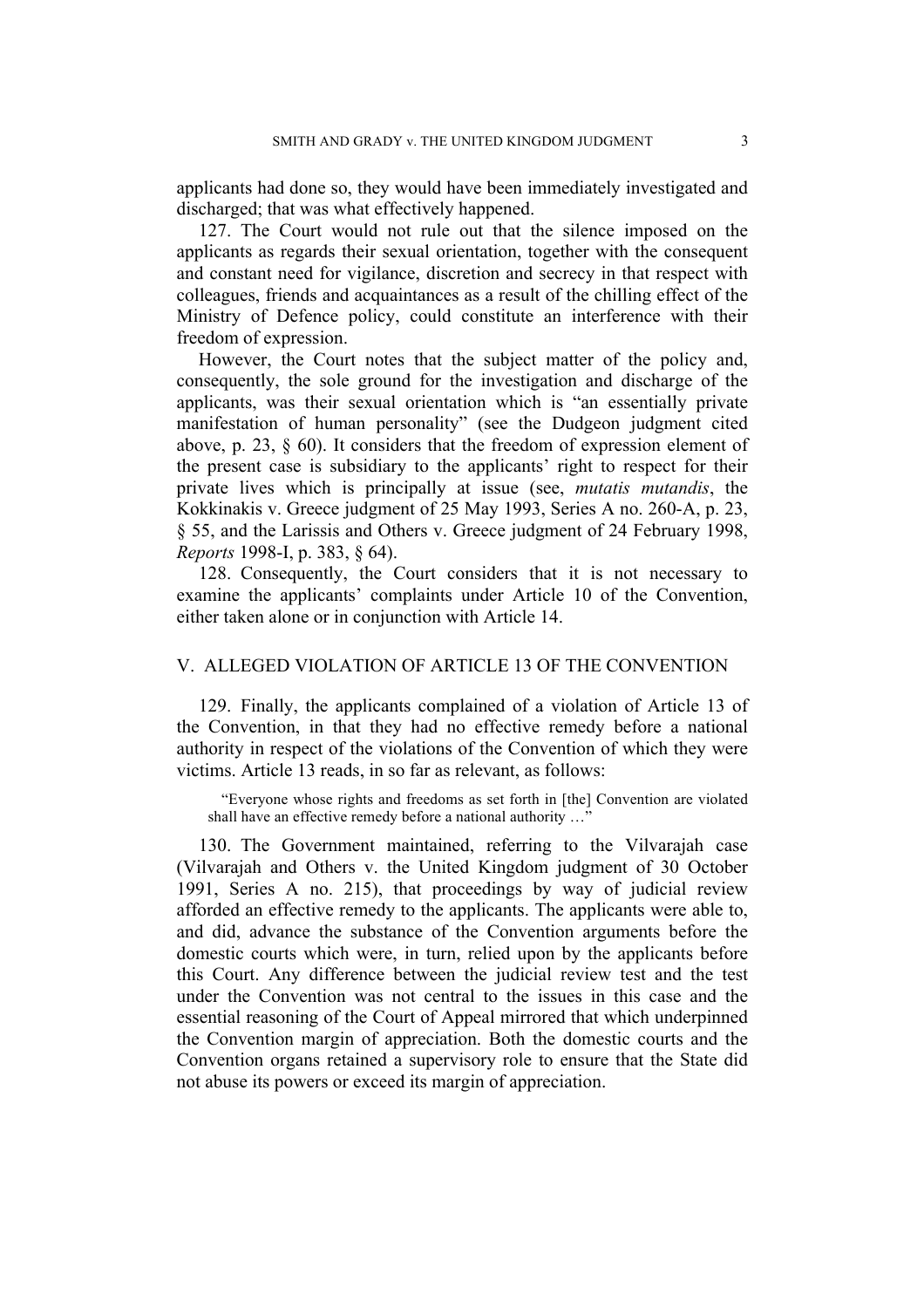131. The applicants submitted that Article 13 contained two minimum requirements. First, the relevant national authority had to have jurisdiction to examine the substance of an individual's complaint by reference to the Convention or other corresponding provisions of national law and, secondly, that authority had to have jurisdiction to grant a remedy if it accepted that the individual's complaint was well-founded. Moreover, the precise scope of the obligations under Article 13 would depend on the nature of the individual's complaint. The context of the present case was the application of a blanket policy which interfered with the Article 8 rights of a minority group and not an assessment of an individual extradition or expulsion in the context of Article 3 as in the Soering and Vilvarajah cases (Soering v. the United Kingdom judgment of 7 July 1989, Series A no. 161, and the Vilvarajah and Others judgment cited above).

132. In the applicants' view, the judicial review remedy did not meet the first of these requirements of Article 13 for two connected reasons. Since the Ministry of Defence policy was a blanket policy admitting of no exceptions, it was impossible for the domestic courts to consider the merits of the applicants' individual complaints. However, the impact of the policy on them varied from case to case. In contrast, the domestic courts could and indeed were bound to apply the "most anxious scrutiny" to the individual facts in the above-mentioned extradition and expulsion cases of Soering and Vilvarajah. Secondly, the domestic courts could not ask themselves whether a fair balance had been struck between the general interest and the applicants' rights. The domestic courts were confined to asking themselves whether it had been shown that the policy as a whole was irrational or perverse and the burden of proving irrationality was on the applicants. They were required to show that the policy-maker had "taken leave of his senses" and the applicants had to show that this high threshold had been crossed before the domestic courts could intervene. Moreover, the applicants pointed to the comments of the High Court and of the Court of Appeal as the best evidence that those courts lacked jurisdiction to deal with the substance of the applicants' Convention complaints. In this context, the Soering and Vilvarajah cases cited above could be distinguished because the test applied in judicial review proceedings concerning proposed extraditions and expulsions happened to coincide with the Convention test.

133. The applicants further contended that their judicial review proceedings did not comply with the second requirement of Article 13 because the domestic courts were not able to grant a remedy even though four out of the five judges who examined the applicants' case considered that the policy was not justified.

134. Although the applicants invoked Article 13 of the Convention in relation to all of their complaints, the Court recalls that it is the applicants' right to respect for their private lives which is principally at issue in the present case (see paragraph 127 above). In such circumstances, it is of the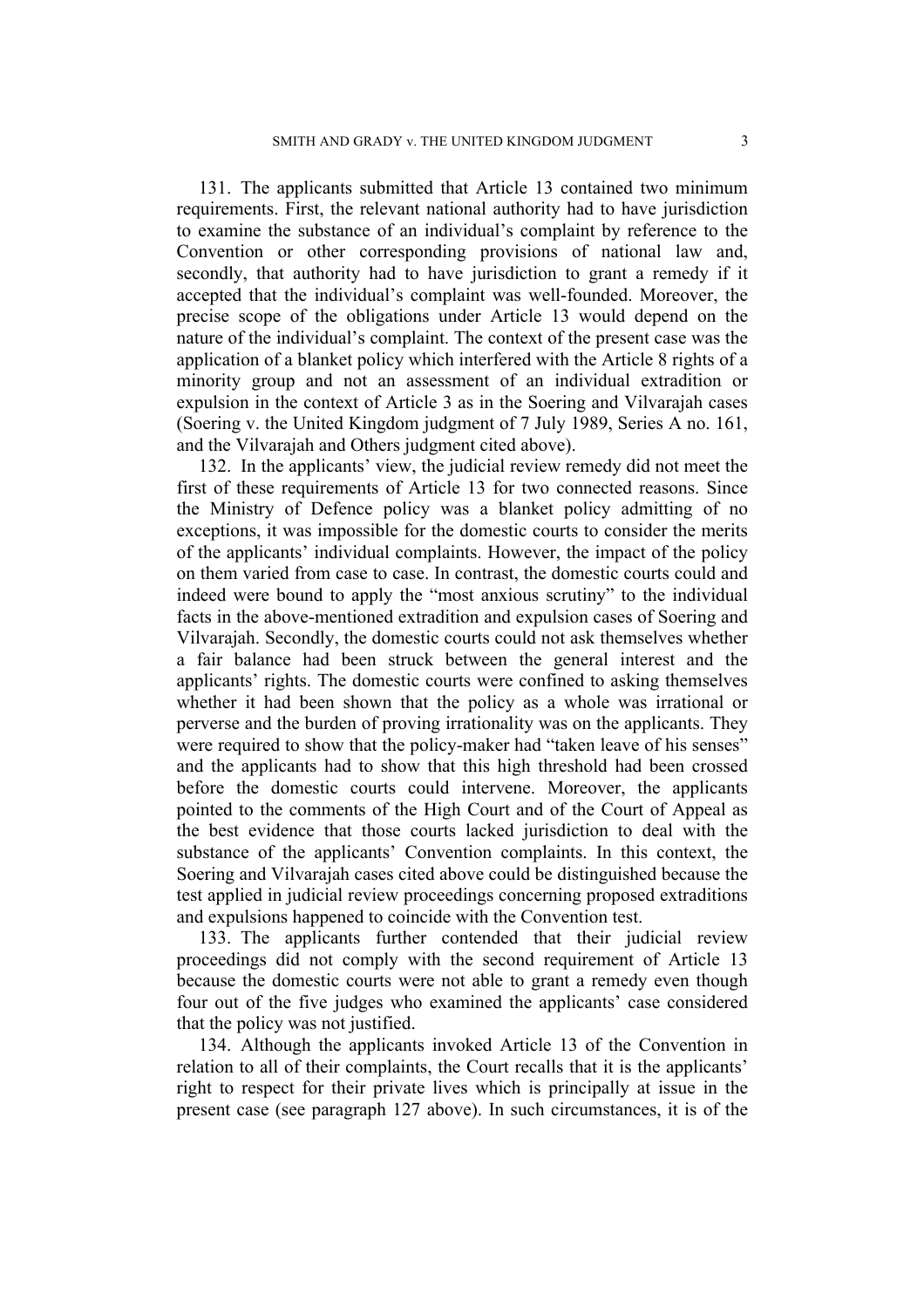view that the applicants' complaints under Article 13 of the Convention are more appropriately considered in conjunction with Article 8.

135. The Court recalls that Article 13 guarantees the availability of a remedy at national level to enforce the substance of Convention rights and freedoms in whatever form they may happen to be secured in the domestic legal order. Thus, its effect is to require the provision of a domestic remedy allowing the competent national authority both to deal with the substance of the relevant Convention complaint and to grant appropriate relief. However, Article 13 does not go so far as to require incorporation of the Convention or a particular form of remedy, Contracting States being afforded a margin of appreciation in conforming with their obligations under this provision. Nor does the effectiveness of a remedy for the purposes of Article 13 depend on the certainty of a favourable outcome for the applicant (see the Vilvarajah and Others judgment cited above, p. 39, § 122).

136. The Court has found that the applicants' right to respect for their private lives (see paragraph 112 above) was violated by the investigations conducted and by the discharge of the applicants pursuant to the policy of the Ministry of Defence against homosexuals in the armed forces. As was made clear by the High Court and the Court of Appeal in the judicial review proceedings, since the Convention did not form part of English law, questions as to whether the application of the policy violated the applicants' rights under Article 8 and, in particular, as to whether the policy had been shown by the authorities to respond to a pressing social need or to be proportionate to any legitimate aim served, were not questions to which answers could properly be offered. The sole issue before the domestic courts was whether the policy could be said to be "irrational".

137. The test of "irrationality" applied in the present case was that explained in the judgment of Sir Thomas Bingham MR: a court was not entitled to interfere with the exercise of an administrative discretion on substantive grounds save where the court was satisfied that the decision was unreasonable in the sense that it was beyond the range of responses open to a reasonable decision-maker. In judging whether the decision-maker had exceeded this margin of appreciation, the human rights context was important, so that the more substantial the interference with human rights, the more the court would require by way of justification before it was satisfied that the decision was reasonable.

It was, however, further emphasised that, notwithstanding any human rights context, the threshold of irrationality which an applicant was required to surmount was a high one. This is, in the view of the Court, confirmed by the judgments of the High Court and the Court of Appeal themselves. The Court notes that the main judgments in both courts commented favourably on the applicants' submissions challenging the reasons advanced by the Government in justification of the policy. Simon Brown LJ considered that the balance of argument lay with the applicants and that their arguments in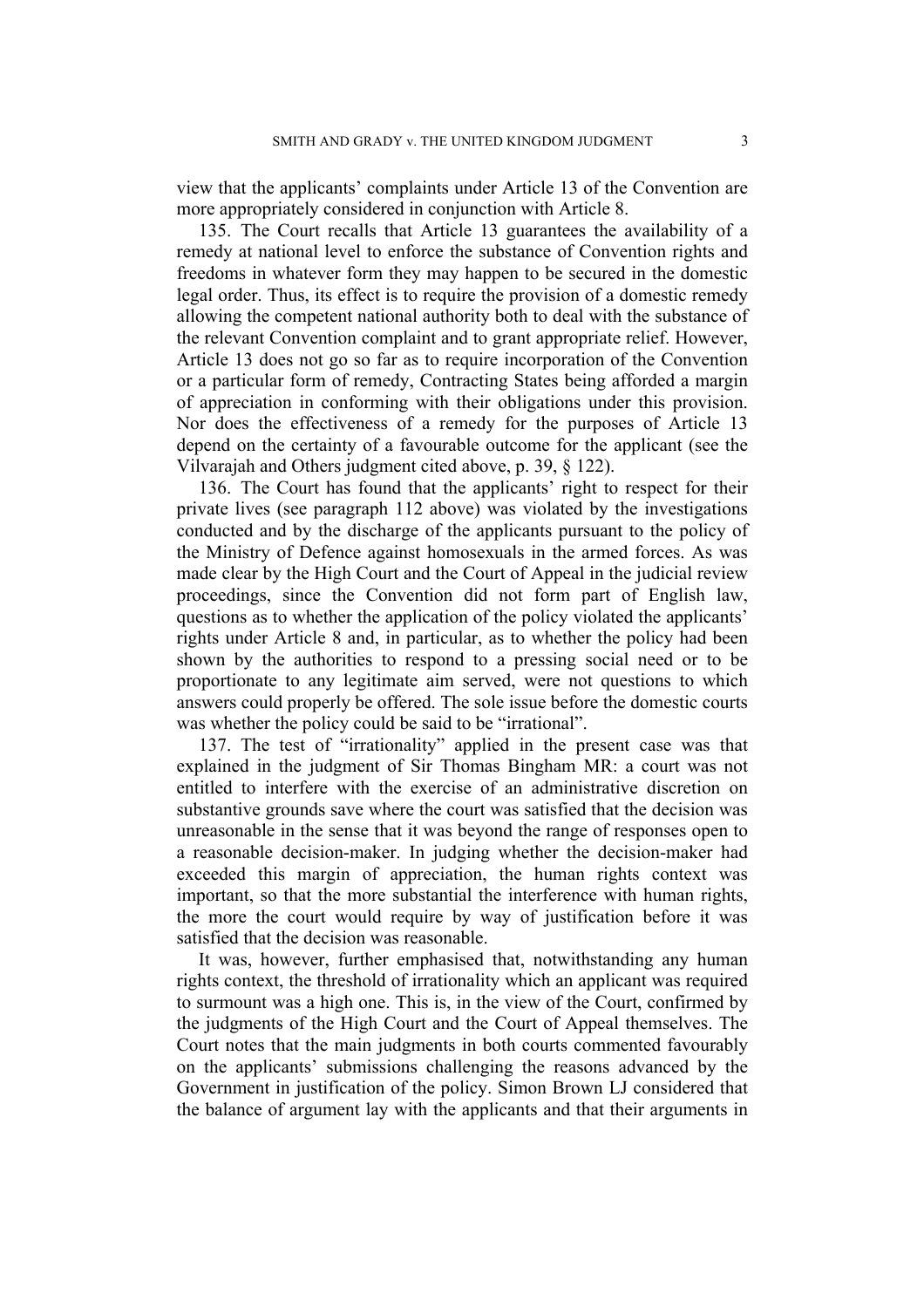favour of a conduct-based code were powerful (see paragraph 30 above). Sir Thomas Bingham MR found that those submissions of the applicants were of "very considerable cogency" and that they fell to be considered in depth with particular reference to the potential effectiveness of a conductbased code (see paragraph 37 above). Furthermore, while offering no conclusive views on the Convention issues raised by the case, Simon Brown LJ expressed the opinion that "the days of the policy were numbered" in light of the United Kingdom's Convention obligations (see paragraph 31 above), and Sir Thomas Bingham MR observed that the investigations and the discharge of the applicants did not appear to show respect for their private lives. He considered that there might be room for argument as to whether there had been a disproportionate interference with their rights under Article 8 of the Convention (see paragraph 38 above).

Nevertheless, both courts concluded that the policy could not be said to be beyond the range of responses open to a reasonable decision-maker and, accordingly, could not be considered to be "irrational".

138. In such circumstances, the Court considers it clear that, even assuming that the essential complaints of the applicants before this Court were before and considered by the domestic courts, the threshold at which the High Court and the Court of Appeal could find the Ministry of Defence policy irrational was placed so high that it effectively excluded any consideration by the domestic courts of the question of whether the interference with the applicants' rights answered a pressing social need or was proportionate to the national security and public order aims pursued, principles which lie at the heart of the Court's analysis of complaints under Article 8 of the Convention.

The present applications can be contrasted with the cases of Soering and Vilvarajah cited above. In those cases, the Court found that the test applied by the domestic courts in applications for judicial review of decisions by the Secretary of State in extradition and expulsion matters coincided with the Court's own approach under Article 3 of the Convention.

139. In such circumstances, the Court finds that the applicants had no effective remedy in relation to the violation of their right to respect for their private lives guaranteed by Article 8 of the Convention. Accordingly, there has been a violation of Article 13 of the Convention.

## VI. APPLICATION OF ARTICLE 41 OF THE CONVENTION

#### 140. Article 41 of the Convention provides:

"If the Court finds that there has been a violation of the Convention or the Protocols thereto, and if the internal law of the High Contracting Party concerned allows only partial reparation to be made, the Court shall, if necessary, afford just satisfaction to the injured party."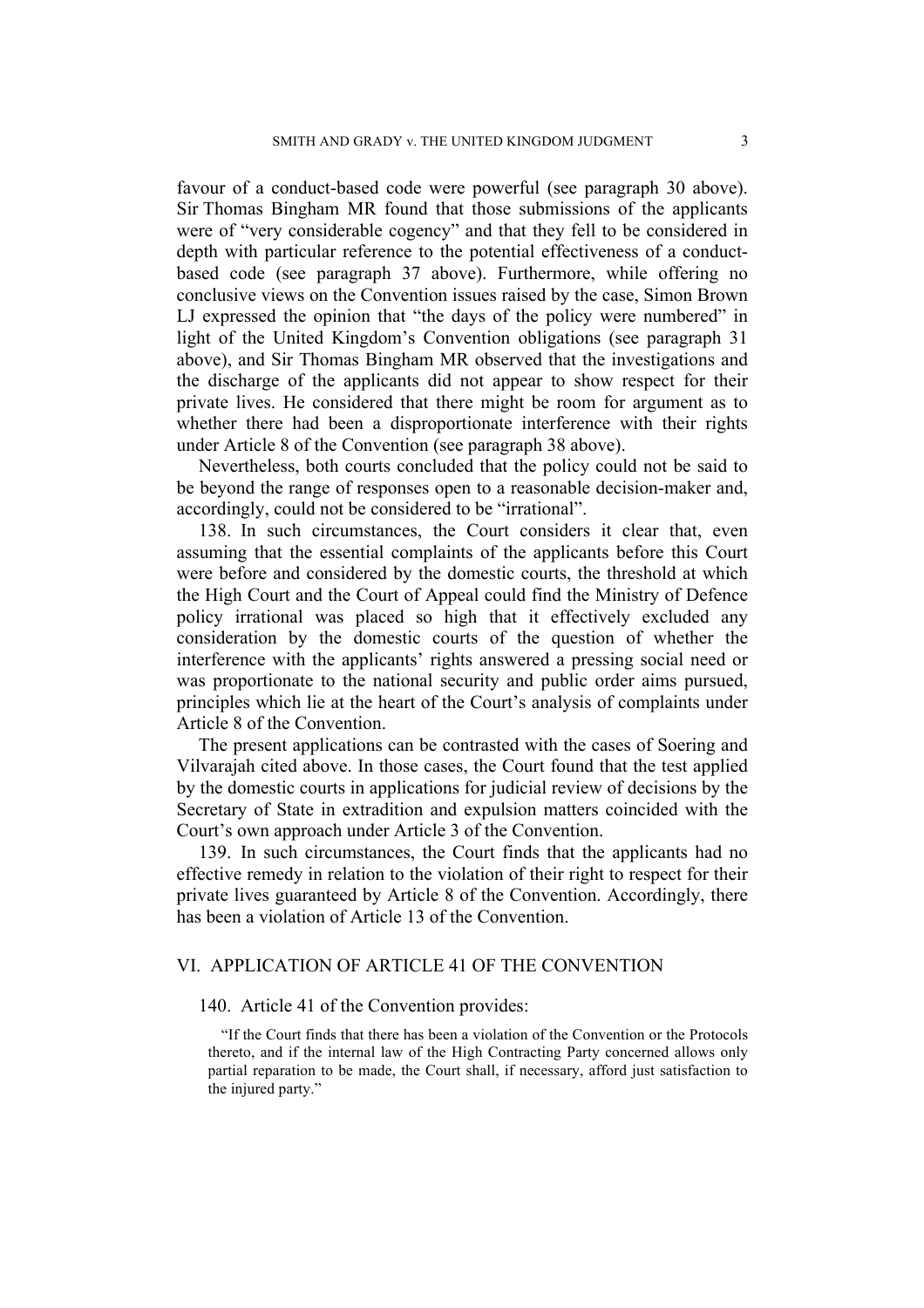141. The applicants submitted detailed claims for compensation in respect of pecuniary and non-pecuniary damage and for the reimbursement of their costs and expenses. However, they required further information from the Government before they could complete their proposals.

142. The Government argued at the hearing that a finding of a violation would be sufficient just satisfaction or, in the alternative, that the submissions of the applicants were inflated. The Government also required further time to respond in detail to the applicants' definitive proposals.

143. The Court has already agreed to provide further time to the parties to submit their definitive just satisfaction proposals. Accordingly, the Court considers that the question raised under Article 41 is not yet ready for decision. It is, accordingly, necessary to reserve it and to fix the further procedure, account being taken of the possibility of an agreement between the parties (Rule 75 § 4 of the Rules of Court).

## FOR THESE REASONS, THE COURT UNANIMOUSLY

- 1. *Holds* that there has been a violation of Article 8 of the Convention;
- 2. *Holds* that no separate issue arises under Article 14 of the Convention taken in conjunction with Article 8;
- 3. *Holds* that there has been no violation of Article 3 of the Convention taken either alone or in conjunction with Article 14;
- 4. *Holds* that it is not necessary to examine the applicants' complaints under Article 10 of the Convention taken either alone or in conjunction with Article 14;
- 5. *Holds* that there has been a violation of Article 13 of the Convention;
- 6. *Holds* that the question of the application of Article 41 of the Convention is not ready for decision;

Consequently,

(a) *reserves* the said question;

(b) *invites* the parties to notify the Court of any agreement they may reach;

(c) *reserves* the further procedure and *delegates* to the President the power to fix the same if need be.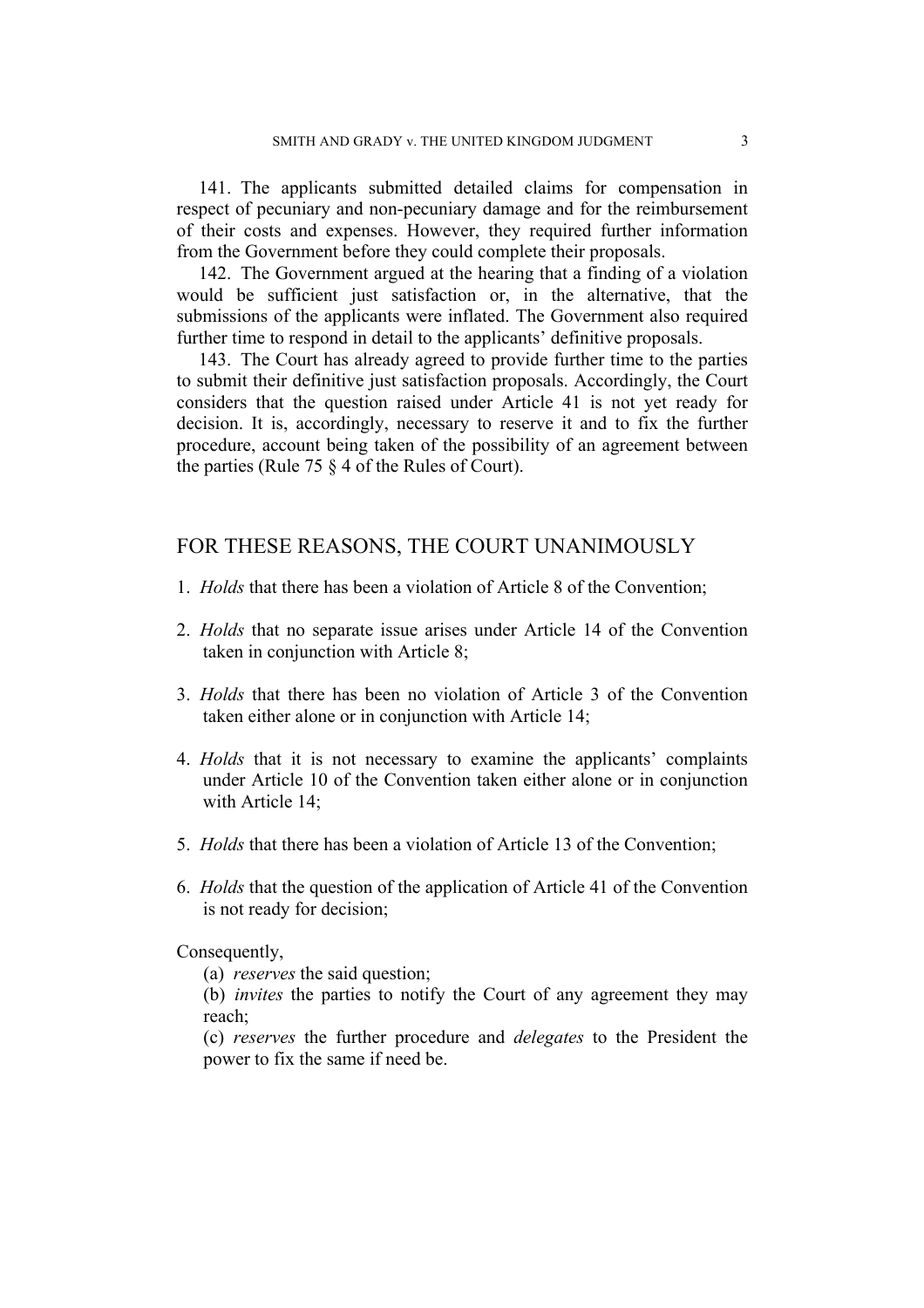Done in English and in French, and delivered at a public hearing in the Human Rights Building, Strasbourg, on 27 September 1999.

S. DOLLÉ J.-P. COSTA Registrar President

In accordance with Article 45 § 2 of the Convention and Rule 74 § 2 of the Rules of Court, the partly concurring, partly dissenting opinion of Mr Loucaides is annexed to this judgment.

> J.-P.C. S.D.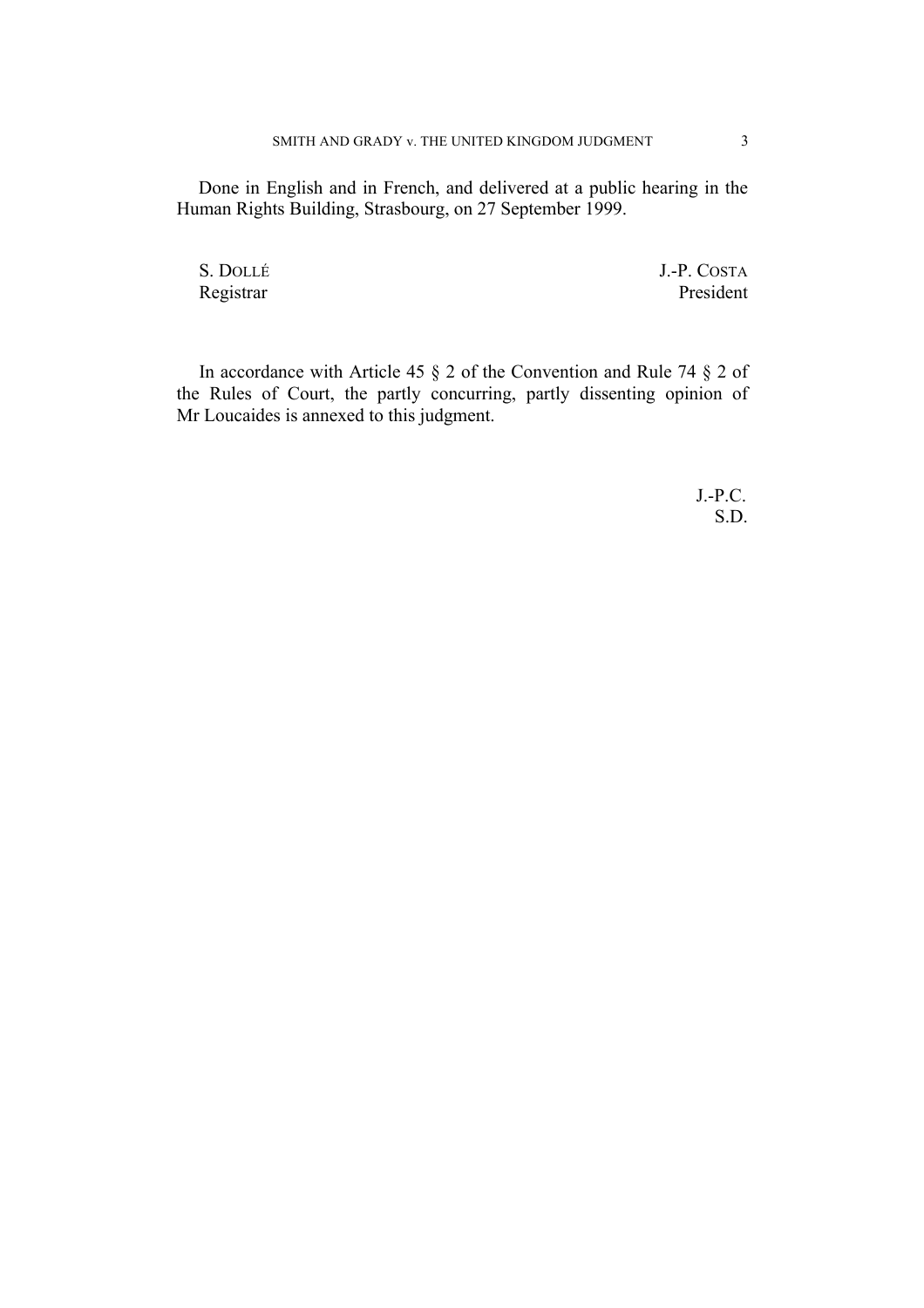# PARTLY CONCURRING, PARTLY DISSENTING OPINION OF JUDGE LOUCAIDES

I agree with the majority on all points except as regards the finding that there has been a violation of Article 8 of the Convention by reason of the applicants' discharge from the armed forces on account of their homosexuality.

In this respect I have been convinced by the argument of the Government that particular problems might be posed by the communal accommodation arrangements in the armed forces. The applicants would have to share single-sex accommodation and associated facilities (showers, toilets, etc.) with their heterosexual colleagues. To my mind, the problems in question are in substance analogous to those which would result from the communal accommodation of male members of the armed forces with female members. What makes it necessary for males not to share accommodation and other associated facilities with females is the difference in their sexual orientation. It is precisely this difference between homosexuals and heterosexuals which makes the position of the Government convincing.

I find the answer given by the majority regarding this aspect of the case unsatisfactory. The Court noted (at paragraph 103 of the judgment) that the HPAT considered that "separate accommodation for homosexuals would not be warranted or wise" and the Court found that, in any case, "it ha[d] not been shown that the conduct codes and disciplinary rules ... could not adequately deal with any behavioural issues arising on the part either of homosexuals or of heterosexuals". The fact that separate accommodation is not "warranted or wise" does not justify communal accommodation if such accommodation is really problematic. On the other hand, "conduct codes and disciplinary rules" cannot change the sexual orientation of people and the relevant problems which – for the purposes of the issue under consideration – in the analogous case of women makes it incumbent to accommodate them separately from male soldiers. It is the compulsory living together of groups of people of different sexual orientation which creates the problem. I should add here that if homosexuals had a right to be members of the armed forces their sexual orientation could become known either through them disclosing it or manifesting it in some way.

The aim of not allowing homosexuals in the armed forces was to ensure the operational effectiveness of the armed forces and to this extent the resulting interferences pursued the legitimate aims of "the interests of national security" and "the prevention of disorder". This was accepted by the Court. My disagreement with the majority relates to the question of whether the interference in the present case can be considered "necessary in a democratic society" for the aim in question. The majority underlined the principle that when the relevant restrictions to a Convention right concern a most intimate part of an individual's private life there must exist particularly